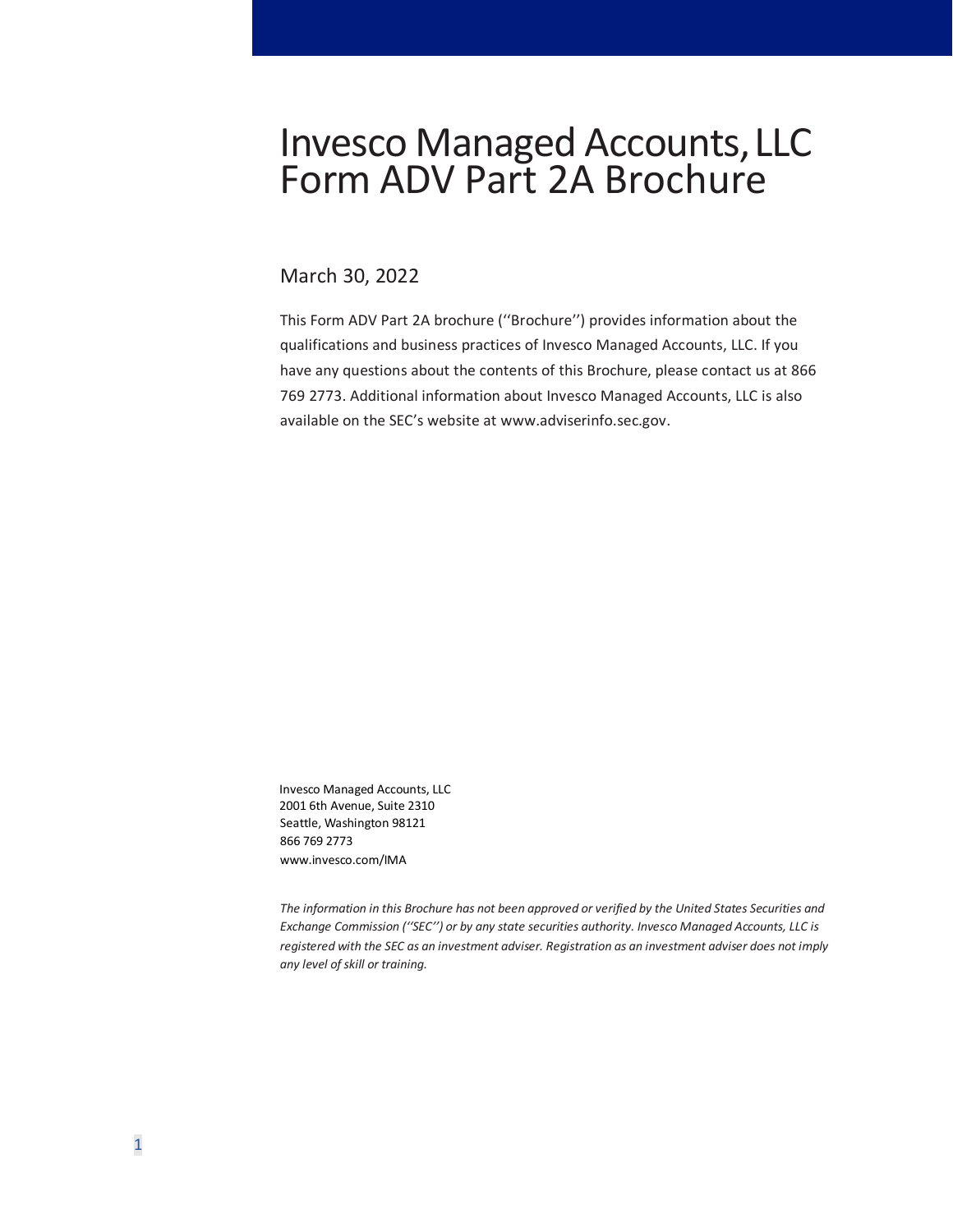# <span id="page-1-0"></span>Item 2 Material Changes

The last annual update to the Firm Brochure was submitted on March 30, 2022. The following is a summary of notable changes, some of which are material, made to this Brochure since the last annual filing.

- Discussion regarding certain newly added tax efficient equity strategies.
- Item 9 Disciplinary Events This section has been amended to include a disciplinary matter settled between Invesco Ltd. The parent company of Invesco Managed Accounts, LLC and the Federal Financial Supervisory Authority ("BaFin") on May 31, 2021.

Pursuant to SEC rules, we will ensure that you receive an updated Brochure or a summary of any material changes to the Brochure within 120 days of the end of our fiscal year. We may further provide to you, without charge, disclosure information regarding material changes to our business during the fiscal year as necessary.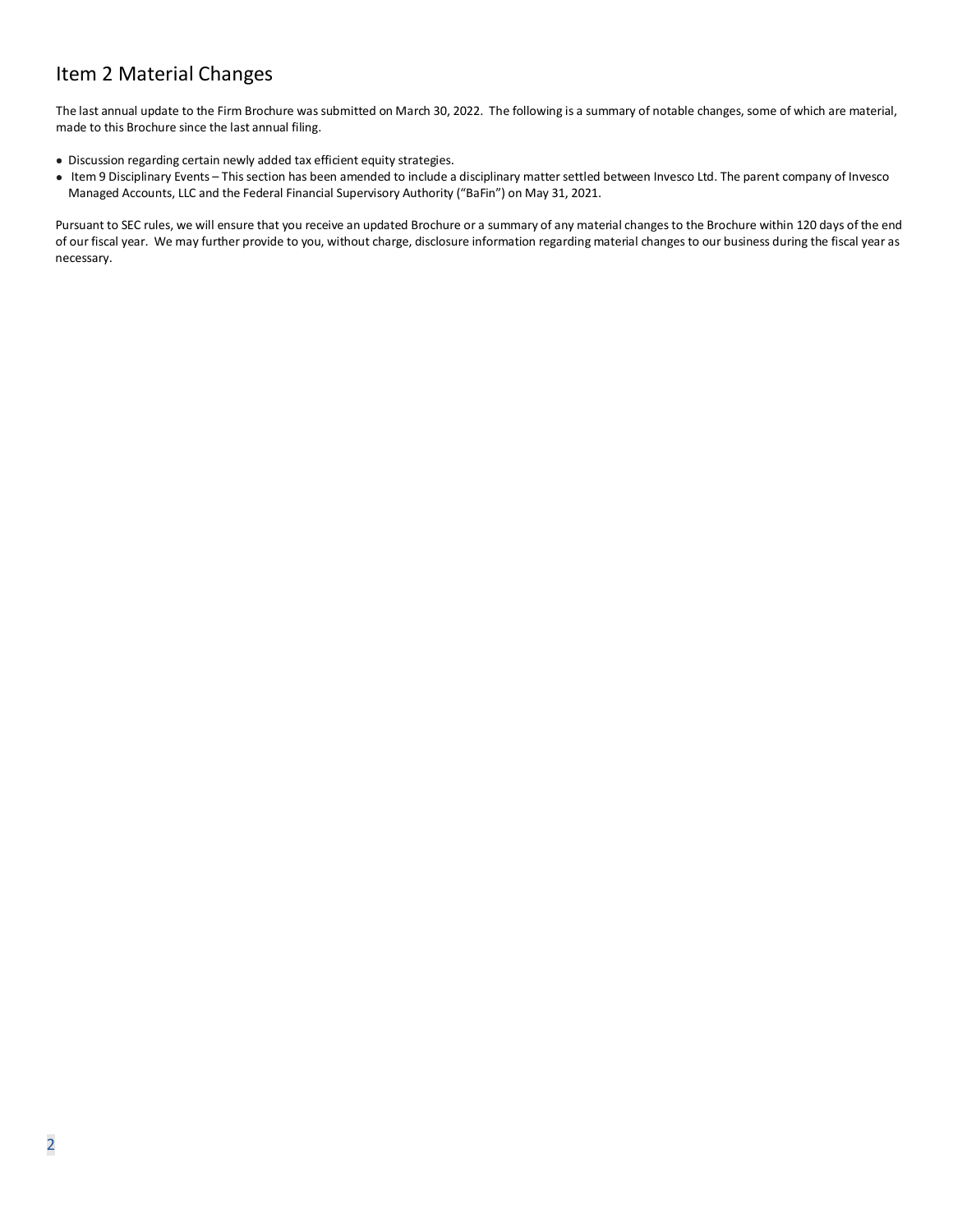# Item 3 Table of Contents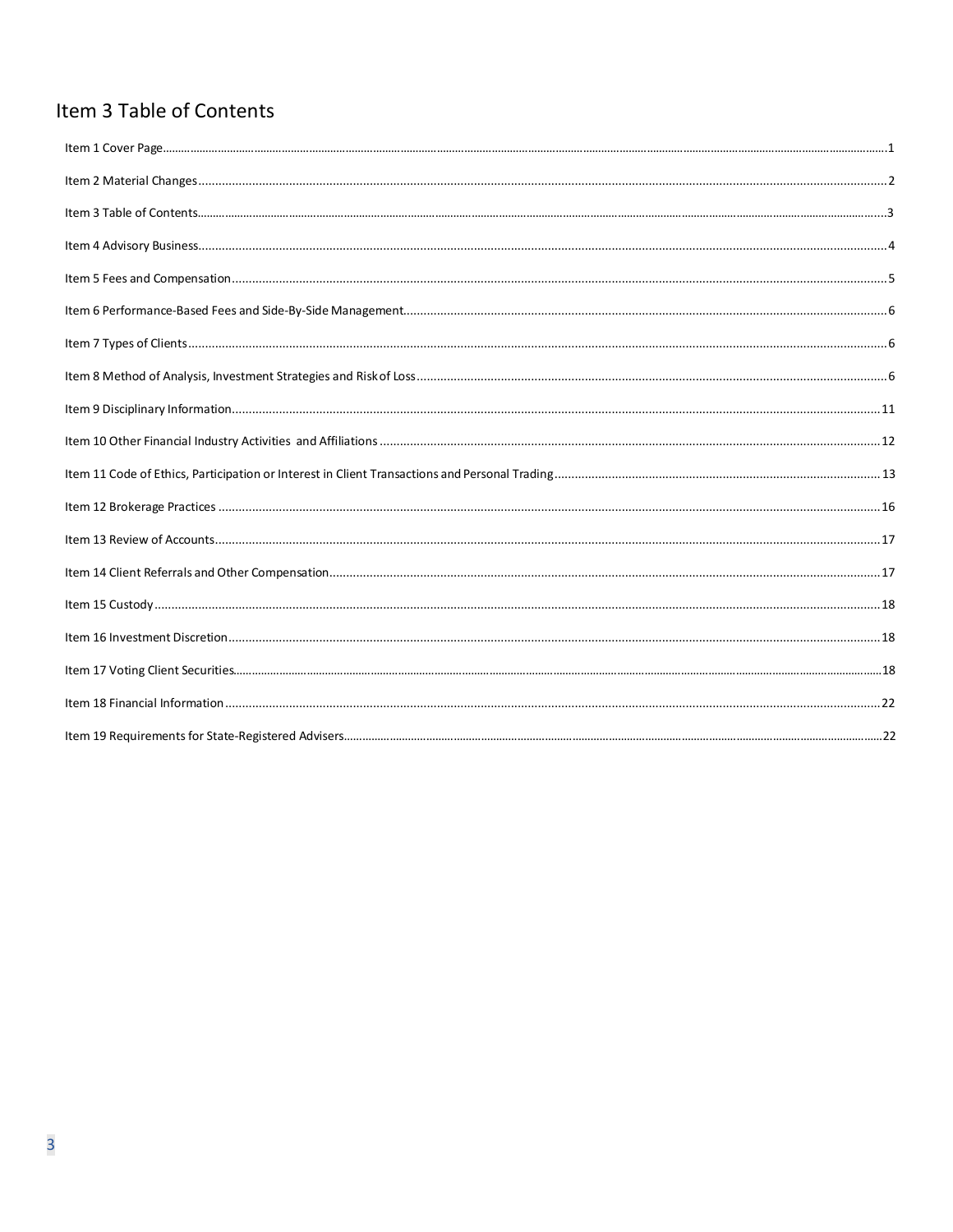# <span id="page-3-0"></span>Item 4 Advisory Business

# Firm Overview

Invesco Managed Accounts, LLC (''IMA'' or the ''Adviser'') is a Washington limited liability company that is an investment adviser registered with the SEC and has been in business since 2003. Invesco Ltd. is a publicly traded leading independent global investment management firm dedicated to helping investors worldwide achieve their financial objectives. Shares of Invesco Ltd. are listed on the New York Stock Exchange under the symbol "IVZ", and Invesco Ltd. is a constituent of the S&P 500. Invesco Advisers, Inc. ("Invesco Advisers"), a subsidiary of Invesco Ltd., is an indirect owner of IMA.

#### Investment Advisory Services

IMA provides investment management services by building customized portfolios on a discretionary basis. Through IMA's Separately Managed Accounts (SMAs) Clients can access tax efficient equity and fixed income investment strategies. The strategies offered allocate assets among municipal securities, corporate debt securities, U.S. government securities, agency securities, mortgage pass-through securities, and long and short exposure to common stocks, ADRs, GDRs, and foreign stocks while offering clients the chance to add further customizations. IMA's services include the development of investment strategies, evaluation and appraisal of securities held as well as securities considered for purchase, access within an SMA vehicle to investment strategies offered by its adviser affiliate Invesco Advisers, construction of investment portfolios, execution of securities purchase and sale transactions, and portfolio administration, including the tracking of and reporting on portfolio performance and investment results.

IMA tailors its advisory services to meet the needs and objectives of its individual clients and continuously seeksto ensure that client portfolios are managed in a manner consistent with their specific investment profiles. IMA consults with clients on an initial and ongoing basis to determine various factors relevant to the management of their portfolios. Clients are advised to promptly notify IMA if there are changes in their financial situation or if they wish to place any limitation on the management of their portfolios. Clients may impose reasonable restrictions or mandates on the management of their account if IMA, in its sole discretion, approves the conditions and determines such restrictions would not be overly burdensome to IMA's management of the account.

### Wrap Programs

IMA provides discretionary investment advisory services directly and indirectly to individuals or entities participating in separately managed account programs that we do not sponsor, also referred to as Wrap Programs ("Wrap Programs"). In a Wrap Program, IMA will provide certain investment management services, and the financial intermediary sponsoring the Wrap Program ("Program Sponsor") will provide the client with other services such as determining the appropriate investment strategy for its client. The client's Wrap Program agreement with its Program Sponsor generally sets forth the services to be provided to the client by or on behalf of the Program Sponsor, which can include, among other things: (i) manager selection; (ii) trade execution, often without a transaction-specific commission or charge; (iii) custodial services; (iv) periodic monitoring of investment managers; and (v) performance reporting. Wrap Programs for which IMA provides certain advisory services include the following types:

Traditional wrap ("Traditional Wrap"): IMA enters into a contract with the Program Sponsor but does not have a contract with the client. IMA makes investment decisions and places trades for client accounts.

Dual contract ("Dual Contract"): IMA enters into a contract with the client and the client has a separate contract with the Program Sponsor. In some cases, IMA enters into a contract with an investment manager to act as a sub-adviser to its client accounts; the client has a separate contract with the investment manager, and the investment manager has an agreement with the Program Sponsor. In Dual Contract programs, IMA provides investment advisory services to the client and places trades for client accounts.

IMA does not manage Wrap Program accounts differently from other client accounts except to the extent that a specific Wrap Program or account has restrictions that would prevent it from participating in trades executed for other accounts managed by IMA. IMA is not responsible for, and does not attempt to determine, whether a Wrap Program is suitable or advisable for Wrap Program participants.

In most Wrap Programs, the Program Sponsor charges the client a comprehensive fee (the "wrap fee"), inclusive of the advisory fee charged by IMA for investment advisory services and fees for other services being provided by the Program Sponsor. Therefore, IMA receives a portion of the wrap fee in most Wrap Programs. Additional fees are incurred by Wrap Program clients in connection with certain trades placed by IMA on behalf of such clients. Wrap Program clients should consider that, depending upon the wrap fee charged, the amount of trading activity, the value of custodial and other services provided and other factors, the wrap fee could exceed the aggregate costs of the services provided if they were to be obtained separately (although, in some cases, it is possible to obtain such services only through the program) and, with respect to brokerage, any transaction-based commissions paid by the account.

A client in a Wrap Program may restrict the purchase of certain securities for its account. Such restrictions may adversely affect the account's performance and the account may not have the same performance as other accounts managed without similar restrictions in the same investment strategy. The change of the classification of a company, the grouping of an industry or the credit rating of a security may force IMA to sell securities in a client's account at an inopportune time and possibly cause a taxable event to the client.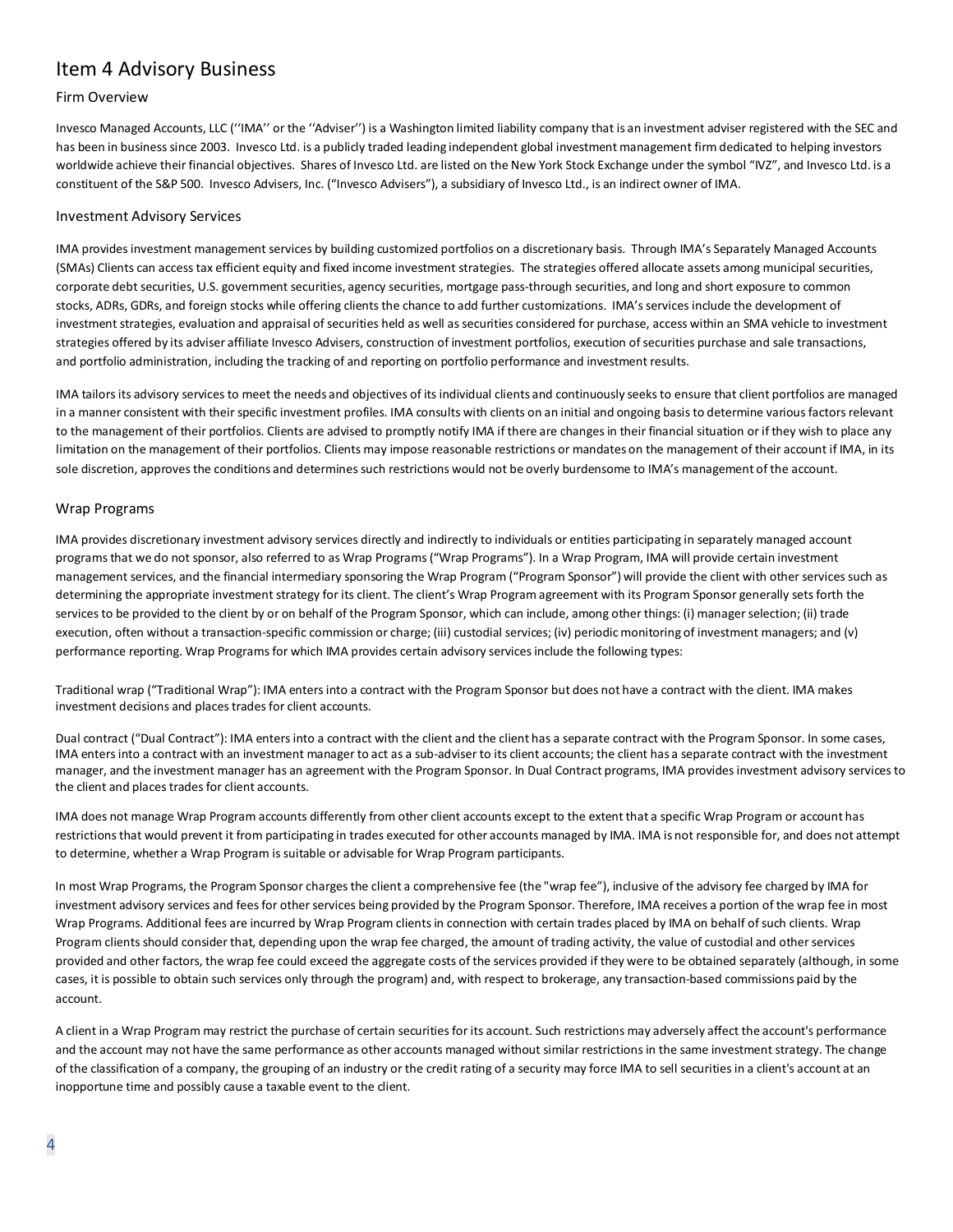Wrap Program clients are urged to refer to the appropriate disclosure document and client agreement for more information about the Wrap Program, investment advisory services, fees, and contract termination provisions.

The information in this Brochure is qualified in its entirety by the disclosure contained in the investment management agreements and/or offering materials for the respective client accounts.

#### Clients

IMA provides its services to individuals, pension and profit-sharing plans, trusts, estates, charitable organizations, foundations, wrap programs, state and municipal government entities, other investment advisers, credit unions, corporations and other business entities.

As of December 31, 2021, IMA managed approximately \$7,284,811,197in assets on a discretionary basis.

# <span id="page-4-0"></span>Item 5 Fees and Compensation

IMA offers its investment management services for an annual fee based upon a percentage of assets under management. Generally, the fee is prorated and charged either monthly or quarterly, in advance or arrears. Depending on the engagement, the fee may be calculated using either the average daily balance of the assets during the quarter or the market value of the assets on the last day of the quarter. The specific fee schedule ranges up to 75 basis points (0.75%) and is determined by the type of client and the strategy used to manage the portfolio.

For clients billed by IMA, for the initial term of an engagement, the base fee is calculated on a pro rata basis. In the event the client engagement is terminated prior to the end of month or quarter, as applicable, the base fee for the final billing period is prorated through the effective date of the termination and the outstanding balance is refunded or charged to the client, as appropriate.

### Information specific to Wrap Programs

The fees received by IMA for investment advice to Wrap Programs vary depending on the investment strategy selected and other factors, but generally fall within a range of 0.10% to 0.60% per annum of assets under management.

Where investment advisory services provided by IMA are included in the wrap fee (generally Traditional Wrap Programs and Model-Only Wrap Programs), the Program Sponsor normally pays IMA on a quarterly basis, either in arrears or in advance, as provided in the contract between IMA and the Program Sponsor. The wrap fee received by IMA may only be negotiated between IMA and the Program Sponsor. Additional fees are incurred by Wrap Program clients in connection with certain trades placed by IMA on such clients. Wrap Program clients should consider that, depending upon the wrap fee charged, the amount of trading activity, the value of custodial and other services provided and other factors, the wrap fee could exceed the aggregate costs of the services provided if they were to be obtained separately (although, in some cases, it is possible to obtain such services only through the program) and, with respect to brokerage, any transaction-based commissions paid by the account.

#### Fee Discretion

IMA, in its sole discretion, may negotiate to charge different management fees based upon certain criteria, such as anticipated future earning capacity, anticipated future additional assets, dollar amount of assets to be managed, related accounts, account composition, pre- existing client relationship, account retention, employee status, and pro bono activities. IMA reserves the right to negotiate or waive its investment advisory fee.

#### Additional Fees and Expenses

In addition to the advisory fees paid to IMA, clients may also incur certain charges imposed by other third parties, such as broker- dealers, custodians, trust companies, banks and other financial institutions (collectively ''Financial Institutions''). These additional charges may include securities brokerage commissions, transaction fees, custodial fees, charges imposed directly by a mutual fund or ETF in a client's account, as disclosed in the fund's prospectus (e.g., fund management fees and other fund expenses), deferred sales charges, odd-lot differentials, transfer taxes, wire transfer and electronic fund fees and other fees and taxes on brokerage accounts and securities transactions. IMA may agree to waive its advisory fees proportionate to amounts invested by a client in an underlying mutual fund or ETF. For additional information regarding brokerage commissions and fees, please see the *Brokerage Practices*  section below.

#### Fee Debit

Clients may provide IMA with the authority to directly debit their accounts for payment of IMA's investment advisory fees. The Financial Institutions that act as qualified custodian for client accounts have agreed to send statements to clients not less than quarterly detailing all account transactions, including any amounts paid to IMA. Alternatively, clients may elect to have IMA send them an invoice for direct payment.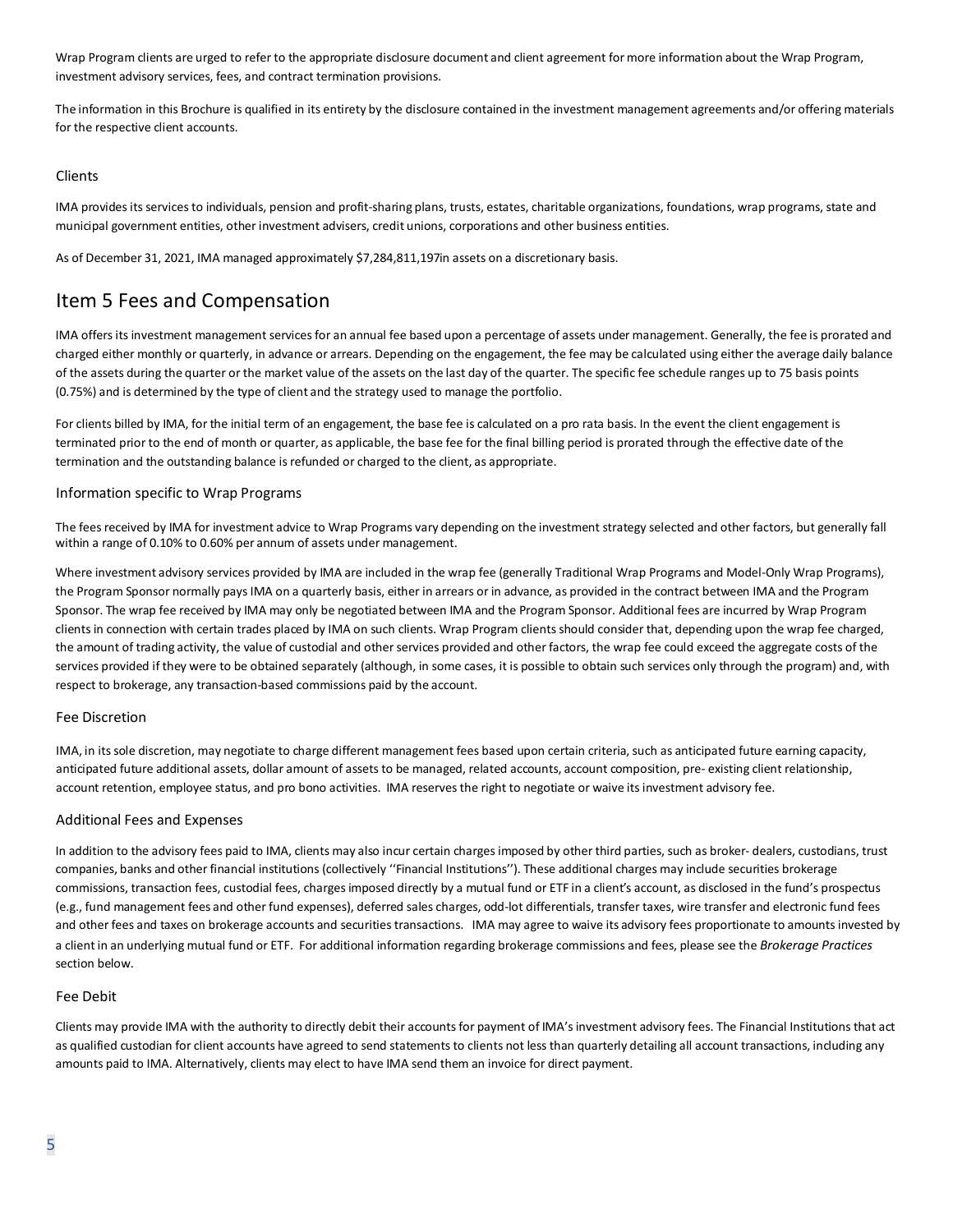# Account Additions and Withdrawals

Clients may make additions to and withdrawals from their account at any time, subject to IMA's right to terminate an account. Additions may be in cash or securities provided that IMA reserves the right to liquidate any transferred securities or decline to accept particular securities into a client's account. Clients may withdraw account assets on notice to IMA, subject to the usual and customary securities settlement procedures. However, IMA designs its portfolios as long-term investments, and the withdrawal of assets may impair the achievement of a client's investmentobjectives. IMA may consult with its clients about the options and implications of transferring securities. Clients are advised that when transferred securities are liquidated, they may be subject to transaction fees, fees assessed at the mutual fund level (i.e., contingent deferred sales charge) and/or tax ramifications.

# <span id="page-5-0"></span>Item 6 Performance-Based Fees and Side-By-Side Management

IMA does not provide any services for a performance-based fee (i.e., a fee based on a share of capital gains or capital appreciation of a client's assets).

# <span id="page-5-1"></span>Item 7 Types of Clients

IMA provides its services to individuals, pension and profit-sharing plans, trusts, estates, charitable organizations, foundations, wrap programs, state and municipal government entities, other investment advisers, credit unions, corporations, and other business entities.

# Minimum Account Requirements

Generally, IMA's minimum portfolio value for starting and maintaining an investment management relationship ranges from \$100,000 to \$250,000 depending on a client's chosen strategy; however, IMA may, in its discretion, establish higher or lower minimum portfolio values. IMA does not impose a stated minimum fee value for starting and maintaining an investment management relationship; however, IMA may, in its discretion, negotiate a minimum quarterly or annual fee for smaller accounts.

# <span id="page-5-2"></span>Item 8 Method of Analysis, Investment Strategies and Risk of Loss

Methods of Analysis

# Fixed Income Strategies

The IMA's Core Fixed Income investment approach is based on a collaborative team environment that is rooted in fundamental and quantitative research. Clients generally invest in one or more of IMA's core Fixed Income investment strategies, that offer a variety of portfolio durations, and ESG overlay options as described below, upon which they can impose reasonable variations or restrictions.

Return—Research has shown that a bond portfolio's multi-year total return is heavily influenced by the level of income. IMA portfolios typically carry a yield above the benchmark by at least the average fee charged through active sector and security selection. IMA continuously monitors the relative value relationships among sectors and bases the sector positioning on total return potential.

Volatility/Risk—IMA targets portfolio volatility similar to that of the selected benchmarks. Risk is managed through limits on sector allocation, individual credit weightings and the allocation to various ratings buckets. The DTS (duration times spread) metric is used to monitor total portfolio risk.

Credit—IMA conducts ongoing, bottom-up fundamental credit analysis on each holding. Portfolio holdings are generally focused on credits with stable to improving fundamental credit profiles. IMA attempts to identify securities that maximize income while managing risk. Portfolio holdings are ranked quantitatively based on their fundamental credit and market risk levels to determine relative value.

Trading—IMA's trading capabilities allow the firm to execute on their ideas in a cost-effective manner. Tax-efficiency is at the heart of IMA's investing process and for certain tax-efficient strategies the team may place trades that deliberately generate tax losses.

Duration—IMA portfolios are managed within a tight duration band around the stated benchmark in a range that is dictated by the shape of the yield curve. Research has shown that the direction and level of interest rates are difficult to predict due to the efficient nature of the Treasury market. Each client's chosen duration strategy is based on their overall portfolio objectives.

The IMA investment process and philosophy is centered on active sector and security selection. Based on extensive research, IMA has concluded that these areas are exploitable from an alpha- generation perspective for bond investors. IMA portfolio managers do not focustheir time and energy on active duration management as research has shown the direction and level of interest rates is unlikely to be consistently predictable over the long-term.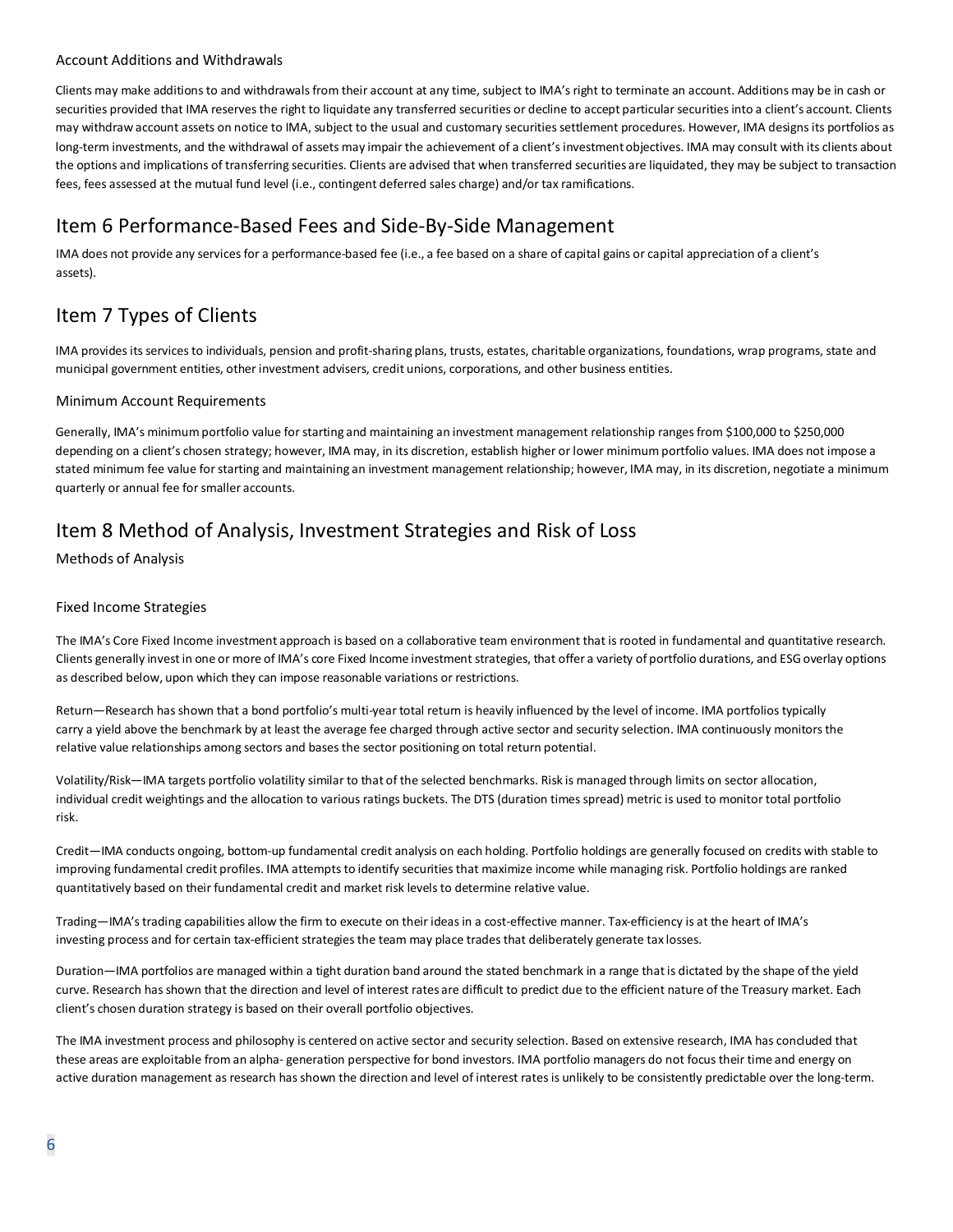Risk Management—Risk management is of paramount importance to IMA and is an upfront and ongoing consideration. Purchasing securities with strong fundamentals and structures is critical. However, fundamentals can and do change. IMA continually monitors all portfolio positions and reacts accordingly. IMA credit analysts, who are responsible for individual security research, develop a buy list that comprises every credit available to IMA for purchase. Based on this buy list and IMA target strategy allocations (developed by the investment committee), IMA traders are tasked with purchasing the securities that offer the highest risk/adjusted yield. IMA will consider a sale if information received from IMA analysts indicates the fundamental financial condition of a credit and/or sector is weakening. IMA may also look to sell a security if it is determined it is overvalued relative to the risk profile or if a more attractive opportunity in the market presents itself.

At a minimum, IMA may sell a security in response to changes in:

- Credit spreads and relative values
- Deterioration in credit quality
- Deterioration ofliquidity/marketability
- Broader financial marketconcerns

The IMA primary rule: IMA will sell any holding if and when IMA concludes that such holding has become or will become unsuitable for a client, given the client's investment objectives and tolerance for risk.

General Analytical Risk—IMA's analytical methods rely on the assumption that the entities whose securities IMA purchases and sells, the rating agencies that review these securities, and other publicly-available sources of information about these securities, are providing accurate and unbiased data. While IMA is alert to indications that data may be incorrect, there is always a risk that IMA's analysis may be compromised by inaccurate or misleading information.

#### IMA's Core Fixed Income Investment Strategies

Invesco Tax-Free—Investment grade tax-exempt municipal bonds; state-specific where applicable. Available in Enhanced Cash, Short Term, Intermediate Term, Limited Term, and Long-Term duration strategies, with options for Impact overlays.

Invesco Tax-Aware—Investment grade blend of tax-exempt municipal bonds and taxable bonds which may include corporate, treasury/agency, Government mortgage-backed securities(''MBS''), treasury inflation-protected securities (''TIPS''), and taxable municipal bonds. Sector mix is based on after-tax relative value. Available in Enhanced Cash, Short Term, Intermediate Term, Limited Term, and Long-Term duration strategies, with options for Impact overlays.

Invesco Investment Grade—Investment grade taxable bonds which may include corporate, treasury/agency, Government MBS, TIPS and taxable municipal bonds. Tax-exempt municipal bonds may also be held. Available in Enhanced Cash, Short Term, Intermediate Term, and Long-Term duration strategies, with options for Impact overlays.

Invesco Investment Grade Govt-Credit—Investment grade corporate and taxable municipal bonds. Tax-exempt municipal bonds may also be held. Available in Enhanced Cash, Short Term, Intermediate Term, and Long-Term duration strategies, with options for Impact overlays.

#### Overlays

General Impact Overlay (ESG) - an undifferentiated approach to impact investing with assets being allocated to any available investment opportunity with impact potential. This includes impact opportunities related to the environment, education, housing, healthcare, social improvement, energy efficiency and infrastructure improvements among other options. The General Impact Overlay is available on the majority of IMA's Investment strategies.

Environmental Issues Focus—This approach leverages capital to address the key environmental challenges of today and tomorrow. The Environmental Focus is available only on certain strategies.

Gender Equity Focus—This approach leverages capital to help empower women in the workplace and in society. The Gender Equity Focus is available only on certain strategies.

Faith Driven Investing Focus – Available in certain strategies, this focus, distinct from our Impact overlays, is intended to provide values alignment for participating clients through a mix of exclusionary screens and positive evaluations.

IMA also offers and implements fixed income strategies where Invesco Advisers provides sub-advisory services.

These Corporate Bond strategies employ a four-dimensional approach to portfolio management focused on risk posture, investment themes, security selection, and risk management. Experienced multi-asset managers construct portfolios using a risk-aware process that incorporates views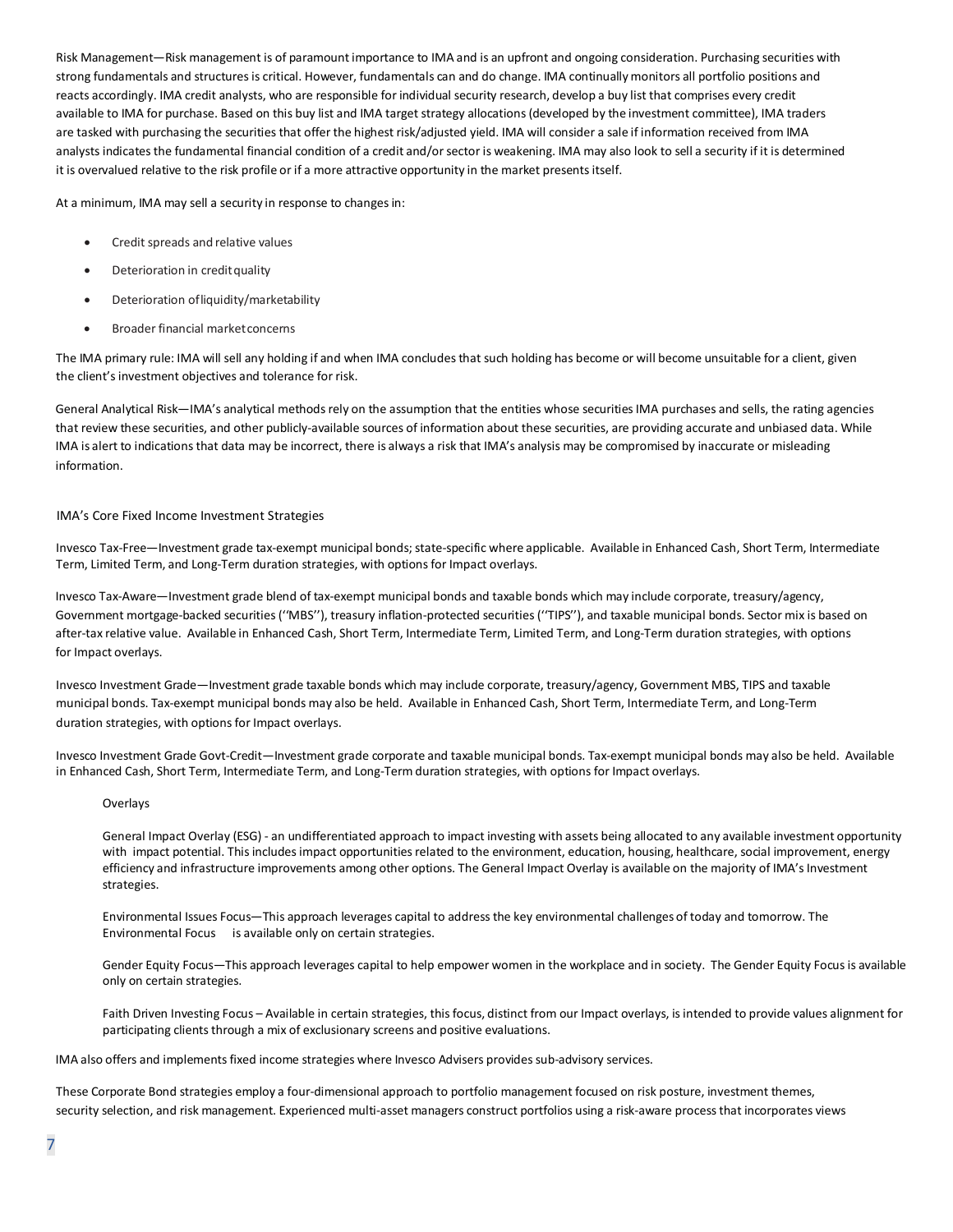from across the global fixed income platform. Portfolio managers source views from across the fixed income platform and implement a thematicbased construction approach seeking identifiable investable themes. Portfolio managers utilize fundamental research from subject matter experts to assess "best idea" security recommendations and construct portfolios that balance each client's investment objectives and unique constraints. A fully integrated risk management framework continuously informs decision making and is combined with independent oversight to ensure portfolio risk and performance goals are being met.

#### Affiliated Fixed Income Investment Strategies Implemented by IMA

Invesco Investment Grade Corporate SMA–US Investment grade corporate bonds and US preferred/hybrid securities. Available with weighted average portfolio duration of either approximately 6-7 years or approximately 3-5 years.

Invesco Corporate Bond SMA–US investment grade and high yield corporate bonds and US preferred/hybrid securities. Available targeting either a 50%/50% or 75%/25% mix of Investment Grade and High Yield with both options available in a weighted average portfolio duration of either approximately 6-7 years or approximately 3-5 years.

Invesco Investment Grade Floating Rate Bond SMA–Investment grade rated US floating rate corporate bonds and US preferred/hybrid securities. Weighted average duration of less than one year.

IMA offers equity investment strategies, implemented and sub-advised by Invesco Advisers. For further information about Invesco Advisers, including its business practices and advisory services, please refer to its Form ADV brochure as filed with the SEC.

### Equity Investment Strategy Overview

IMA's Tax Optimized Equity Offerings utilize quantitative investment techniques and technology to manage client strategies. Investment strategies are typically customized to client specifications and have a defined benchmark and a set of client restrictions, risk parameters and targets. Invesco's methodologies consider portfolio risk, transactions costs, and taxes when making investment decisions for each client portfolio. Invesco utilizes a fully systematic and research-driven investment process that efficiently incorporates client specific customizations and preferences in a cost-efficient manner. Portfolios are constructed using optimization techniques and generally hold between 100 and 500 securities, depending on the benchmark, strategy, and client requirements.

For taxable clients, portfolios are rebalanced using a tax-efficient approach in order to maximize loss harvesting and minimize capital gains. IMA's Tax Optimized Equity Offerings seeksto deliver tax alpha using a highly systematic, quantitative research-driven investment process via a state-ofthe-art portfolio management platform. To accomplish this, Invesco constructs a portfolio comprised of individual stocks that is designed to track the performance of a target benchmark. Invesco utilizes software to systematically harvest losses within the client portfolio, and immediately replace the securities sold at a loss with others of similar type and risk. This after-tax return benefit presumes that clients have capital gains from active managers, private investments, sale of low-cost-basis stock, or other sources suitable for offset.

#### Tax Optimized Equity Strategies

Invesco Tax-Optimized Large Cap Equity SMA - US large-cap portfolio with long-only exposure to common stocks; a custom tax-management overlay is applied to the portfolio.

Invesco Enhanced Tax-Optimized Large Cap Equity SMA - US large-cap common-stock portfolio with a custom tax-management overlay; the portfolio uses long/short exposure to enhance tax management.

Invesco Tax-Optimized ESG Large Cap Equity SMA - US large and mid-cap, ESG-focused portfolio with long-only exposure to common stocks; a custom tax-management overlay is applied to the portfolio.

Invesco Tax-Optimized Total Market Equity SMA - US all-cap portfolio of long-only exposure to common stocks; a custom tax-management overlay is applied to the portfolio.

Invesco Tax-Optimized Large Cap Growth Equity SMA - US large and mid-cap portfolio with a growth orientation and long-only exposure to common stocks; a custom tax-management overlay is applied to the portfolio.

### Risk of Loss

### General Risk of Loss

The profitability of a significant portion of IMA's recommendations may depend to a great extent upon correctly assessing the future course of price movements of certain asset classes. There can be no assurance that IMA will be able to predict those price movements accurately. Investing in securities involves the risk of loss and clients should be prepared to bear potential losses. Other material risks relating to the investment strategies and methods of analysis described above include the risks set forth below. This section does not identify every possible risk associated with investing.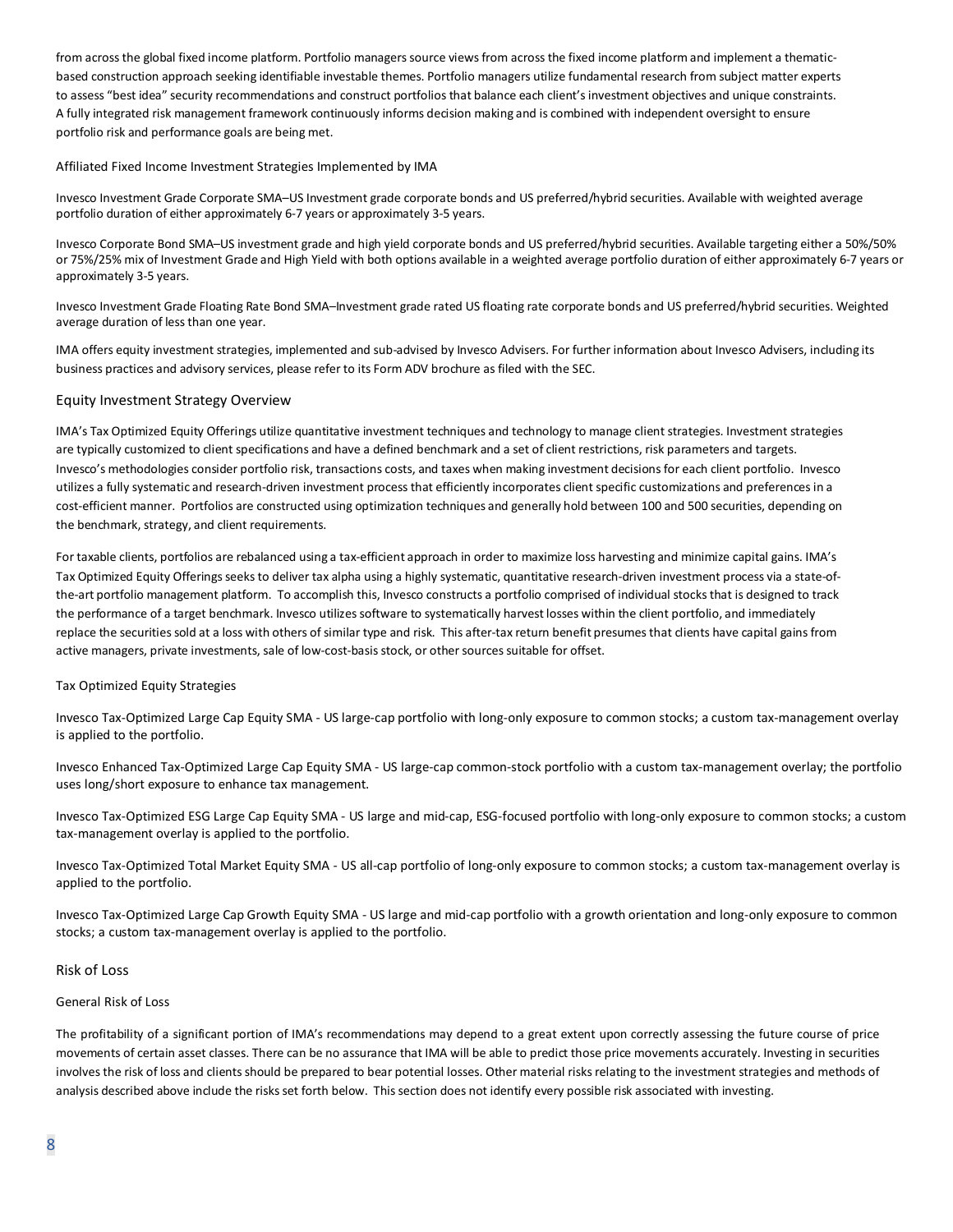#### Risk Descriptions

Other material risks relating to the investment strategies and methods of analysis described above include the risks set forth below. This section does not identify every possible risk associated with investing.

Call Risk—Issuers have the option to call or redeem certain bonds prior to the maturity date. As such, there is a risk that there may not be bonds with similar characteristics paying the same interest rate available to buy with those proceeds if an issuer calls its bonds in a period of declining interest rates.

Credit Risk—Credit risk is the possibility that an issuer of debt security will be unable to make interest payments or repay principal when due and the related risk that the value of a security may decline because of concerns about the issuer's ability to make such payments. Credit risk may be heightened for portfolios that invest in lower quality bonds, including ''high yield''securities.

Cyber Security Risk – IMA and its service providers may be prone to operational and information security risks resulting from cyber-attacks. Cyber-attacks include, among other behaviors, stealing or corrupting data maintained online or digitally, denial of service attacks on websites, the unauthorized release of confidential information or various other forms of cyber security breaches. Cyber-attacks affecting IMA, or its service providers may adversely impact client accounts. For instance, cyber-attacks may interfere with the processing of investor transactions, impact the ability to calculate, the value of securities and/or the account cause the release of private shareholder information or confidential business information, impede trading, subject IMA and/or an advisory account to regulatory fines or financial losses and/or cause reputational damage. Similar types of cyber security risks are also present for issuers of securities in which a client account may invest, which could result in material adverse consequences for such issuers and may cause an account's investment in such companies to lose value. While IMA has risk management systems to prevent such cyber-attacks, there are inherent limitations in such plans and systems including the possibility that certain risks have not been identified. Furthermore, IMA cannot control the cyber security plans and systems put in place by service providers to client accounts and issuers in which the account invests.

Environmental, Social and Governance (ESG) Considerations Risk**.** ESG considerations that may be assessed as part of the investment process or creditresearch process may vary across types of eligible investments and issuers, and not every ESG factor may be identified or evaluated for every investment. Strategies that use ESG factors to exclude certain investments for non-financial reasons may forego some market opportunities available to other strategies that do not use these criteria. There is no guarantee that the Adviser will successfully implement and make investments in issuers that creates positive ESG impact while enhancing long-term shareholder value and achieving financial returns. Strategies will not be solely based on ESG considerations, and therefore the issuers in which a strategy invests may not be considered ESG-focused companies. The incorporation of ESG factors may affect exposure to certain companies or industries and may not work as intended. A strategy may underperform other strategies that do not assess an issuer's ESG factors or that use a different methodology to identify and/or incorporate ESG factors. Information used to evaluate such factors may not be readily available, complete or accurate, and may vary across providers and issuers as ESG is not a uniformly defined characteristic. ESG-related practices differ by region, industry and issue and are evolving accordingly, and an issuer's ESG-related practices or the Adviser's assessment of such practices may change over time. There is no guarantee that the evaluation of ESG considerations will be additive to performance.

Equity Securities Risk –MLP common units and other equity securities can be affected by macroeconomic and other factors affecting the stock market in general, expectations of interest rates, investor sentiment towards MLPs or the energy sector, changes in a particular issuer's financial condition, or unfavorable or unanticipated poor performance of a particular issuer (in the case of MLPs, generally measured in terms of distributable cash flow). Prices of common units of individual MLPs and other equity securities also can be affected by fundamentals unique to the partnership or company, including earnings power and coverage ratios.

Exchange-Traded Funds Risk – Investments in exchange-traded funds are subject to the following additional risks: (1) an exchange-traded fund's shares may trade above or below its NAV; (2) an active trading market for the exchange-traded fund's shares may not develop or be maintained; (3) trading an exchange-traded fund's shares may be halted by the listing exchange; (4) a passively managed exchange-traded fund may not track the performance of the reference asset; and (5) a passively managed exchange-traded fund may hold troubled securities.

Floating Rate Obligations/Inverse Floating Rate Obligations Risk. The price of inverse floating rate obligations (inverse floaters) is expected to decline when interest rates rise, and generally will decline further than the price of a bond with a similar maturity. The price of inverse floaters is typically more volatile than the price of bonds with similar maturities. These risks can be particularly high if leverage is used in the formula that determines the interest payable by the inverse floater, which may make the strategy's returns more volatile and increase the risk of loss. Additionally, these securities may lose some or all of their principal and, in some cases, the strategy could lose money in excess of its investment.

Foreign Securities and Credit Exposure Risk. U.S. dollar-denominated securities carrying foreign credit exposure may be affected by unfavorable political, economic, or governmental developments that could affect payments of principal and interest. Furthermore, the strategy's foreign investments may be adversely affected by political and social instability, changes in economic or taxation policies, difficulty in enforcing obligations, decreased liquidity or increased volatility. Foreign investments also involve the risk of the possible seizure, nationalization or expropriation of the issuer or foreign deposits(in which the strategy could lose its entire investments in a certain market) and the possible adoption of foreign governmental restrictions such as exchange controls.

Geopolitical Risk. The strategy is subject to the risk that geopolitical events will disrupt securities markets and adversely affect global economies and markets.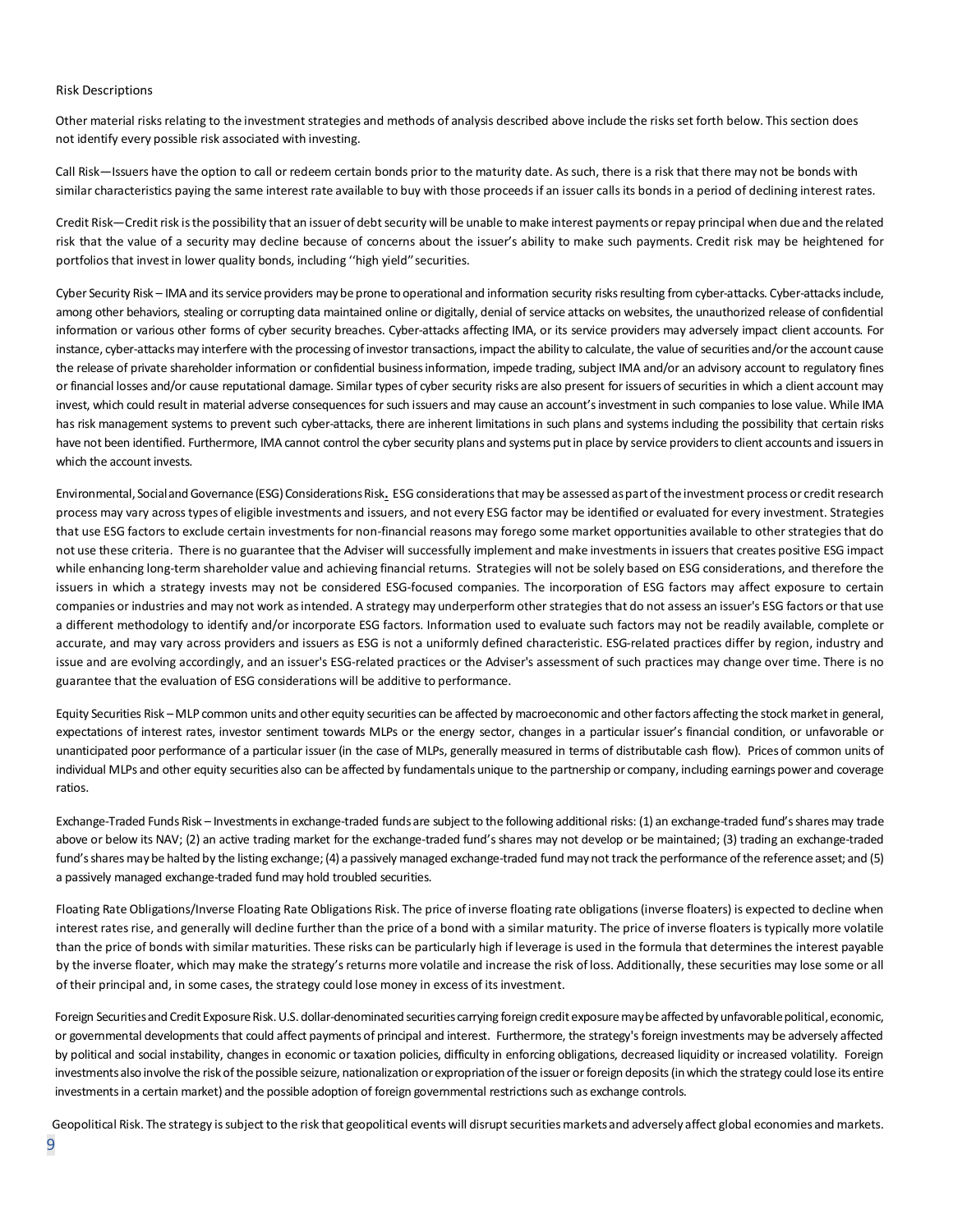Due to the increasing interdependence among global economies and markets, conditions in one country, market, or region might adversely impact markets, issuers and/or foreign exchange rates in other countries, including the U.S. War, terrorism, global health crises and pandemics, and other geopolitical events have led, and in the future may lead, to increased market volatility and may have adverse short- or long-term effects on U.S. and world economies and markets generally. Recent military action by Russia in Ukraine could adversely affect global energy and financial markets and therefore could affect the value of an account's investments, including beyond such account's direct exposure to Russian issuers or nearby geographic regions. The extent and duration of the military action, sanctions and resulting market disruptions are impossible to predict and could be substantial.

Growth Investing Risk. Growth stocks tend to be more expensive relative to the issuing company's earnings or assets compared with other types of stock. As a result, they tend to be more sensitive to changes in, or investors' expectations of, the issuing company's earnings and can be more volatile.

Interest Rate Risk—Interest rate risk is the risk that interest rates may increase, which tends to reduce the resale value of certain debt securities, and as such the risk that the value of a portfolio will decline because of rising interest rates. In general, debt securities will increase in value when interest rates rise. Longer term debt securities are generally more sensitive to interest rate changes, and thus entail greater interest rate risk. Rising interest rates may also lengthen the duration of debt securities with call features, since exercise of the call becomes less likely as interest rates rise, which in turn will make the securities more sensitive to changes in interest rates and result in even steeper price declines in the event of further interest rate increases.

Investment Companies Risk – Investing in investment companies, including mutual funds and ETFs, could result in the duplication of certain fees, including management and administrative fees, and may expose the strategy to the risks of owning the underlying investments that the other investment company holds.

Liquidity Risk—Due to a lack of demand in the marketplace or other factors, an account may not be able to sell some or all of the investments promptly or may only be able to sell investments at less than desired prices. MBS and Asset-backed securities (''ABS'') may be subject to greater liquidity risk in comparison to other fixed income securities such as government issued bonds. The market for lower-rated and unrated debt obligations and debt obligations backed by ''subprime'' mortgages may be less liquid than the market for other obligations, making it difficult for an account to value its investment in a lower-rated or unrated obligation or to sell the investment in a timely manner or at an acceptable price.

Market Risk*.* The market values of the strategy's investments, and therefore, the value of its shares, will go up or down, sometimes rapidly or unpredictably in response to factors such as global economic conditions, particular sectors or governments, or prospects of individual companies. Market risk may affect a single issuer, industry or section of the economy or it may affect the market as a whole. For example, individual stock prices tend to go up and down more dramatically than those of certain other types of investments, such as bonds. During a general downturn in the financial markets, multiple asset classes may decline in value. When markets perform well, there can be no assurance that specific investments held by the strategy will rise in value. Mid-Capitalization Companies Risk – Mid-capitalization companies tend to be more vulnerable to changing market conditions, may have little or no operating history or track record of success, and may have more limited product lines and markets, less experienced management, and fewer financial resources than larger companies. These companies' securities may be more volatile and less liquid than those of more established companies, and their returns may vary, sometimes significantly, from the overall securities market.

Model and Quantitative Risks. IMA and Invesco Advisers use proprietary and third-party quantitative tools to assist portfolio managers and analysts in constructing portfolios and making investment decisions. If these tools have errors or are flawed or incomplete, and such issues are not identified, it may have an adverse effect on client investment performance.

Mortgage-Backed Securities (MBS) Risk—MBS are often exposed to extension risk, where obligations on the underlying assets are not paid on time (which could happen if interest rates rise), and prepayment risks, where obligations on the underlying assets are paid earlier than expected (which could happen when interest rates fall). These risks may have a substantial impact on the timing and size of the cash flows paid by the securities and may negatively impact the returns of the securities. The average life of each individual security may be affected by a large number of factors such as the existence and frequency of exercise of any optional redemption and mandatory prepayment, the prevailing level of interest rates, the actual default rate of the underlying assets, the timing of recoveries and the level of rotation in the underlying assets.

Municipal Securities Risk—Municipal securities are subject to various risks based on factors such as economic and regulatory developments, changes or proposed changes in the federal and state tax structure, deregulation, court rulings and other factors. Repayment of municipal securities depends on the ability of the issuer or project backing such securities to generate taxes or revenues. There is a risk that the interest on an otherwise tax- exempt municipal security may be subject to federal income tax. Typically, there is less public information available about municipal bonds than for other types of securities, such as corporate bonds or equities. The secondary market for municipal bonds, and particularly for high-yield municipal bonds, tends to be less well developed and less liquid than many other securities markets. As a result, an account may have to accept a lower price to sell a security, sell other securities to raise cash, or give up an investment opportunity, any of which could have a negative effect on performance.

Natural Disaster/Epidemic Risk – Natural or environmental disasters, such as earthquakes, fires, floods, hurricanes, tsunamis and other severe weather-related phenomena generally, and widespread disease, including pandemics and epidemics, have been and can be highly disruptive to economies and markets, adversely impacting individual companies, sectors, industries, markets, currencies, interest and inflation rates, credit ratings, investor sentiment, and other factors affecting the value of the strategy's investments. Given the increasing interdependence among global economies and markets, conditions in one country, market, or region are increasingly likely to adversely affect markets, issuers, and/or foreign exchange rates in other countries, including the U.S. These disruptions could prevent IMA from executing advantageous investment decisions in a timely manner and negatively impact its ability to achieve its client investment objectives. Any such event(s) could have a significant adverse impact on the value and risk profile of client accounts.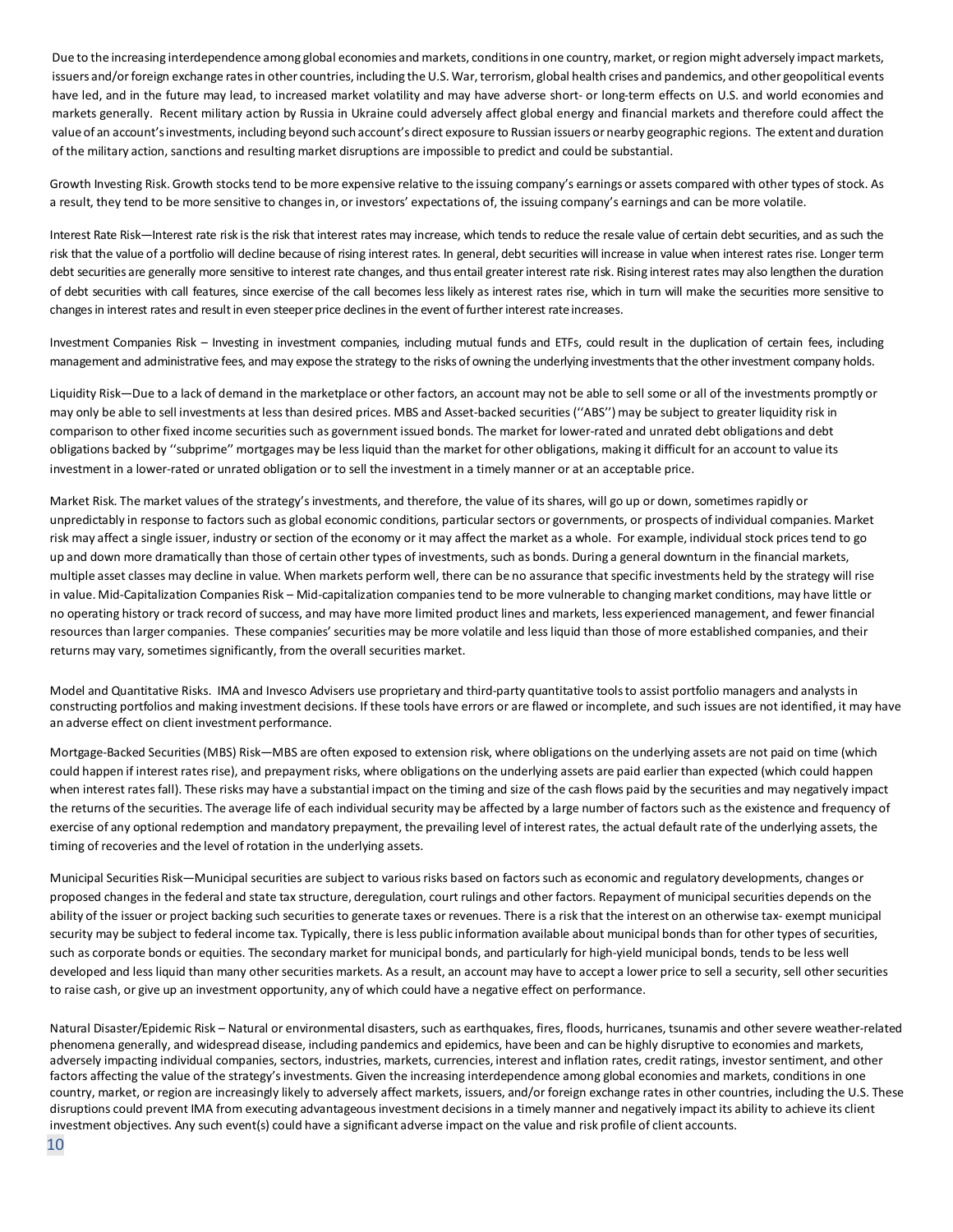• Coronavirus and Public Health Emergencies. There continues to be ongoing outbreaks of the highly contagious coronavirus referred to as covid-19 ("Covid-19"). The outbreak of COVID-19 has resulted in numerous deaths, adversely impacted global commercial activity, and contributed to significant volatility in certain equity and debt markets. Measures taken by national and regional governments, states, districts, and municipalities, as well as the general uncertainty surrounding the dangers and impact of COVID-19, are creating significant disruption in supply chains and economic activity. As COVID-19 continues to spread, the potential impacts, including a global, regional, or other economic recession, are increasingly uncertain and difficult to assess.

Any public health emergency, including any outbreak of COVID-19, SARS, H1N1/09 flu, avian flu, other coronavirus, Ebola or other existing or new epidemic diseases, or the threat thereof, could have a significant impact on IMA and its client accounts. The extent of the impact of COVID-19 or any other public health emergency on the operational and financial performance of IMA's client accounts will depend on many factors, including the duration and scope of such public health emergency, the extent of any related travel advisories and restrictions implemented, the impact of such public health emergency on overall supply and demand, goods and services, investor liquidity, consumer confidence and levels of economic activity and the extent of its disruption to important global, regional and local supply chains and economic markets, all of which are highly uncertain and cannot be predicted. The effects of a public health emergency may materially and adversely impact the value and performance of the investments held in any client accounts as well as the ability of IMA to source, manage and divest investments and achieve the investment objectives of its clients, all of which could result in significant losses to such clients. In addition, the operations of IMA and/or its affiliates may be significantly impacted, or even halted, either temporarily or on a long-term basis, as a result of government quarantine and curfew measures, voluntary and precautionary restrictions on travel or meetings and other factors related to a public health emergency, including its potential adverse impact on the health of any such entity's personnel.

Operational Risk*.* IMA its service providers, and other market participants increasingly depend on complex information technology and communications systems to conduct business functions. These systems are subject to a number of different threats or risks that could adversely affect IMA or an investment strategy, despite the efforts of IMA and its service providers to adopt technologies, processes, and practices intended to mitigate these risks. Power or communications outages, cyber-attacks, acts of God, information technology equipment malfunctions, operational errors, and inaccuracies within software or data processing systems may also disrupt business operations or impact critical data. Market events also may trigger a volume of transactions that overloads current information technology and communication systems and processes, impacting the ability of IMA to conduct its operations.

Reinvestment Risk—Reinvestment risk refers to the risk that future proceeds from investments may have to be reinvested at potentially lower interest rates, or that there may not be similar bonds available paying the same interest rate with equivalent quality, maturity, or other characteristics. The reinvestment of proceeds into substantially dissimilar bonds may adversely impact the level of income generated or carry different levels of risk.

Short Position Risk. Because the strategy's potential loss on a short position arises from increases in the value of the asset sold short, the strategy will incur a loss on a short position, which theoretically may be unlimited if the price of the asset sold short increases from the short sale price. The counterparty to a short position or other market factors may prevent the strategy from closing out a short position at a desirable time or price and may reduce or eliminate any gain or result in a loss. In a rising market, the strategy's short positions will cause the strategy to underperform the overall market and its peers that do not engage in shorting. If the strategy holds both long and short positions, and both positions decline simultaneously, the short positions will not provide any buffer (hedge) from declines in value of the strategy's long positions. Certain types of short positions involve leverage, which may exaggerate any losses, potentially more than the actual cost of the investment, and will increase the volatility of the strategy's returns.

Tax-Managed Investing Risk. Investment strategies that seek to enhance after-tax performance may be unable to fully realize strategic gains or harvest losses due to various factors. Market conditions may limit the ability to generate tax losses or to generate dividend income taxed at favorable tax rates. A taxmanaged strategy may cause a client portfolio to hold a security in order to achieve more favorable tax treatment or to sell a security in order to create tax losses. The ability to utilize various tax-management techniques may be curtailed or eliminated in the future by tax legislation, regulation, or guidance issued by the Internal Revenue Service. The benefit of tax-managed investing to an individual investor is dependent upon the tax liability of that investor. Over time, the ability of an investor in a tax-managed strategy to harvest losses may decrease and gains may build up in a securities portfolio.

Treasury Inflation-Protected Securities (TIPS) Risk—Inflation risk poses concerns for investors planning to live off of bond income, as inflation rises purchasing power is lowered. Typically, inflation- protected bonds have lower yields than conventional fixed- rate bonds. TIPS generally provide a hedge against inflation, however, during a deflation, the principal and income of inflation-protected bonds would likely decline in value.

<span id="page-10-0"></span>U.S. Government Obligations Risk. Obligations of U.S. Government agencies and authorities receive varying levels of support and may not be backed by the full faith and credit of the U.S. Government, which could affect the strategy's ability to recover should they default. No assurance can be given that the U.S. Government will provide financial support to its agencies and authorities if it is not obligated by law to do so.

# Item 9 Disciplinary Information

IMA has not been involved in any legal or disciplinary events that are material to a client's evaluation of its advisory business or the integrity of its management.

On August 30, 2005, the West Virginia Office of the State Auditor Securities Commission ("WVASC") issued its Summary Order to Cease and Desist and Notice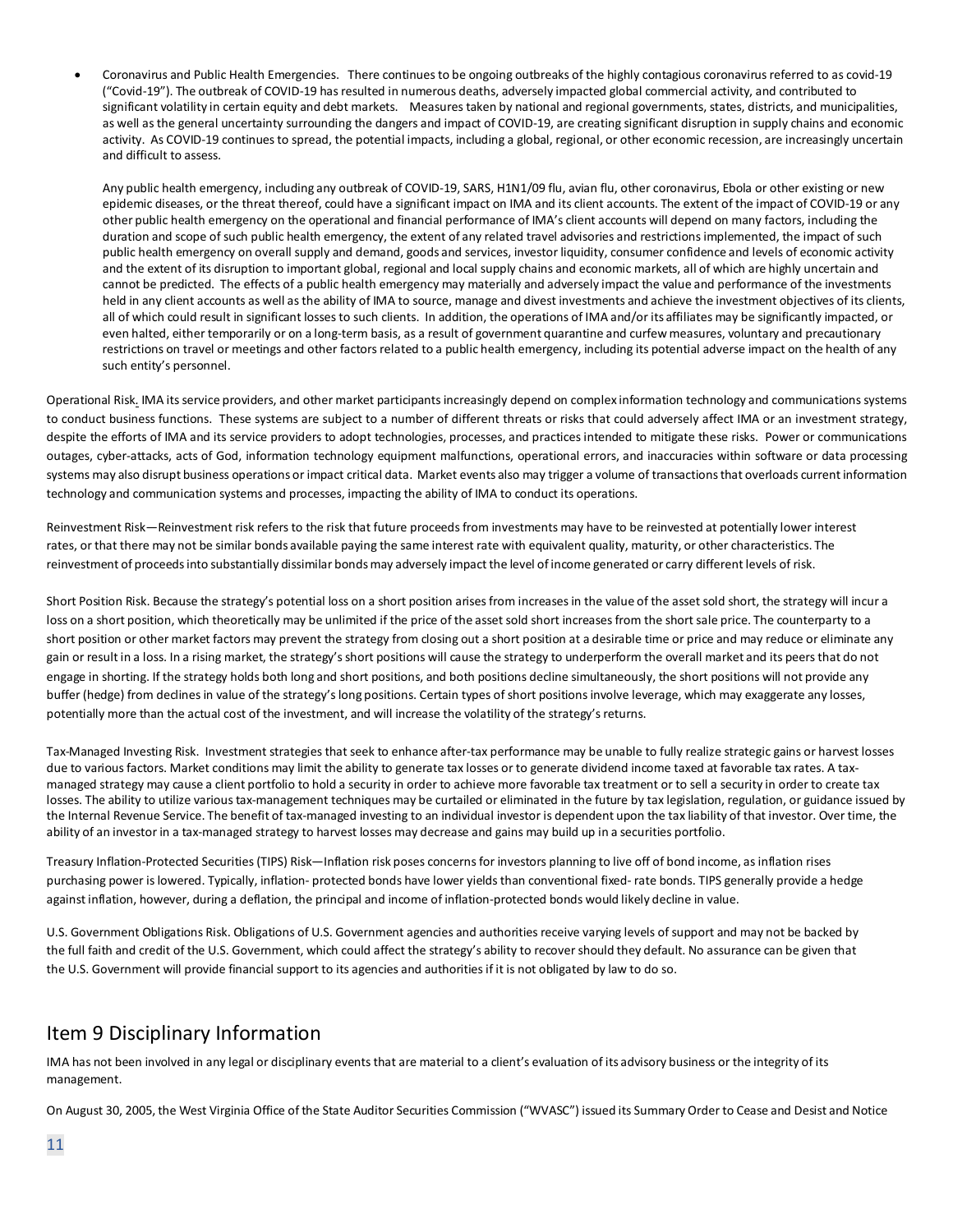of Right to Hearing to AIM Advisors, Inc. ("Invesco Aim") (now known as Invesco Advisers) and Aim Distributors, Inc. ("ADI") (now known as Invesco Distributors, Inc.). The WVASC claimed that Invesco Aim and ADI violated the West Virginia securities laws. The WVASC ordered Invesco Aim and ADI to cease any further violations and seeksto imposemonetary sanctions, including restitution to affected investors, disgorgement of fees, reimbursement of investigatory, administrative, and legal costs and an "administrative assessment" to be determined by the Commissioner of the WVASC. We believe this matter is indefinitely suspended. Invesco Advisers is the indirect parent of IMA.

<span id="page-11-0"></span>On May 31, 2021, Invesco Ltd., the ultimate parent company of IMA, agreed to a settlement with the Federal Financial Supervisory Authority ("BaFin") in the amount of 260,000 Euros (approximately \$309,595 USD) for a matter related to ownership filings with the German regulator in relation to German listed companies. BaFin alleged Invesco Ltd. and AIM international mutual funds failed to submit voting rights notifications to BaFin and issuers by the required deadline. BaFin issued a Notice of Hearing on July 30, 2020, to Invesco Ltd. alleging that violations of the voting rights requirements occurred on 26 occasions related to the voting rights notifications of Invesco Ltd. and on 28 occasions relating to the voting rights notifications of AIM international mutual funds between 05/2019 and 10/2019. Invesco Ltd paid the administrative fine on June 30, 2021.

# Item 10 Other Financial Industry Activities and Affiliations

# Affiliated Investment Advisers

IMA has entered into an adviser/sub-adviser arrangement with Invesco Advisers.

IMA may, in its discretion, so long as consistent with applicable law:

- delegate any of our discretionary investment, advisory or other rights, powers, functions, and obligations hereunder to any affiliate or subsidiary that is also under the control of Invesco Ltd. In these circumstances, IMA remains fully responsible for the account from a legal and contractual perspective. No additional fees are charged for the affiliates' services except as set forth in the IMA; and
- employ any affiliate or subsidiary that is also under the control of Invesco, its agents or third parties to perform any administrative or ancillary services required to enable us to perform our services hereunder, without further notification to or consent of a client, and any such delegation shall be revocable by IMA.

For more complete information regarding Invesco Advisers, please refer to filings made with the SEC by Invesco Advisers File No. 801-33949.

The following other entities are registered investment adviser subsidiaries of Invesco Ltd. and are related persons of IMA. For more complete information regarding these related persons, please refer to filings made with the SEC by the following related persons:

- Invesco Asset Management Deutschland, GMBH File No. 801-67712
- Invesco Asset Management (Japan) Limited File No. 801-52601
- Invesco Asset Management Limited File No. 801-50197
- Invesco Canada Ltd. File No. 801-62166
- Invesco Hong Kong Limited File No. 801-47856
- Invesco Private Capital, Inc. File No. 801-45224
- Invesco Senior Secured Management, Inc. File No. 801-38119
- Invesco Asset Management (India) PVT. LTD. File No. 801-108727
- Invesco Capital Management LLC File No. 801-61851
- Invesco Global Real Estate Asia Pacific, Inc. File No. 801-74650
- Invesco Investment Advisers LLC File No. 801-1669
- Invesco Real Estate Management S.A.R.L. File No. 801-112251
- IRE (Cayman) Limited File No. 802-74648
- Intelliflo Advisers, Inc. File No. 801-70734
- WL Ross & Co. LLC File No. 801-67779
- OppenheimerFunds, Inc. File No. 801-8253
- Invesco Loan Manager, LLC File No. 801-118817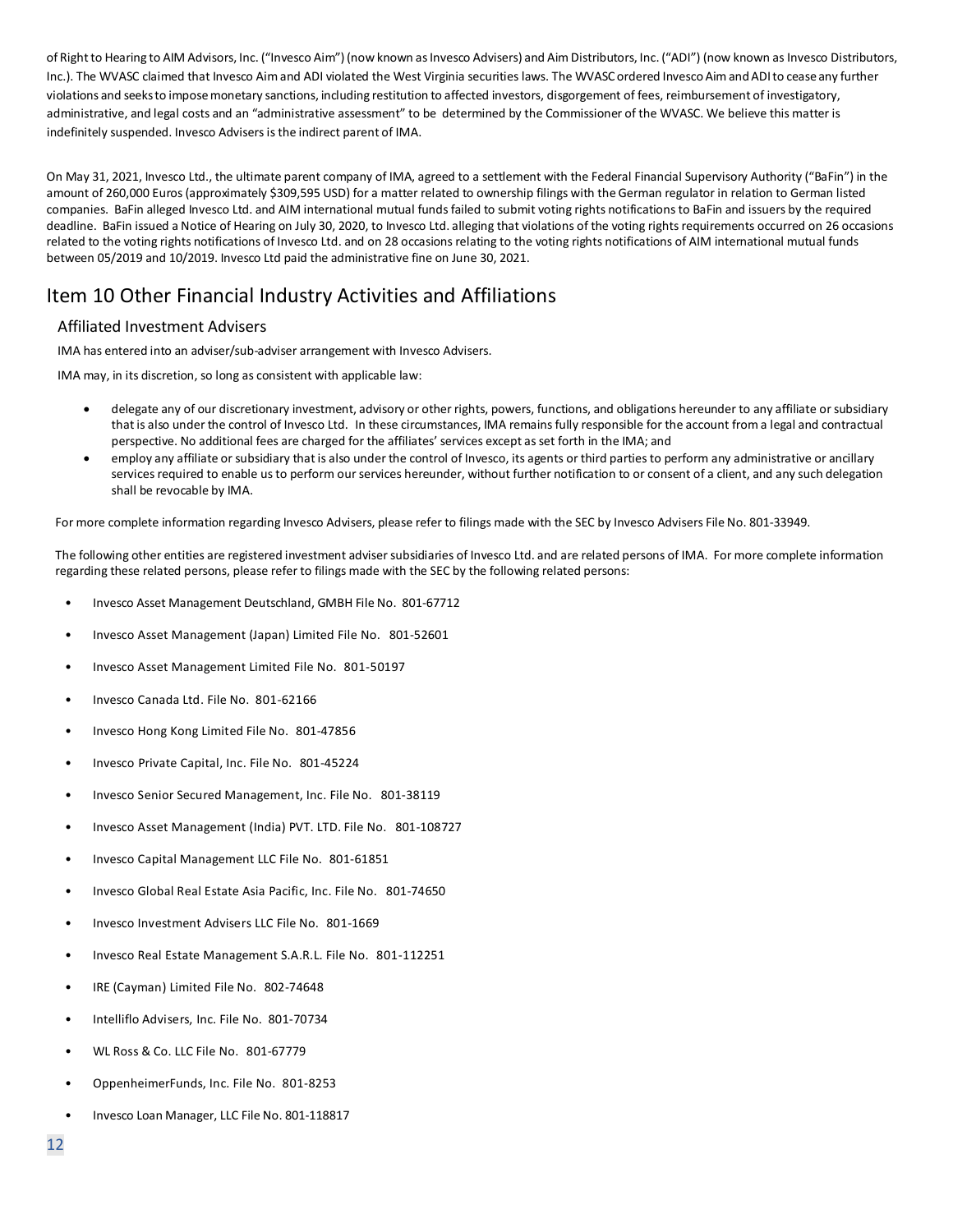# <span id="page-12-0"></span>Item 11 Code of Ethics, Participation or Interest in Client Transactions and Personal Trading

IMA and its affiliates (collectively "Invesco") have implemented firm wide policies and procedures, such as the Global Code of Conduct, Global Privacy, Global Insider trading Policy, Gifts and Entertainment (aka Inducement Policies), Global Anti-Bribery and Anti-Corruption, all of which are designed to prevent and address conflicts of interest. These policies and procedures reflect the fiduciary principles that govern the conduct of IMA and its employees, some of those policies and procedures are listed below.

#### **Code of Conduct**

Invesco operates in highly regulated and complex global environment. The Global Code of Conduct Policy (the "COC Policy") provides IMA and their employees with a clear statement of our ethical and cultural standards. First and foremost, we serve our clients as fiduciaries. The COC Policy outlines Invesco's key principles, reporting and compliance with the COC Policy, and is meant to supplement Invesco's broader global compliance policies.

No less than annually employees are required to certify to the COC Policy, and they are expected to abide both the letter and the spirit of the COC Policy.

#### **Code of Ethics**

Invesco has adopted a Code of Ethics and Personal Trading Policy (the "Code") pursuant to Rule 204A-1 under the Advisers Act and Rule 17j-1 under the 1940 Act. In conforming with those rules, the Code contains provisions for personal trading and reporting requirements that are designed to address and prevent potential conflicts of interest.

The Code applies to all Invesco employees and their immediate family members, who must pre-clear their personal securities transactions, report and certify to their holdings on a periodic basis. All employees are required to maintain personal accounts with an approved broker-dealer. The Code also includes additional pre-clearance provisions and restrictions for Investment Persons, whom may have incentive to favor products for which they may have a personal interest.

The Code also imposes restrictions on personal securities transactions, such as profiting from short-term trades, instituting blackout periods, restricting certain investment activities, such as participation in IPOs or limited offerings and insider trading. Invesco also maintains and monitors a restricted list which is designed to avoid potential conflicts of interest or the appearance of an undue influence in the selection of investments.

Invesco has also established a violation and escalation procedure with respect to the Code, which outlines what remedial actions should be taken in response to a violation, which includes, but is not limited to, imposing sanctions, such as suspension, demotion, or disgorgement of profits.

The Code is available to clients or prospective clients upon request.

#### **Material Non-Public Information/Insider Trading**

Invesco adopted a Global Insider Trading Policy, which was designed to detect and prevent Covered Persons (i.e., Directors, Officers, Employees including temporary employees, consultants, and independent contractors) who may acquire confidential or material, non-public information pertaining to an issuer that may prevent or prohibit Invesco from providing investment advice to client accounts with respect to such issuer irrespective of a client account's investment objectives or guidelines. Covered Persons are prohibited from trading, either personally or on behalf of others on material non-public information or communicating material non-public information to others in violation of the law. Under this policy, there are restrictions that apply to certain transactions in Invesco's securities (e.g., short-sales or publicly traded options), and there are exemptions specific to certain transactions under Invesco sponsored plans (e.g., stock awards or direct stock purchases, ESPP, 401k and Dividend Reinvestment Plan). In connection with certain activities of Invesco, covered persons may acquire confidential or material non-public information or be restricted from initiating transactions in certain securities. Invesco will not be free to act upon any such information. Due to these restrictions, Invesco may not be able to initiate a transaction that it otherwise might have initiated and may not be able to sell an investment that it otherwise might have sold.

#### **Outside Business Activities**

All Invesco employees are subject to the Global Outside Business Activities policy which requires employees to obtain approval before engaging in any outside activity, so Invesco has the opportunity to consider whether the activity creates an actual or potential conflict of interest.

#### **Political Contributions**

The Global Political Contributions Policy (the "PC Policy") was established to comply with applicable U.S. federal, state and local regulations. Under the PC Policy, Invesco and its employees are prohibited from making or soliciting political contributions or engaging in political activities for the purpose of procuring and retaining business with U.S. government entities. Non-U.S. nationals are prohibited, as a matter of law, from making contributions to political candidates in U.S. federal, state and local elections. The PC Policy applies to all Invesco employees, the employee's spouse and dependent children under the age of 26 who live at home and are eligible to vote in U.S. elections. All political contributions must be pre-cleared prior to making *any* political contribution, and employees are prohibited from making any political contributions on behalf of an Invesco Advisers or any of its affiliates.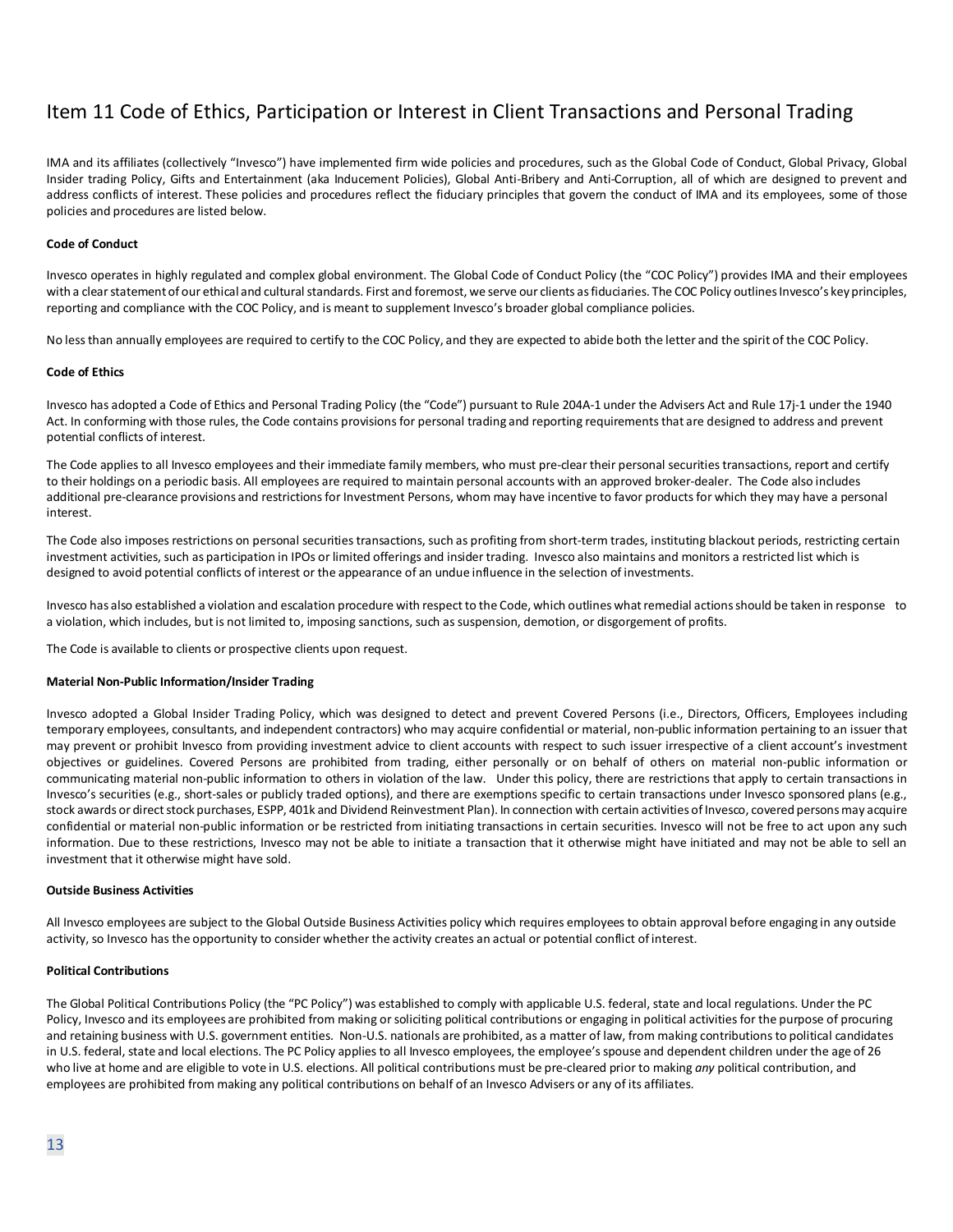#### **Gifts and Entertainment**

Invesco has adopted the U.S. Gifts and Entertainment Policy that is designed to (i) restrict and limit the giving or receiving of gifts, entertainment, or meals by personnel, and (ii) along with the Code, address or avoid any potential or actual conflicts of interest between personal interests of such personnel and clients. Occasionally, personnel participate in entertainment opportunities that are for legitimate business purposes, subject to the restrictions and limitations set forth in the U.S. Gifts and Entertainment Policy, and the Code.

#### **Conflicts of Interest**

IMA and its related entities engage in a broad range of activities, including investment activities for their own account and for the account of other investment funds, and provide transaction-related, investment advisory, management and other services to funds and operating companies. In the ordinary course of conducting its activities, the interests of a client will, from time to time, conflict with the interests of IMA, other clients, or their respective affiliates. Certain of these conflicts of interest, as well a description of how these conflicts are addressed can be found below.

The material conflicts of interest encountered by a client include those discussed below, although the discussion below does not necessarily describe all of the conflicts that may be faced by a client. Other conflicts may be disclosed throughout this brochure and the brochure should be read in its entirety for other conflicts. Our policies and procedures are intended to identify these and other potential conflicts and to assure that in all instances client interests come first.

#### **Portfolio Manager Conflicts of Interest**

Portfolio managers managing multiple accounts are subject to the following actual or apparent conflicts of interest:

• The management of multiple accounts can result in a portfolio manager devoting unequal time and attention to the management of each account. Invesco seeks to manage such competing interests by having portfolio managers focus on a particular investment discipline. Generally, a portfolio manager will use the same or similar investment model for a given investment discipline with respect to accounts managed by IMA and those non-IMA accounts or strategies for which he/she is also responsible. Therefore, IMA accounts and other client accounts following the same investment strategy typically hold the same or similar securities.

• A portfolio manager could identify a limited investment opportunity that would be suitable for some but not all advisory accounts they manage. Invesco has adopted procedures for allocating portfolio transactions across multiple accounts to mitigate these conflicts.

• Certain portfolio managers of strategies offered by IMA may also serve in a similar capacity for funds or other accounts managed by Invesco Advisers, Inc. Conversely, certain portfolio managers of strategies offered by Invesco Advisers, Inc. may also serve in a similar capacity for funds or other accounts managed by IMA.

Inconsistent Investment Positions and Strategies, and Timing of Competing Transactions

From time to time, Invesco will buy, sell or hold securities in the same investment products as it or related persons have some financial interest, including ownership. In addition, Invesco and other affiliates may buy, sell or hold the same securities that they may have recommended to clients while also advising the opposite investment decision for one or more other clients. These positions and actions may result in an adverse impact or in some instances may benefit one or more affected clients, including clients that are our affiliates. For example, a long/short position in two client accounts simultaneously can result in a loss to one client based on a decision to take a gain in the other. Taking concurrent conflicting positions in certain derivative instruments can likewise result in a loss to one client and a gain to another.

Invesco will also face conflicts of interest when they hold significant positions in illiquid securities in side-by-side accounts. In a similar manner, transactions, or investments by one or more clients could cause a dilution or otherwise disadvantage the values, prices, or investment strategies of another client.

Under certain circumstances, a client will invest in a transaction in which one or more other clients are expected to participate or already have made or will seek to make, an investment. Such clients (or groups of clients) will have conflicting interests and objectives in connection with such investments, including with respect to views on the operations or activities of the issuer involved, the targeted returns from the investment and the timeframe for, and method of exiting the investment.

Certain clients of Invesco and its affiliates invest in bank debt and securities of companies in which other clients hold securities, including equity securities. In the event that such investments are made by a client account, the interests of such client account could be in conflict with the interest of such other client account particularly in circumstances where the underlying company is facing financial distress. The involvement of such persons at both the equity and debt levels could inhibit strategic information exchanges among fellow creditors.

#### **Investment of Invesco and its Affiliates Capital**

From time to time, Invesco will invest their own capital in securities or investment vehicles in which clients also have investments. Although Invesco generally invests only in liquid instruments including, but not limited to, U.S. Treasury securities and corporate debt obligations, Invesco may invest in any asset class.

#### **Investment in and Offerings of Affiliated Products**

From time to time, Invesco will either invest client assets in affiliated products or propose investment models which include affiliated products to clients. In certain cases, Invesco has an incentive to allocate investments to such affiliated products both to increase scale of a product and to generate additional fees for Invesco.

#### **Investment in Affiliated Accounts**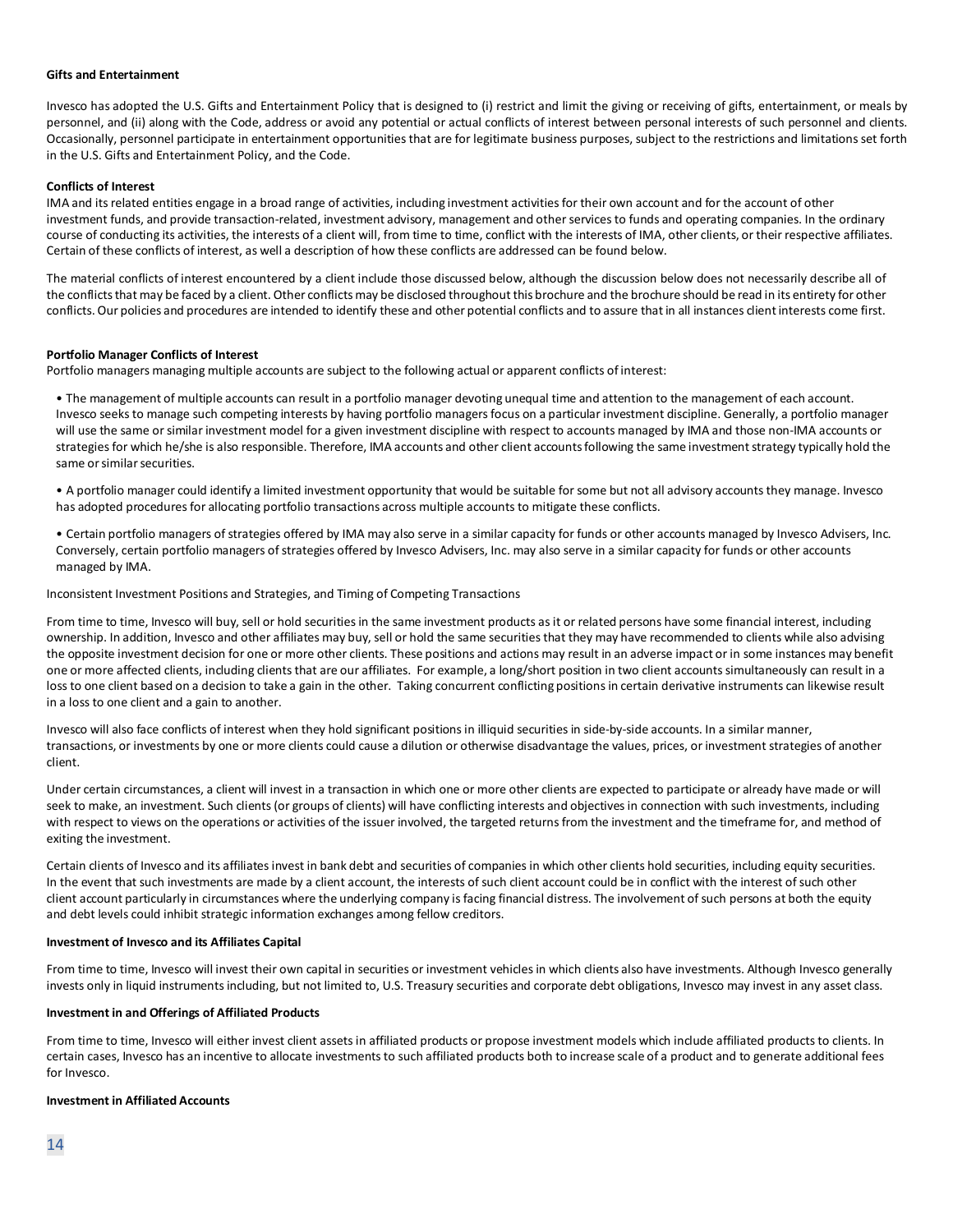From time to time, Invesco will provide investment advice to limited partnerships, limited liability companies or other types of legal entities formed to make investments. Invesco may be a limited partner or act as the general partner (or in similar capacities) and own a percentage of the entity. In these cases, Invesco or an affiliate will also receive a portion of the profits. Invesco may invest client accounts in, or recommend the purchase of, affiliated commingled funds. Invesco may also, in appropriate circumstances and consistent with the client's investment objectives and applicable law, recommend to clients' investment products in which the Firm or a related party has a financial interest. Invesco has an incentive to allocate investments to these types of affiliated client accounts in order to generate additional fees for Invesco.

#### **Employee Co-investment Program and Other Employee Personal Investments**

From time to time, Invesco employees, officers or directors may be offered the opportunity to participate in a co-investment program with Invesco.

Invesco employees, officers or directors may also purchase securities in non-public transactions outside the context of co-investment programs. Thereafter, Invesco may recommend the purchase of publicly issued securities of the same issuers for their clients. In this event, the Invesco employee, who made a personal investment in a non-public transaction of such issuer, will not participate in the consideration of whether Invesco clients should invest in that issuer's securities. Such consideration will be subject to independent review by the Firm's investment personnel having no personal investment in the issuer.

From time to time, certain employees of IMA or any other Invesco affiliates may invest in securities held by or deemed suitable for our clients if prior approval is obtained from the Compliance Department. Notwithstanding the foregoing, no prior approval is required of IMA employees to invest in other types of investments, including but not limited to U.S. government securities, money market instruments, variable insurance products, currencies, commodities, open-end mutual funds, and Unaffiliated ETFs. A "de minimis exemption" under the Code is available to employees if certain requirements have been met. Further, the blackout period restrictions shall not apply to purchases and sales of a Covered Security that comply with certain specifications (e.g., large market capitalization) as may be determined from time to time by the Compliance Department.

Trading for certain employee or client accounts may be restricted due to certain relationships with an actual or potential investee company. Invesco maintains and monitors a restricted list for such situations which is designed to avoid potential conflicts of interest or the appearance of an undue influence in the selection of investments.

#### **Information Possessed or Provided by Adviser**

#### *Availability of Proprietary Information*

In connection with Invesco activities, certain persons within Invesco will receive information regarding proposed investment activities for Invesco that is not generally available to the public. Also, Invesco has access to certain fundamental analyses, research and proprietary technical models developed internally or by other members of Invesco Ltd., its affiliates, and certain third parties and their respective personnel. There will be no obligation on the part of Invesco to make available for use by a client, or to effect transactions on behalf of a client on the basis of any such information, strategies, analyses, or models known to them or developed in connection with their own proprietary or other activities. Similarly, one or more clients will have, as a result of receiving client reports or otherwise, access to information regarding Invesco's transactions or views that are not available to other clients and may act on such information through accounts managed by persons other than Invesco.

#### *Material, Non-Public Information*

Invesco will from time to time receive material, non-public information, which if disclosed may affect an investor's decision to buy, sell or hold a security. Under applicable law, employees of Invesco are generally prohibited from disclosing or using such information for their own personal benefit or for the benefit of any other person, regardless of whether that person is a client. Accordingly, should an employee of Invesco obtain material, non-public information with respect to an issuer, he or she is generally prohibited from communicating that information to, or using that information for the benefit of Invesco clients. Holdings of securities or other instruments of an issuer by IMA or its affiliates may affect the ability of Invesco clients to buy, sell or hold investments and such issuer. Invesco has no obligation or responsibility to disclose the information to, or use such information for the benefit of, any person (including Invesco clients) even if requested by IMA or its affiliates and even if failure to do so would be detrimental to the interests of that person.

#### **Fees Received by IMA and its Affiliates**

IMA, on behalf of its client accounts, may invest in securities, assets, funds, or products with respect to which IMA's affiliates receive a fee for investment advisory, administrative, index component selection, marketing, distributing or other services. The receipt of compensation by IMA's affiliates may create a conflict of interest for IMA's client accounts and may create an incentive for IMA to invest in such funds or products. IMA will address any such conflict by crediting or waiving its advisory and/or management fees to offset such compensation received by its affiliates.

IMA and its affiliates may receive greater fees or other compensation (including performance-based fees) from one client account compared to another client account, which may create an incentive for IMA or its affiliates to favor such accounts. IMA and its affiliates have or will have adopted policies, procedures, and guidelines to address and minimize any potential conflicts of interest that may arise as a result of such arrangements. These policies and procedures are designed to monitor and prevent IMA from inappropriately favoring one type of an account over another. Generally, IMA makes allocation decisions at the strategy-level, followed by an assessment of how to allocate investments between clients within the same strategy regardless of the investment advisory fees paid to IMA.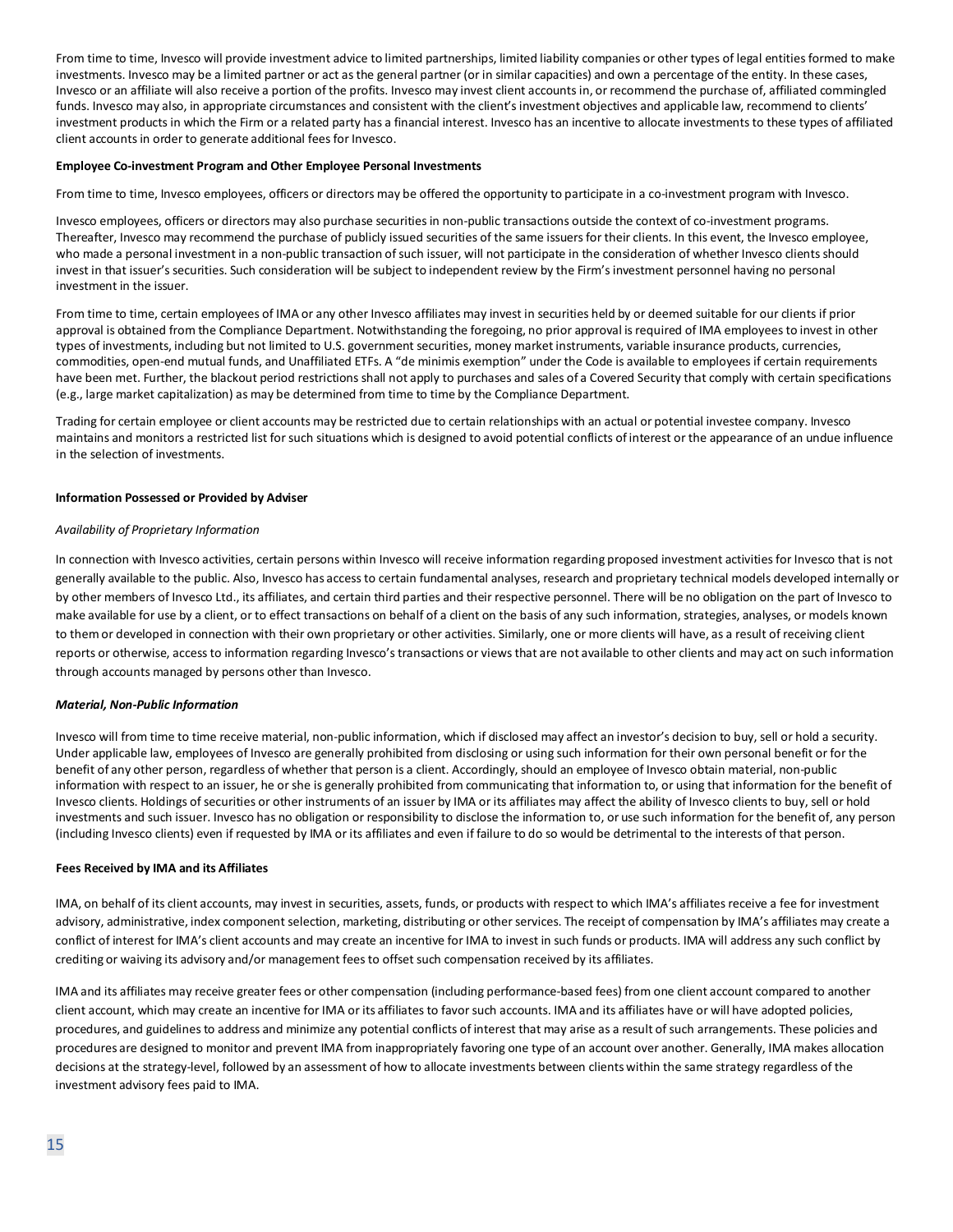#### **Trading and Brokerage Selection**

IMA and/or its affiliates may have ownership interests or business relationships with broker-dealers, securities exchanges or other entities that facilitate trade execution. A conflict may arise in instances where IMA's affiliates direct trades to such a broker- dealer or entity or directs trades to a broker-dealer based on an understanding that such broker-dealer will execute a certain volume of such trades through a securities exchange in which its affiliate has an ownership interest, that will directly or indirectly benefit that affiliate. While IMA or its affiliates seek to achieve best execution and will not consider ownership interests or business relationships of its affiliate as a factor when seeking to achieve best execution,such tradesmay resultin a benefitto that affiliate.

#### **Principal Transactions**

From time to time, IMA and/or its affiliates may engage in principal securities transactions in which it purchases or sells securities from an account of Adviser or an affiliate to an account of a client in compliance with applicable law, including the Advisers Act. The execution of each principal securities transaction is subject to the approval of each client participating in such transaction and the applicable regulatory requirements. Moreover, there may be a conflict of interest in instances where IMA or its affiliates own more than 25% of a fund (other than a mutual fund engaging in interfund cross trades in compliance with Rule 17a-7 under the Investment Company Act) advised by IMA or its affiliates (i.e., a proprietary fund). In such circumstances, that fund will be placed on a cross trading restricted list to prevent IMA or its affiliates from affecting any such cross trade with any those funds.

#### <span id="page-15-0"></span>**Our Approach to Potential Conflicts**

Various parts of the Brochure address potential conflicts of interest based on the Adviser's business. Therefore, Invesco takes steps to mitigate, or at least disclose, potential conflicts when they arise. Conflicts are generally mitigated through written policies and procedures that are developed to protect the interest of our clients. IMA and/or its affiliate, handles these conflicts by complying with the applicable laws, rules and regulations and internal policies and procedures. In addition, IMA and/or its affiliate reviews its policies and procedures on an ongoing basis to evaluate their effectiveness.

# Item 12 Brokerage Practices

IMA primarily invests in fixed-income securities, which are traded in dealer markets. When determining which dealers with whom to trade, IMA takes into account dealers' (i) expertise and market- making capabilities with respect to the type of securities being bought or sold, (ii) history of making competitive bids and offers, and (iii) history of flexibility with respect to settlement dates. In seeking best execution, the IMA investment team shall execute securities transactions for client accounts in such a manner that the client's total cost or proceeds in each transaction is most favorable under the circumstances of the particular transaction. While it isIMA's general practice to transact business with the dealer making the best bid or offer on each security transaction, consistent with settlement date needs of its clients, IMA is not obligated to choose the broker-dealer offering the lowest available commission rate or price if, in the trader's reasonable judgement more favorable execution can be achieved elsewhere. In seeking best execution and negotiating commission rates, the commission cost is one factor IMA considers. Other factors include, but are not limited to, price, quality, speed, efficiency, confidentiality reliability of brokerage services, execution capability, a firm's financial responsibility, the difficulty of specific transactions, and any other logistical or processing considerations.

Purchase and sale orders for fixed income securities are primarily executed by IMA's portfolio managers, and traders under the general supervision of The Head of Fixed Income for Invesco Managed Accounts. The Head of Fixed Income for Invesco Managed Accounts and IMA's portfolio managers report up to the Head of Invesco Fixed Income. In addition, IMA may utilize the Invesco Trading Desk for execution of certain new issue fixed income trades. Trades placed by the Invesco Trading Desk are under the general supervision of the Invesco Global Head of Fixed Income Trading.

#### Research and Other Soft Dollar Benefits

IMA does not use soft dollars for any accounts.

#### Brokerage for Client Referrals

IMA does not consider, in selecting broker-dealers, whether IMA or a related person receive client referrals from such broker-dealer or third parties.

#### Directed Brokerage

IMA does not recommend, request or require that a client direct execution of transactions through a specified broker-dealer and IMA does not permit its clients to direct execution of transactions through a specified broker-dealer.

#### Trade Aggregation and Allocation

When implementing Fixed Income portfolios, IMA will aggregate trades across various client accounts. This is done only when the purchase or sale of a security is in the best interest of each individual client account. When a trade is aggregated across client accounts, one or all of the following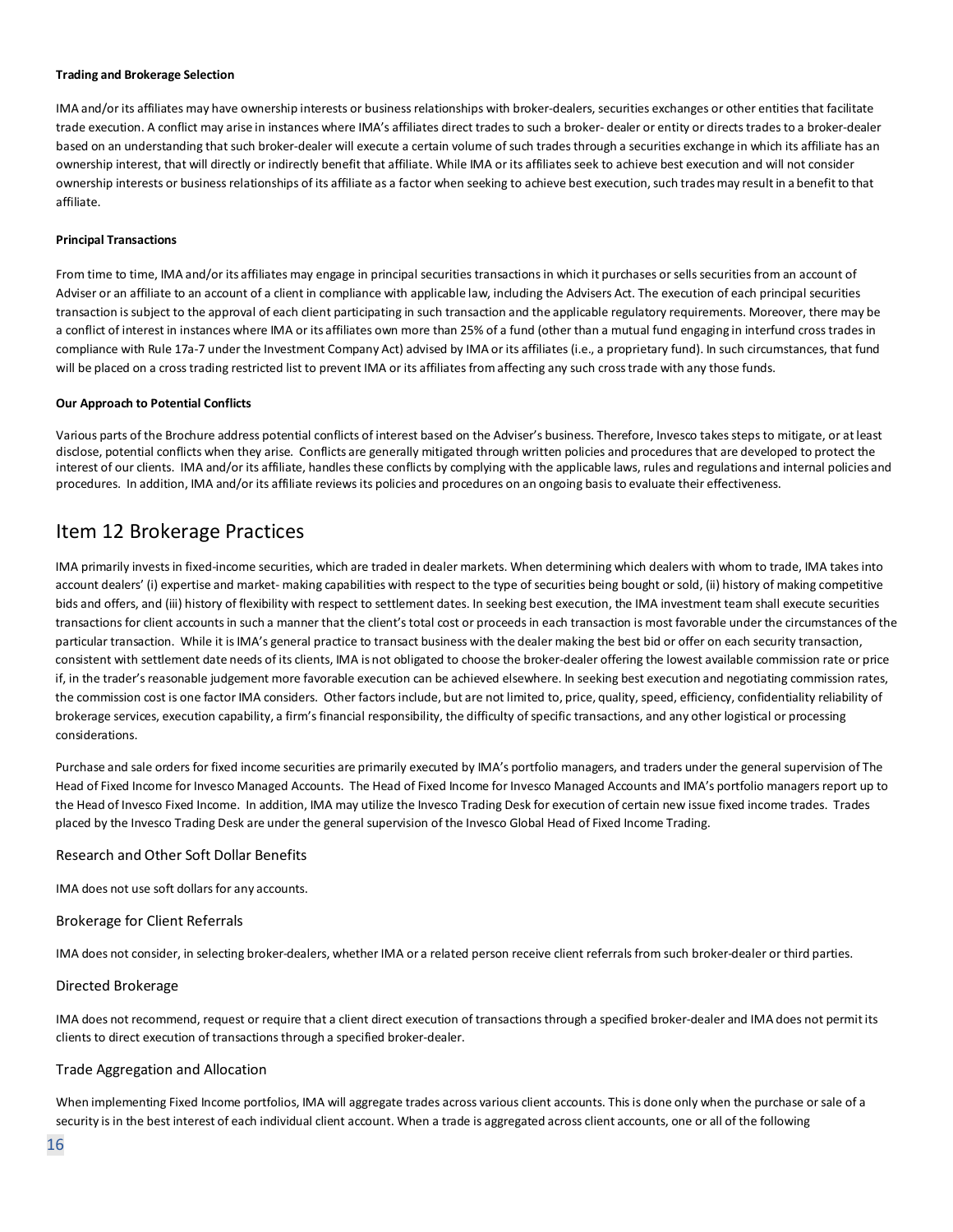characteristics of each individual account is considered: chosen investment strategy, risk tolerance, investment objective, investment horizon, liquidity needs, place of residence, marginal tax bracket, and any limits or preferences the client has specified regarding their account.

In allocating the aggregated trades to client accounts, IMA's practice is to act in the best interest of its client's accounts and allocate securities to portfolios on a fair and equitable basis, taking into account (i) the suitability of the available security for each portfolio, given the credit and maturity profiles of the portfolios, (ii) the proportion of cash awaiting investment to the overall size of each portfolio, (iii) the opportunity to break the security purchased into transactional-efficient multiples when distributing allocations among portfolios, and (iv) the availability of close substitutes among securities offered in the new issue and secondary markets.

To the extent possible, the trader will include the orders for accounts with trading restrictions with an aggregated order. Accounts and managed wrap accounts with trading restrictions may mandate that (i) IMA will not trade with certain brokers. In certain instances, available sellers or buyers of a particular fixed income security may be limited to one or more brokers. In these instances, the mandates of the funds or accounts with trading restrictions may limit these funds or accounts from participating in particular transactions

#### Cross Trades

IMA may effect cross transactions between its fixed income client accounts where one client account purchases securities held in another client account. Typically, IMA will arrange for cross transactions to be effected through a third-party broker-dealer, however, from time to time, IMA may effect cross transactions without the use of a broker- dealer. Cross transactions in municipal bonds are effected at a price obtained from an independent pricing service, plus or minus any applicable mark-up or mark-down (''transaction cost'') charged by the facilitating broker- dealer to the applicable clients. Cross transactions in bonds other than municipal bonds are affected at a price equal to the mean between the highest bid and lowest ask obtained on the bond, plus or minus any transaction costs charged by the facilitating broker-dealer to the applicable clients. These transaction costs will result in a client paying more for a purchase or receiving less from a sale than if the trade was crossed without the use of a broker-dealer. IMA will arrange for cross transactions to be effected only when they are in the best interest of all affected clients, when such transactions satisfy its duty of best execution, and when IMA has a reasonable basis for believing that the price at which the transaction is booked is fair to all affected clients. IMA does not effect cross transactions between or among client accounts governed by the U.S. Employee Retirement Income Security Act of 1974, as amended.

IMA offers equity investment strategies, implemented and sub-advised by Invesco Advisers. For further information about Invesco Advisers, including its business practices and advisory services, please refer to its Form ADV brochure as filed with the SEC.

# <span id="page-16-0"></span>Item 13 Review of Accounts

# Account Reviews

IMA monitors investment portfolios as part of a continuous and ongoing process. All investment advisory clients who are direct clients of IMA are encouraged to discuss their needs, goals and objectives with IMA and to keep IMA informed of any changes thereto. IMA contacts these ongoing investment advisory clients at least annually to review its previous services and/or recommendations and to discuss the impact resulting from any changes in the client's financial situation and/or investment objectives. These personalized review meetings will be conducted with the client's Market Leader Consultant or in some cases with a Portfolio Manager.

# Account Statements and Reports

Clients are provided with transaction confirmation notices and regular summary account statements directly from the Financial Institutions where their assets are custodied. On a quarterly basis, IMA also sends performance reports directly to certain clients, those clients are encouraged to compare the report with the information contained in the account statements they receive from their custodians. Not all accounts receive a statement directly from IMA, in some cases IMA sends statements to the adviser who is contracted with IMA, and for certain accounts invested through financial intermediaries or wrap programs IMA does not send a statement.

# Item 14 Client Referrals and Other Compensation

# Client Referrals

IMA is required to disclose any relationship or arrangement where it receives an economic benefit from a third party (non-client) for providing advisory services. IMA may receive economic benefits from non-clients for providing advice or other advisory services to clients. This type of relationship poses a conflict of interest, and any such relationship is disclosed in the *Code of Ethics, Participation or Interest in Client Transactions and Personal Trading* section above.

With respect to Wrap Programs, IMA receives fees from the Program Sponsor for all services rendered by IMA to Wrap Program clients. IMA might be considered to receive cash compensation from a non-client in connection with giving advice to Wrap Program clients. Similarly, in certain cases where IMA serves as a sub-adviser, IMA may receive advisory fees from the primary investment manager (the Program Sponsor) rather than directly from the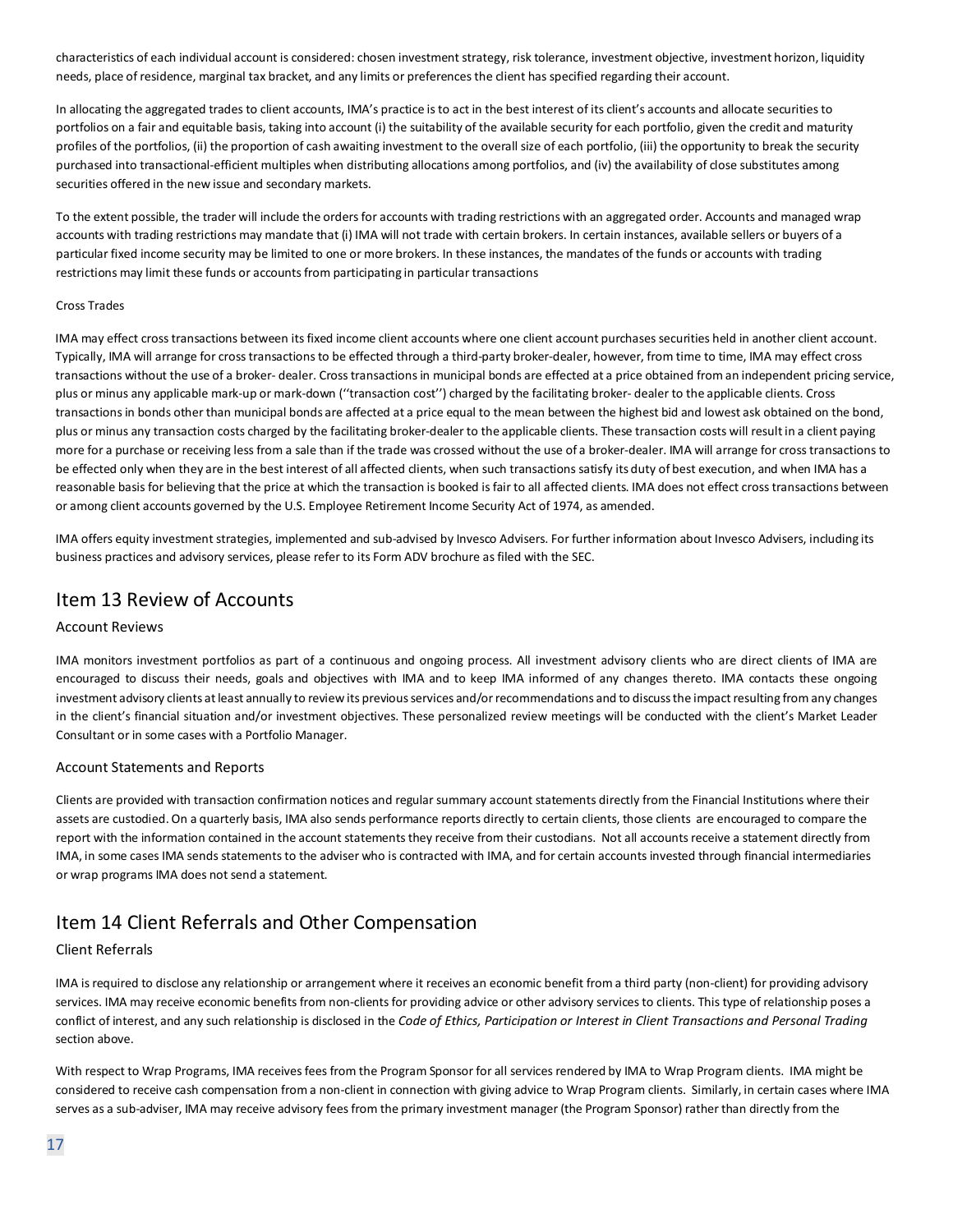#### investment advisory client.

In addition, if a client is introduced to IMA by either an unaffiliated or an affiliated solicitor, IMA may pay that solicitor a referral fee in accordance with the requirements of Rule 206(4)-3 of the Advisers Act and any corresponding state securities law requirements. Unless otherwise disclosed, any such referral fee is paid solely from IMA's investment management fee and does not result in any additional charge to the client. If the client is introduced to IMA by an unaffiliated solicitor, the solicitor provides the client with a copy of this Brochure which meets the requirements of Rule 204-3 of the Advisers Act and a copy of the solicitor's disclosure statement containing the terms and conditions of the solicitation arrangement including compensation. Any affiliated solicitor of IMA discloses the nature of his/her relationship to prospective clients at the time of the solicitation and will provide all prospective clients with a copy of this Brochure at the time of the solicitation.

# Participation in Fidelity Wealth Advisor Solutions®

IMA participates in the Fidelity Wealth Advisor Solutions® Program (the "WAS Program"), through which IMA receives referrals from Fidelity Personal and Workplace Advisors LLC (FPWA), a registered investment adviser and Fidelity Investments company. IMA is independent and not affiliated with FPWA or any Fidelity Investments company. FPWA does not supervise or control IMA, and FPWA has no responsibility or oversight for IMA's provision of investment management or other advisory services.

Under the WAS Program, FPWA acts as a solicitor for IMA, and IMA pays referral fees to FPWA for each referral received based on IMA's assets under management attributable to each client referred by FPWA or members of each client's household. The WAS Program is designed to help investors find an independent investment advisor, and any referral from FPWA to IMA does not constitute a recommendation or endorsement by FPWA of IMA's particular investment management services or strategies. More specifically, IMA pays an annual percentage of 0.10% of any and all assets in client accounts where such assets are identified as "fixed income" assets by FPWA. In addition, IMA has agreed to pay FPWA a minimum annual fee amount in connection with its participation in the WAS Program. These referral fees are paid by IMA and not the client. To receive referrals from the WAS Program, IMA must meet certain minimum participation criteria, but IMA may have been selected for participation in the WAS Program as a result of its other business relationships with FPWA and its affiliates, including Fidelity Brokerage Services, LLC ("FBS"). As a result of its participation in the WAS Program, IMA may have a potential conflict of interest with respect to its decision to use certain affiliates of FPWA, including FBS, for execution, custody and clearing for certain client accounts, and IMA may have a potential incentive to suggest the use of FBS and its affiliates to its advisory clients, whether or not those clients were referred to IMA as part of the WAS Program. Under an agreement with FPWA, IMA has agreed that it will not charge clients more than the standard range of advisory fees disclosed in its Form ADV 2A Brochure to cover solicitation fees paid to FPWA as part of the WAS Program. Pursuant to these arrangements, IMA has agreed not to solicit clients to transfer their brokerage accounts from affiliates of FPWA or establish brokerage accounts at other custodians for referred clients other than when IMA's fiduciary duties would so require. However, participation in the WAS Program does not limit IMA's duty to select brokers on the basis of best execution.

In addition, IMA has a solicitation arrangement in place with Fidelity Brokerage Services LLC under which IMA may pay that solicitor a referral fee in accordance with the requirements of Rule 206(4)-3 of the Advisers Act and this Item 14.

# <span id="page-17-0"></span>Item 15 Custody

IMA's Agreement and/or the separate agreement with any Financial Institution may authorize IMA through such Financial Institution to debit the client's account for the amount of IMA's fee and to directly remit that management fee to IMA in accordance with applicable custody rules.

The Financial Institutions, all of which are ''qualified custodians'' as defined in the Adviser's Act, have agreed to send a statement to the client, at least quarterly, indicating all amounts disbursed from the account including the amount of management fees paid directly to IMA. In addition, as discussed in the *Review of Accounts* section above, IMA also sends periodic supplemental reports to clients. Clients should carefully review the statements sent directly by the Financial Institutions and compare them to those received from IMA.

# <span id="page-17-1"></span>Item 16 Investment Discretion

Generally, pursuant to investment management agreements, clients retain IMA on a discretionary basis to provide continuous investment advice which includes the authority to determine the type and amount of securities or other assets to be purchased or sold, the broker-dealer to be used and the commissions to be paid.

Typically, IMA will have full investment decision-making authority over the type of investments and brokerage for a client's account in a manner that is consistent with such client's investment objectives and guidelines. From time to time, a client may impose restrictions through written instructions, the investment guidelines or the investment management agreement on certain investments from its account or direct that IMA use or not use certain broker-dealers to execute transactions for its account.

# Item 17 Voting Client Securities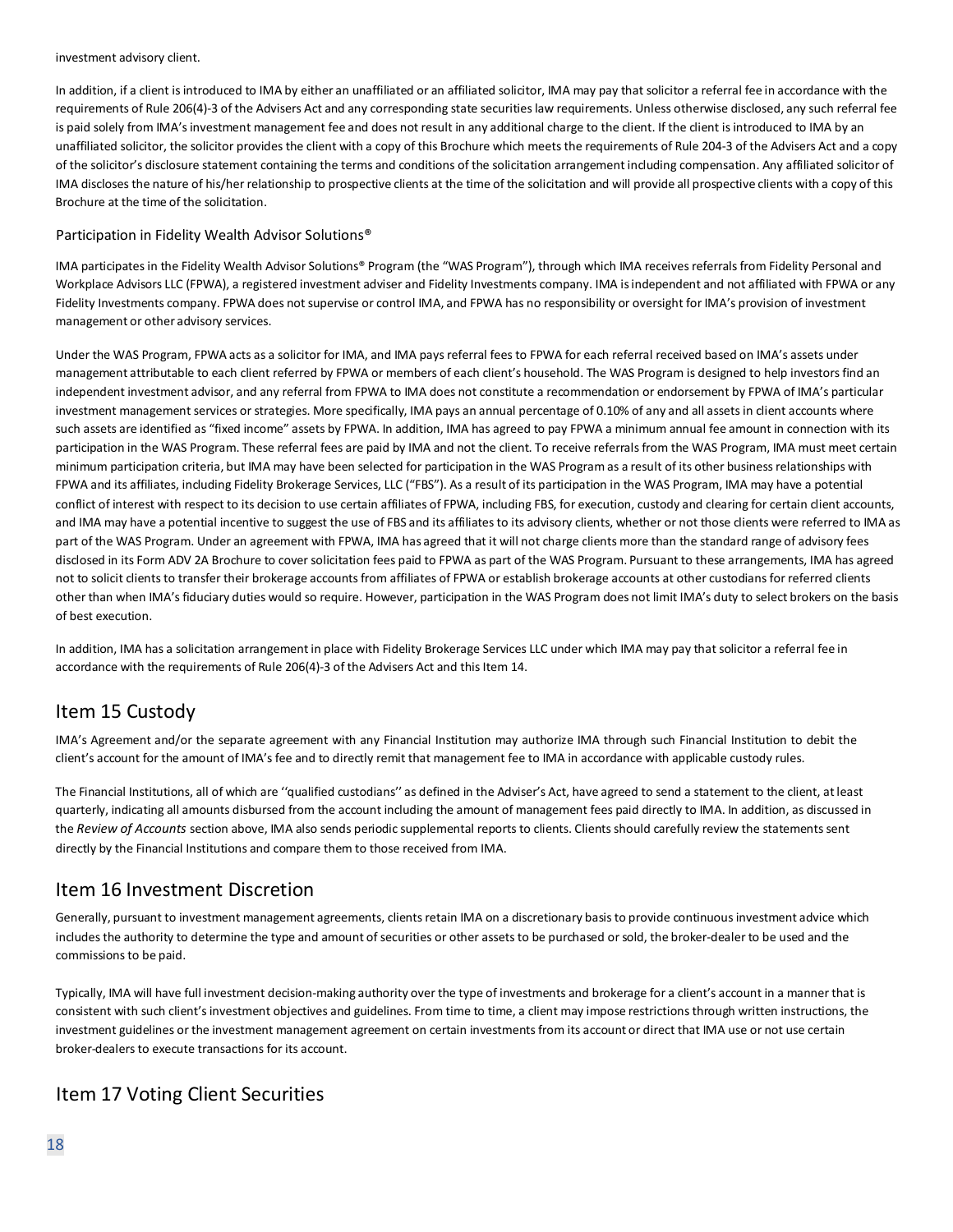Invesco Ltd ("Invesco"), the ultimate parent company of Invesco, has adopted a global policy statement on global corporate governance and proxy voting (the "Invesco Global Proxy Policy" or "Policy"). The Policy, which Invesco believes describes policies and procedures reasonably designed to ensure that proxies are voted in the best interests of its clients, is intended to help Invesco's clients understand its commitment to responsible investing and proxy voting, as well as the good governance principles that inform Invesco's approach to engagement and voting at shareholder meetings.

The Policy sets forth the framework of Invesco's corporate governance approach, broad philosophy and guiding principles that inform the proxy voting practices of Invesco's investment teams around the world. Invesco's good governance principles, governance structure and processes are designed to ensure that proxy votes are cast in accordance with clients' best interests, including Invesco Funds and their shareholders.

Invesco views proxy voting as an integral part of its investment management responsibilities. The proxy voting process at Invesco focuses on protecting clients' rights and promoting governance structures and practices that reinforce the accountability of corporate management and boards of directors to shareholders. The voting decision lies with Invesco's portfolio managers and analysts with input and support from its Global ESG team and Proxy Operations functions. Invesco's proprietary proxy voting platform ("PROXYintel") facilitates implementation of voting decisions and rationales across global investment teams.

A copy of the Invesco Global Proxy Policy is available on Invesco's web site[: https://www.invesco.com/corporate/about-us/esg.](https://www.invesco.com/corporate/about-us/esg) Invesco makes available its proxy voting records publicly in compliance with regulatory requirements and industry best practices in accordance with the US Securities and Exchange Commission regulations, Invesco will file a record of all proxy voting activity for the prior 12 months ending June 30th for each U.S. registered fund. That filing is made on or before August 31st of each year and available on Invesco's web site: [https://www.invesco.com/corporate/about-us/esg.](https://www.invesco.com/corporate/about-us/esg) Clients can obtain the policy by calling Invesco's Client Services department at 1-800-959-4246.

#### **Applicability of Policy**

Invesco may be granted by its clients the authority to vote the proxies of securities held in client portfolios. Invesco's investment teams vote proxies on behalf of Invesco-sponsored funds and both fund and non-fund advisory clients that have explicitly granted Invesco authority in writing to vote proxies on their behalf. In the case of institutional or sub-advised clients, Invesco will vote the proxies in accordance with the Policy unless the client agreement specifies that the client retains the right to vote or has designated a named fiduciary to direct voting.

In certain Wrap Programs, Invesco Managed Accounts, LLC will not be delegated the responsibility to vote proxies held by the Wrap Program accounts and, instead, the Program Sponsor or another service provider will generally vote such proxies. Clients in these Wrap Programs should contact the Program Sponsor for a copy of the Program Sponsor's proxy voting policies.

#### **Global Proxy Voting Operational Procedures**

Invesco's global proxy voting operational procedures are in place to implement the provisions of this Policy (the "Procedures"). At Invesco, proxy voting is conducted by its investment teams through PROXYintel. Invesco's investment teams globally are supported by Invesco's centralized team of ESG professionals and proxy voting specialists. Invesco's Global ESG team oversees the proxy policy, operational procedures, inputs to analysis and research and leads the Global Invesco Proxy Advisory Committee ("Global IPAC"). Invesco's global proxy services team is responsible for operational implementation including vote execution oversight.

Invesco aims to vote all proxies where we have been granted voting authority in accordance with the Policy as implemented by the Procedures. Invesco's portfolio managers and analysts review voting items based on their individual merits and retain full discretion on vote execution conducted through our proprietary proxy voting platform. Invesco may supplement its internal research with information from independent third-parties, such as proxy advisory firms.

#### **Proprietary Proxy Voting Platform**

Invesco's proprietary proxy voting platform is supported by a dedicated team of internal proxy specialists. PROXYintel streamlines the proxy voting process by providing Invesco's investment teams globally with direct access to meeting information and proxies, external proxy research and ESG ratings, as well as related functions, such as management of conflicts of interest issues, significant votes, global reporting and record-keeping capabilities. Managing these processes internally, as opposed to relying on third parties, is designed to provide Invesco greater quality control, oversight and independence in the proxy administration process.

Historical proxy voting information is stored to build institutional knowledge across the Invesco complex with respect to individual companies and proxy issues. Certain investment teams also use PROXYintel to access third-party proxy research and ESG ratings.

Invesco's proprietary systems facilitate internal control and oversight of the voting process. Invesco may choose to leverage this capability to automatically vote proxies based on its internally developed custom voting guidelines and in circumstances where Majority Voting applies.

#### **Global Invesco Proxy Advisory Committee**

Guided by its philosophy that investment teams should manage proxy voting, Invesco has created the Global IPAC. The Global IPAC is an investments-driven committee comprised of representatives from various investment management teams globally, Invesco's Global Head of ESG and chaired by its Global Proxy Governance and Voting Manager. The Global IPAC provides a forum for investment teams to monitor, understand and discuss key proxy issues and voting trends within the Invesco complex, to assist Invesco in meeting regulatory obligations, to review votes not aligned with our good governance principles and to consider conflicts of interest in the proxy voting process, all in accordance with this Policy.

In fulfilling its responsibilities, the Global IPAC meets as necessary, but no less than semi-annually, and has the following responsibilities and functions: (i) acts as a key liaison between the Global ESG team and local proxy voting practices to ensure compliance with this Policy; (ii) provides insight on market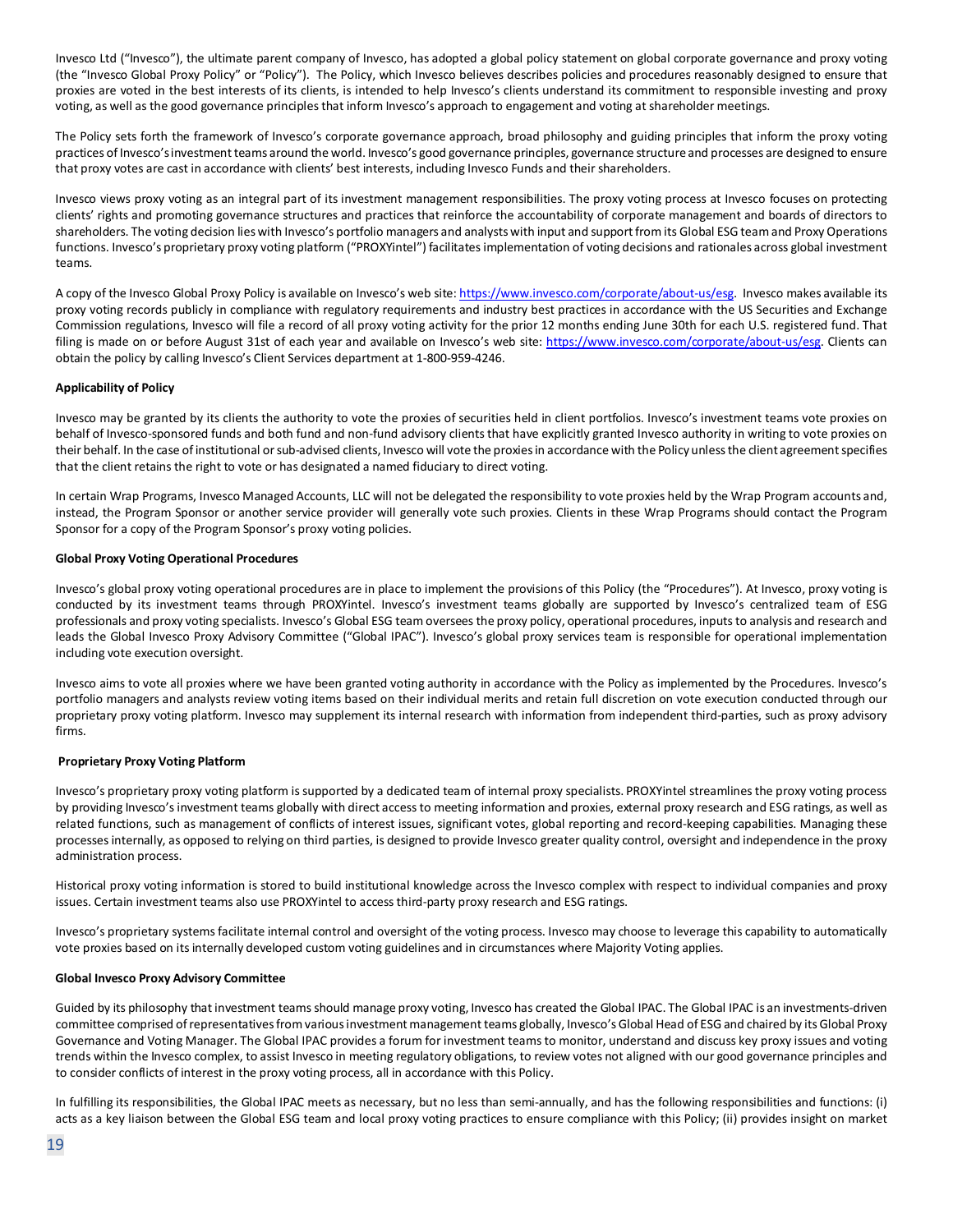trends as it relates to stewardship practices; (iii) monitors proxy votes that present potential conflicts of interest; (iv) the Conflict of Interest sub-committee will make voting decisions on submissions made by portfolio managers on conflict of interest issues to override the Policy; and (v) reviews and provides input, at least annually, on this Policy and related internal procedures and recommends any changes to the Policy based on, but not limited to, Invesco's experience, evolving industry practices, or developments in applicable laws or regulations.

In addition to the Global IPAC, for some clients, third parties (e.g., U.S. fund boards) provide oversight of the proxy voting process.

#### **Market and Operational Limitations**

In the great majority of instances, Invesco will vote proxies. However, in certain circumstances, Invesco may refrain from voting where the economic or other opportunity costs of voting exceeds any benefit to clients. Moreover, ERISA fiduciaries, in voting proxies or exercising other shareholder rights, must not subordinate the economic interests of plan participants and beneficiaries to unrelated objectives. These matters are left to the discretion of the relevant portfolio manager. Such circumstances could include, for example:

- In some countries the exercise of voting rights imposes temporary transfer restrictions on the related securities ("share blocking"). Invesco generally refrains from voting proxies in share blocking countries unless Invesco determines that the benefit to the client(s) of voting a specific proxy outweighs the client's temporary inability to sell the security.
- Some companies require a representative to attend meetings in person to vote a proxy, additional documentation or the disclosure of beneficial owner details to vote. Invesco may determine that the costs of sending a representative, signing a power-of-attorney or submitting additional disclosures outweigh the benefit of voting a particular proxy.
- Invesco may not receive proxy materials from the relevant fund or client custodian with sufficient time and information to make an informed independent voting decision.
- Invesco held shares on the record date but has sold them prior to the meeting date.

In some non-U.S. jurisdictions, although Invesco uses reasonable efforts to vote a proxy, proxies may not be accepted or may be rejected due to changes in the agenda for a shareholder meeting for which Invesco does not have sufficient notice, due to a proxy voting service not being offered by the custodian in the local market or due to operational issues experienced by third-parties involved in the process or by the issuer or sub-custodian. In addition, despite the best efforts of Invesco and its proxy voting agent, there may be instances where our votes may not be received or properly tabulated by an issuer or the issuer's agent.

#### **Securities Lending**

Invesco's funds may participate in a securities lending program. In circumstances where shares are on loan, the voting rights of those shares are transferred to the borrower. If the security in question is on loan as part of a securities lending program, Invesco may determine that the benefit to the client of voting a particular proxy outweighs the benefits of securities lending. In those instances, Invesco may determine to recall securities that are on loan prior to the meeting record date, so that we will be entitled to vote those shares. There may be instances where Invesco may be unable to recall shares or may choose not to recall shares. The relevant portfolio manager will make these determinations.

#### **Conflicts of Interest**

There may be occasions where voting proxies may present a perceived or actual conflict of interest between Invesco, as investment manager, and one or more of Invesco's clients or vendors.

#### **Firm-Level Conflicts of Interest**

A conflict of interest may exist if Invesco has a material business relationship with either the company soliciting a proxy or a third party that has a material interest in the outcome of a proxy vote or that is actively lobbying for a particular outcome of a proxy vote. Such relationships may include, among others, a client relationship, serving as a vendor whose products / services are material or significant to Invesco, serving as a distributor of Invesco's products, a significant research provider or broker to Invesco.

Invesco identifies potential conflicts of interest based on a variety of factors, including but not limited to the materiality of the relationship between the issuer or its affiliates to Invesco.

Material firm-level conflicts of interests are identified by individuals and groups within Invesco globally based on criteria established by the global proxy services team. These criteria are monitored and updated periodically by the global proxy services team so as to seek to ensure an updated view is available when conducting conflicts checks. Operating procedures and associated governance are designed to seek to ensure conflicts of interest are appropriately considered ahead of voting proxies. The Global IPAC Conflict of Interest Sub-committee maintains oversight of the process. Companies identified as conflicted will be voted in line with the good governance principles as implemented by Invesco's internally developed voting guidelines. To the extent a portfolio manager disagrees with the Policy, Invesco's processes and procedures seek to ensure justification and rationales are fully documented and presented to the Global IPAC Conflict of Interest Sub-committee for approval by a majority vote.

As an additional safeguard, persons from Invesco's marketing, distribution and other customer-facing functions may not serve on the Global IPAC. For the avoidance of doubt, Invesco may not consider Invesco Ltd.'s pecuniary interest when voting proxies on behalf of clients. To avoid any appearance of a conflict of interest, Invesco will not vote proxies issued by Invesco Ltd. that may be held in client accounts.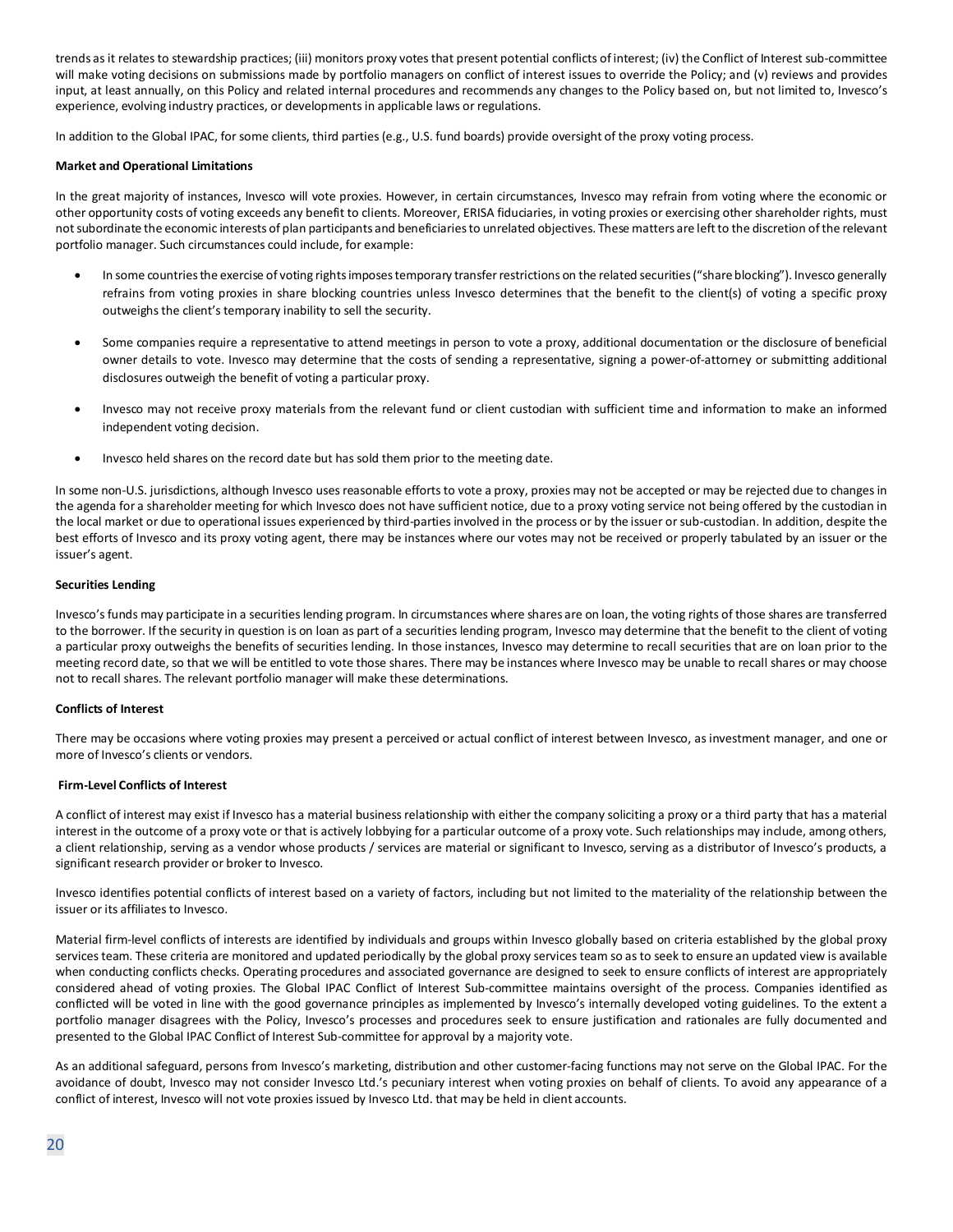#### **Personal Conflicts of Interest**

A conflict also may exist where an Invesco employee has a known personal or business relationship with other proponents of proxy proposals, participants in proxy contests, corporate directors, or candidates for directorships. Under Invesco's Global Code of Conduct, Invesco entities and individuals must act in the best interests of clients and must avoid any situation that gives rise to an actual or perceived conflict of interest.

All Invesco personnel with proxy voting responsibilities are required to report any known personal or business conflicts of interest regarding proxy issues with which they are involved. In such instances, the individual(s) with the conflict will be excluded from the decision-making process relating to such issues.

#### **Voting Fund of Funds**

There may be conflicts that can arise from Invesco voting on matters when shares of Invesco-sponsored funds are held by other Invesco funds or entities. The scenarios below set out how Invesco votes in these instances.

- In the United States, as required by law, proportional voting applies.
	- o Shares of an Invesco-sponsored fund held by other Invesco funds will be voted in the same proportion as the votes of external shareholders of the underlying fund, where required by law.
	- o Shares of an unaffiliated registered fund held by one or more Invesco funds will be voted in the same proportion as the votes of external shareholders of the underlying fund where the thresholds are met as required by federal securities law or any exemption therefrom.
	- o To the extent proportional voting is required by law, but not operationally possible, Invesco will not vote the shares.
- For US fund of funds where proportional voting is not required by law, Invesco will still apply proportional voting. In the event this is not operationally possible, Invesco will vote in line with our internally developed voting guidelines.
- For non-US fund of funds Invesco will vote in line with our above-mentioned firm-level conflicts of interest process unless local policies are in place.

#### **Use of Advisory Services**

Invesco may supplement its internal research with information from independent third-parties, such as proxy advisory firms to assist us in assessing the corporate governance of investee companies. Globally, Invesco leverages research from Institutional Shareholder Services Inc. ("ISS") and Glass Lewis ("GL"). Invesco generally retains full and independent discretion with respect to proxy voting decisions.

ISS and GL both provide research reports, including vote recommendations, to Invesco and its portfolio managers and analysts. Invesco retains ISS to provide written analysis and recommendations based on Invesco's internally developed custom voting guidelines. Updates to previously issued proxy research reports may be provided to incorporate newly available information or additional disclosure provided by the issuer regarding a matter to be voted on, or to correct factual errors that may result in the issuance of revised proxy vote recommendations. Invesco's global proxy services team may periodically monitor for these research alerts issued by ISS and GL that are shared with our investment teams. Invesco will generally endeavor to consider such information where such information is considered material, provided it is delivered in a timely manner ahead of the vote deadline.

Invesco also retains ISS to assist in the implementation of certain proxy voting-related functions, including, but not limited to, operational and reporting services. These administrative services include receipt of proxy ballots, vote execution through PROXY intel and vote disclosure in Canada, the UK and Europe to meet regulatory reporting obligations.

As part of its fiduciary obligation to clients, Invesco performs extensive initial and ongoing due diligence on the proxy advisory firms it engages globally. This includes reviews of information regarding the capabilities of their research staff, methodologies for formulating voting recommendations, the adequacy and quality of personnel and technology, as applicable, and internal controls, policies and procedures, including those relating to possible conflicts of interest.

The proxy advisory firms Invesco engages globally complete an annual due diligence questionnaire submitted by Invesco, and Invesco conducts annual due diligence meetings in part to discuss their responses to the questionnaire. In addition, Invesco monitors and communicates with these firms and monitors their compliance with Invesco's performance and policy standards. ISS and GL disclose conflicts to Invesco through a review of their policies, procedures and practices regarding potential conflicts of interests (including inherent internal conflicts) as well as disclosure of the work ISS and GL perform for corporate issuers and the payments they receive from such issuers. As part of our annual policy development process, Invesco engages with external proxy and governance experts to understand market trends and developments and to weigh in on the development of these policies at these firms, where appropriate. These meetings provide Invesco with an opportunity to assess the firms' capabilities, conflicts of interest and service levels, as well as provide investment professionals with direct insight into the advisory firms' stances on key governance and proxy topics and their policy framework/methodologies.

Invesco completes a review of the System and Organizational Controls ("SOC") Reports for each proxy advisory firm to ensure the related controls operated effectively to provide reasonable assurance.

In addition to ISS and GL, Invesco may use regional third-party research providers to access regionally specific research.

# **Review of Policy**

The Global IPAC and Invesco's Global ESG team, global proxy services team, compliance and legal teams annually communicate and review the Policy and its internally developed custom voting guidelines to seek to ensure that they remain consistent with clients' best interests, regulatory requirements, investment team considerations, governance trends and industry best practices. At least annually, this Policy and Invesco's internally developed voting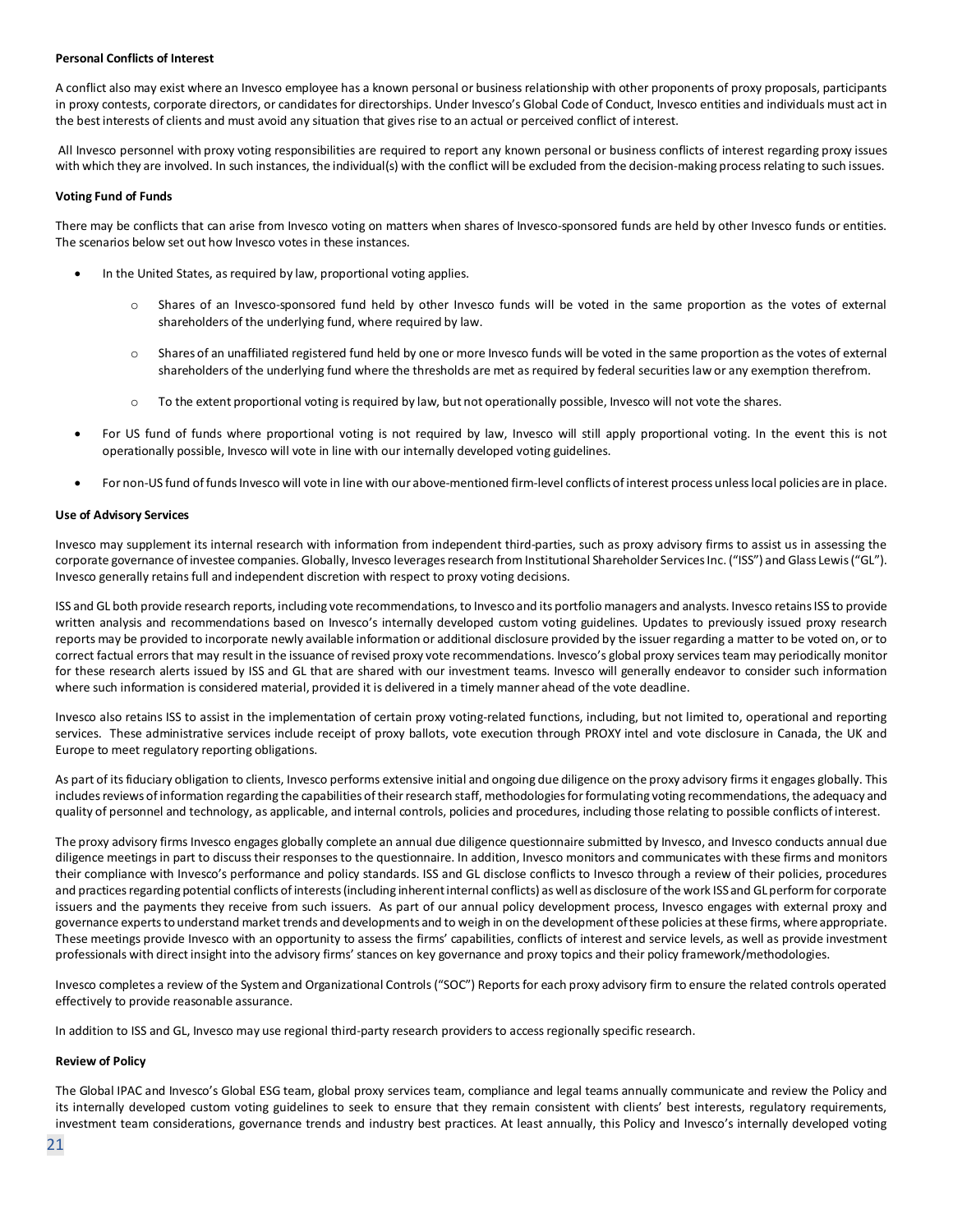guidelines are reviewed by various groups within Invesco to ensure that they remain consistent with Invesco's views on best practice in corporate governance and long-term investment stewardship.

#### **Invesco's Good Governance Principles**

Invesco's good governance principles outline its views on best practice in corporate governance and long-term investment stewardship. These principles have been developed by Invesco's global investment teams in collaboration with the Global ESG team. The broad philosophy and guiding principles in this section inform Invesco's approach to long-term investment stewardship and proxy voting. These principles are not intended to be exhaustive or prescriptive.

Invesco's portfolio managers and analysts retain full discretion on vote execution in the context of our good governance principles and internally developed custom voting guidelines, except where otherwise specified in the Policy. The final voting decisions may consider the unique circumstances affecting companies, regional best practices and any dialogue we have had with company management. As a result, different portfolio management teams may vote differently on particular votes for the same company. To the extent a portfolio manager chooses to vote a proxy in a way that is not aligned with the good governance principles, such manager's rationales are fully documented.

The principles apply to operating companies. Invesco applies a separate approach to open-end and closed-end investment companies and unit investment trusts. Where appropriate, these guidelines are supplemented by additional internal guidance that considers regional variations in best practices, disclosure and region-specific voting items.

Invesco's good governance principles may be reviewed in Invesco's Global Proxy Voting Policy, a copy of which is available on Invesco's web site: [https://www.invesco.com/corporate/about-us/esg.](https://www.invesco.com/corporate/about-us/esg)

Privacy Notice

The Privacy Notice is enclosed.

# <span id="page-21-0"></span>Item 18 Financial Information

IMA does not charge management fees that are in excess of \$1,200 more than six months in advance of services rendered. The Adviser currently has no financial condition that isreasonably likely to impair its ability to meet its contractual and fiduciary commitments to clients. In addition, IMA has not been the subject of a bankruptcy proceeding at any time during the past ten years.

# Item 19 Requirements for State-Registered Advisers

Item 19 is not applicable because IMA is not a state registered adviser. IMA is federally registered with the SEC.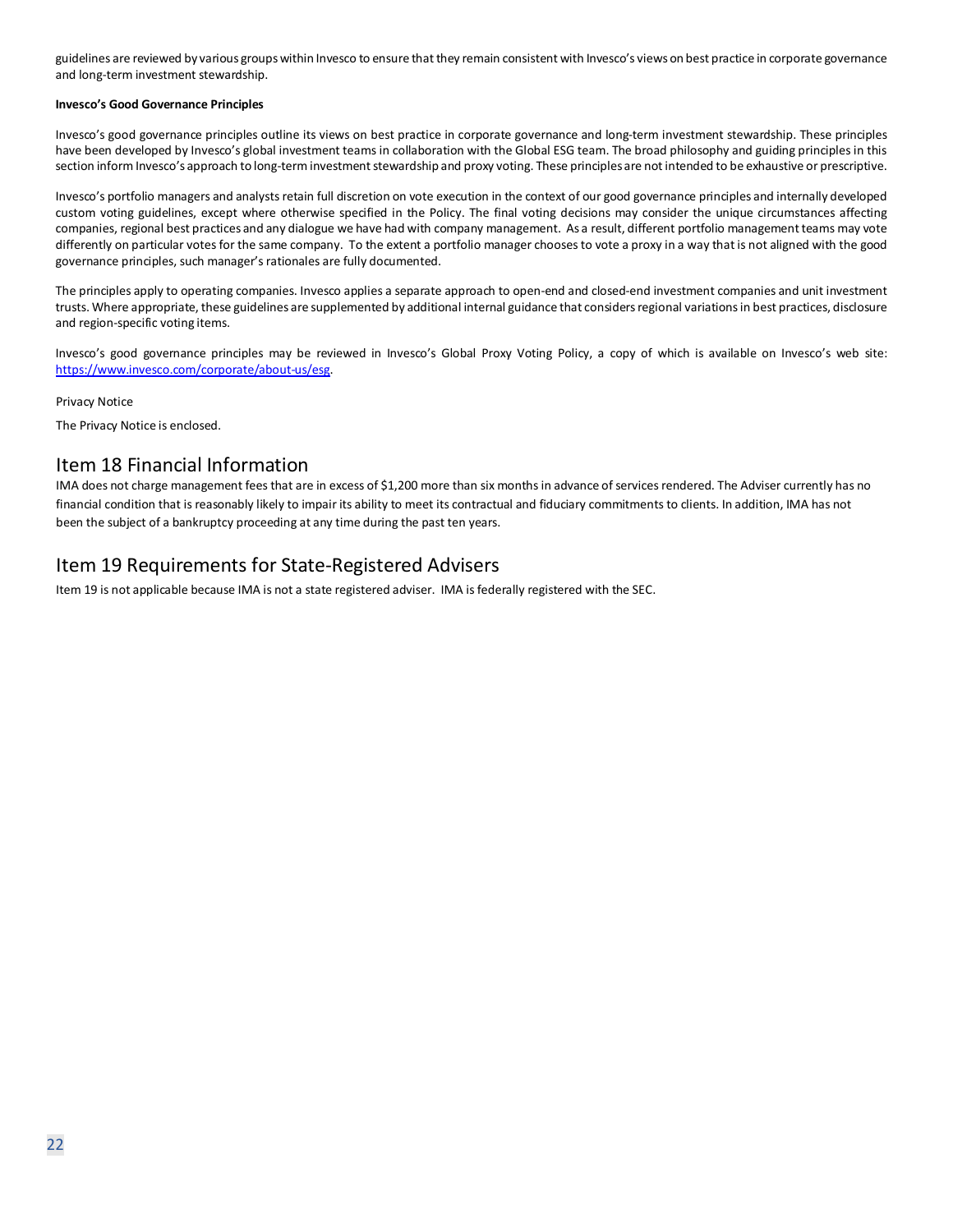

# FACTS **WHAT DOES INVESCO DO WITH YOUR PERSONAL INFORMATION? \***

| <b>Why?</b>                                                                                                                                                                                | Financial companies choose how they share your personal information. Federal law gives consumers<br>the right to limit some but not all sharing. Federal law also requires us to tell you how we collect,<br>share, and protect your personal information. Please read this notice carefully to understand what we<br>do.                                                                       |                     |                                       |  |  |
|--------------------------------------------------------------------------------------------------------------------------------------------------------------------------------------------|-------------------------------------------------------------------------------------------------------------------------------------------------------------------------------------------------------------------------------------------------------------------------------------------------------------------------------------------------------------------------------------------------|---------------------|---------------------------------------|--|--|
| <b>What?</b>                                                                                                                                                                               | The types of personal information we collect and share depend on the product or service you<br>have with us. This information can include:<br>Social Security number and income<br>Transaction history and investment experience<br>٠<br>Investment experience and assets<br>٠<br>When you are no longer our customer, we continue to share information about you according to our<br>policies. |                     |                                       |  |  |
| <b>How?</b>                                                                                                                                                                                | All financial companies need to share customers' personal information to run their everyday business.<br>In the section below, we list the reasons financial companies can share their customers' personal<br>information; the reasons Invesco chooses to share; and whether you can limit this sharing.                                                                                        |                     |                                       |  |  |
|                                                                                                                                                                                            | Reasons we can share your personal<br>information                                                                                                                                                                                                                                                                                                                                               | Does Invesco share? | <b>Can you limit this</b><br>sharing? |  |  |
| For our everyday business purposes-<br>such as to process your transactions, maintain your<br>account(s), respond to court orders and legal<br>investigations, or report to credit bureaus |                                                                                                                                                                                                                                                                                                                                                                                                 | Yes                 | <b>No</b>                             |  |  |
| For our marketing purposes-<br>to offer our products and services to you                                                                                                                   |                                                                                                                                                                                                                                                                                                                                                                                                 | <b>No</b>           | We do not share                       |  |  |
| For joint marketing with other financial companies                                                                                                                                         |                                                                                                                                                                                                                                                                                                                                                                                                 | <b>No</b>           | We do not share                       |  |  |
| For our affiliates' everyday business purposes-<br>information about your transactions and experiences                                                                                     |                                                                                                                                                                                                                                                                                                                                                                                                 | No                  | We do not share                       |  |  |
| For our affiliates' everyday business purposes-<br>information about your credit worthiness                                                                                                |                                                                                                                                                                                                                                                                                                                                                                                                 | No                  | We do not share                       |  |  |
| For our affiliates to market to you                                                                                                                                                        |                                                                                                                                                                                                                                                                                                                                                                                                 | No                  | We do not share                       |  |  |
|                                                                                                                                                                                            |                                                                                                                                                                                                                                                                                                                                                                                                 |                     |                                       |  |  |

**Questions?** Call 1-800-959-4246 (toll free).

\*This privacy notice applies to individuals who obtain or have obtained a financial product or service from the Invesco family of companies. For a complete list of Invesco entities, please see the section titled "Who is providing this notice" on page 2.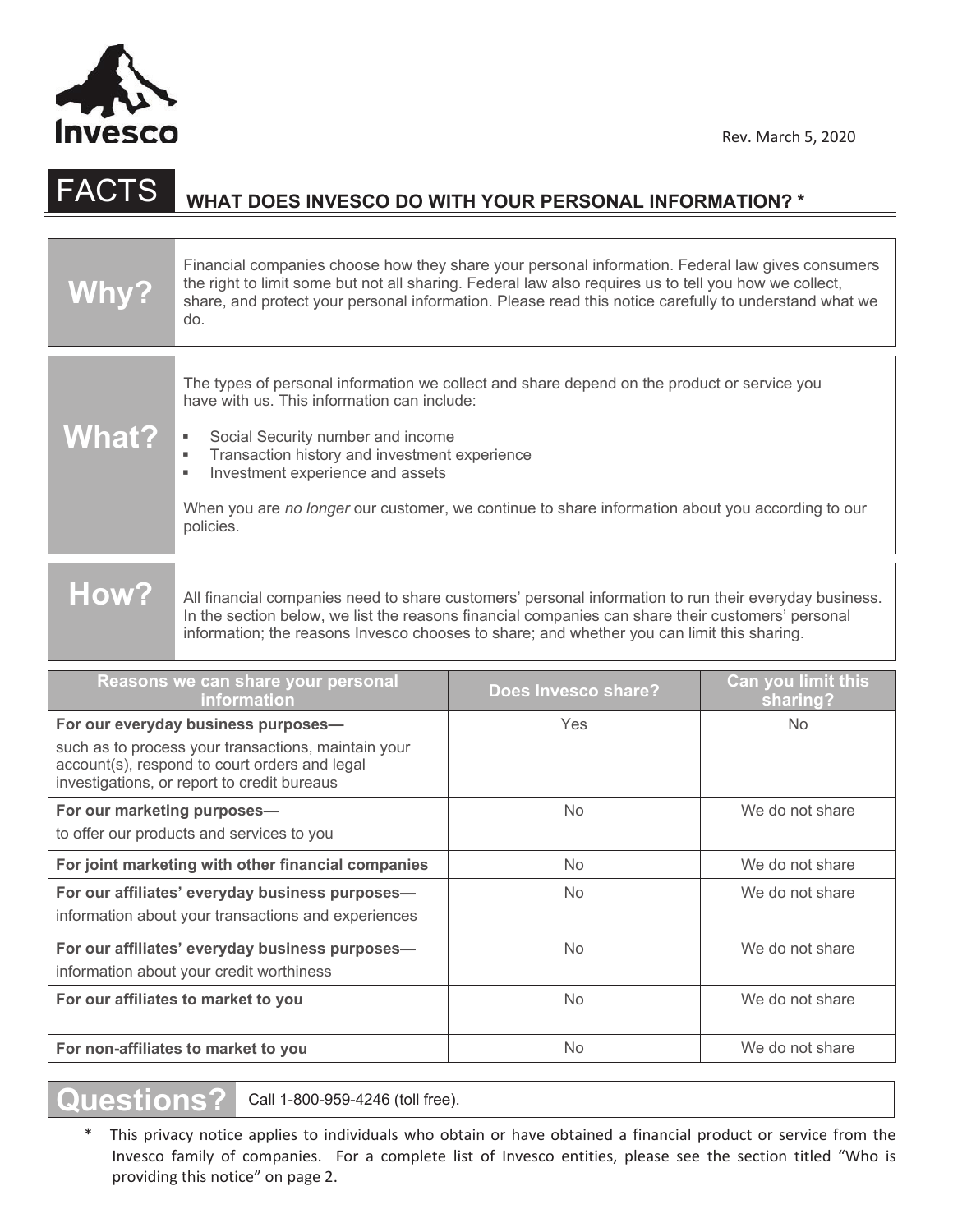| Who we are                                           |                                                                                                                                                                                                                                                                                                                                                                    |  |  |  |
|------------------------------------------------------|--------------------------------------------------------------------------------------------------------------------------------------------------------------------------------------------------------------------------------------------------------------------------------------------------------------------------------------------------------------------|--|--|--|
| Who is providing this<br>notice?                     | Invesco Advisers, Inc., Invesco Private Capital, Inc., Invesco Senior Secured<br>Management, Inc., WL Ross & Co. LLC, Invesco Distributors, Inc., Invesco Managed<br>Accounts, LLC, and the Invesco family of mutual funds.                                                                                                                                        |  |  |  |
| What we do                                           |                                                                                                                                                                                                                                                                                                                                                                    |  |  |  |
| How does Invesco protect<br>my personal information? | To protect your personal information from unauthorized access and use, we use security<br>measures that comply with federal law. These measures include computer safeguards<br>and secured files and buildings.                                                                                                                                                    |  |  |  |
| How does Invesco collect<br>my personal information? | We collect your personal information, for example, when you<br>Open an account or give us your contact information<br>٠<br>Make deposits or withdrawals from your account or give us your income information<br>٠<br>Make a wire transfer<br>٠<br>We also collect your personal information from others, such as credit bureaus, affiliates<br>or other companies. |  |  |  |
| Why can't I limit all<br>sharing?                    | Federal law gives you the right to limit only<br>Sharing for affiliates' everyday business purposes—information about your<br>٠<br>creditworthiness<br>Affiliates from using your information to market to you<br>٠<br>Sharing for nonaffiliates to market to you<br>٠                                                                                             |  |  |  |
| <b>Definitions</b>                                   |                                                                                                                                                                                                                                                                                                                                                                    |  |  |  |
| <b>Affiliates</b>                                    | Companies related by common ownership or control. They can be financial and<br>nonfinancial companies.                                                                                                                                                                                                                                                             |  |  |  |

*Invesco does not share with our affiliates so that they can market to you.* 

*Invesco does not share with non-affiliates so that they can market to you.* 

Nonaffiliates **Companies not related by common ownership or control.** They can be financial and

**Joint marketing** A formal agreement between nonaffiliated financial companies that together market

financial products or services to you.

*Invesco doesn't jointly market.*

nonfinancial companies.

**Page 2**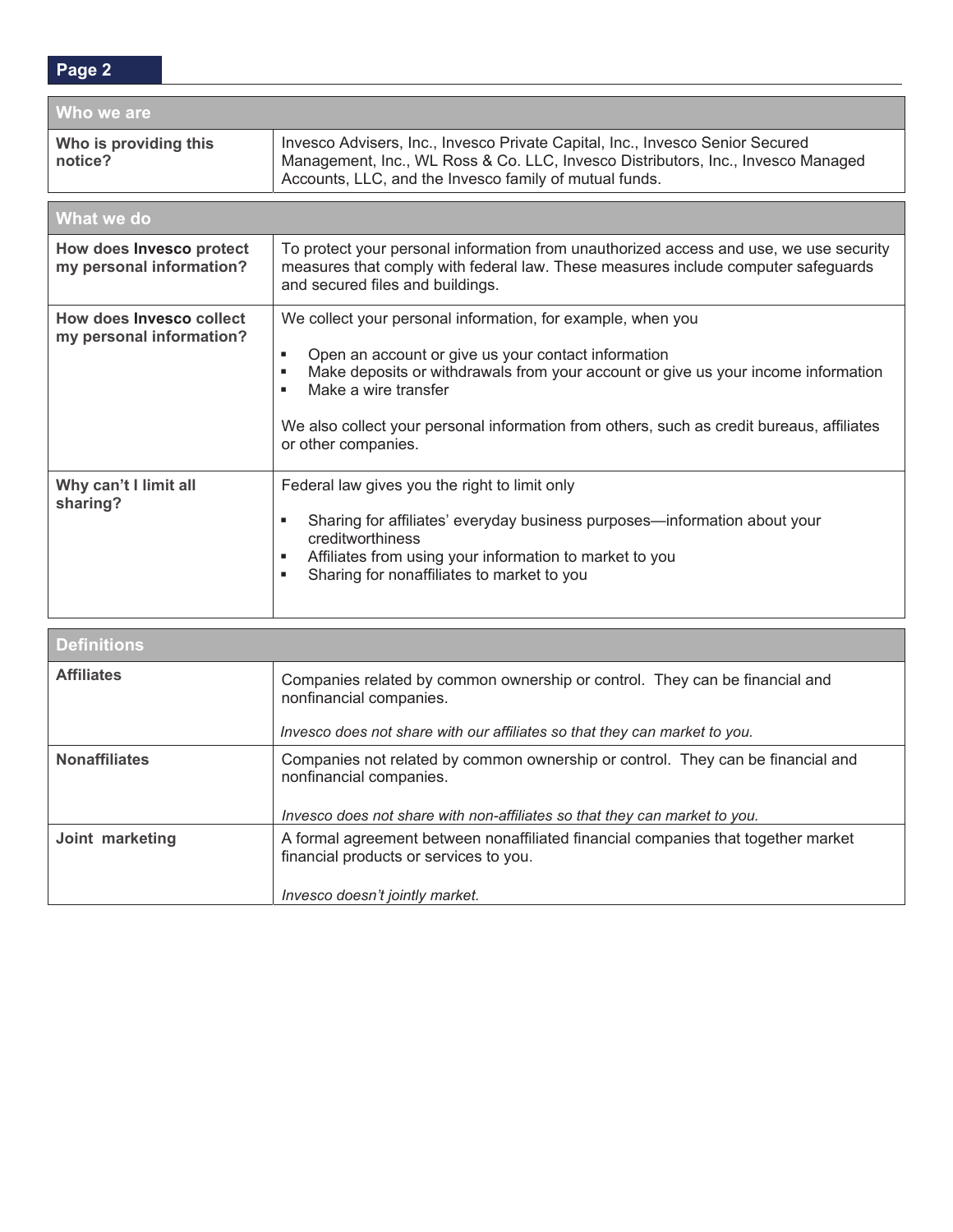

# Invesco's Policy Statement on Global Corporate Governance and Proxy Voting

Effective January 2022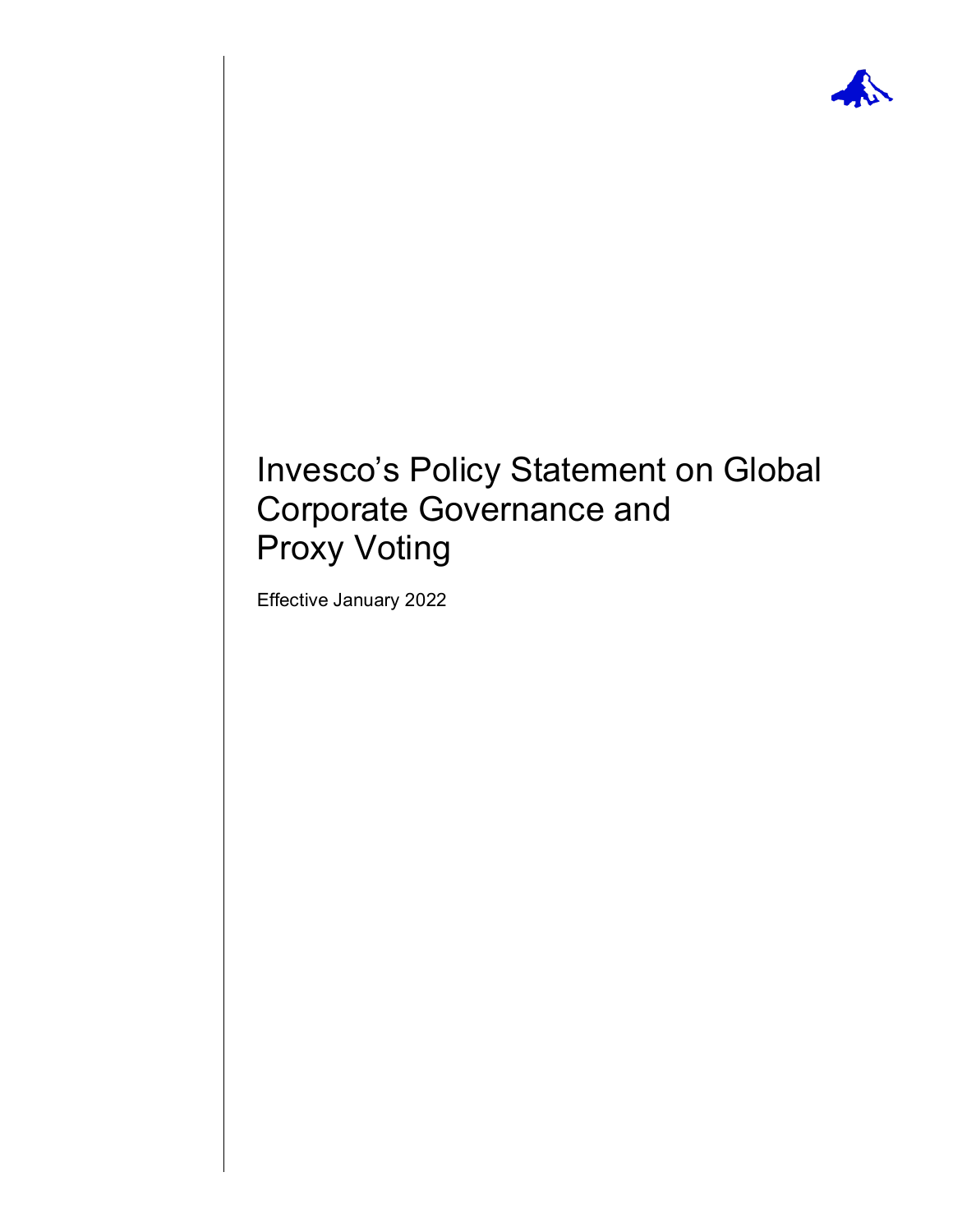# **Contents**

| <b>Introduction</b><br>I.                     |                                                    |                                                                                                                                                                                                                                                                                                                                                                                                                                                                                                                                                                                                                                                                                                                                   |  |  |
|-----------------------------------------------|----------------------------------------------------|-----------------------------------------------------------------------------------------------------------------------------------------------------------------------------------------------------------------------------------------------------------------------------------------------------------------------------------------------------------------------------------------------------------------------------------------------------------------------------------------------------------------------------------------------------------------------------------------------------------------------------------------------------------------------------------------------------------------------------------|--|--|
|                                               |                                                    |                                                                                                                                                                                                                                                                                                                                                                                                                                                                                                                                                                                                                                                                                                                                   |  |  |
|                                               | Governance Investment Stewardship and Proxy Voting | $\overline{2}$                                                                                                                                                                                                                                                                                                                                                                                                                                                                                                                                                                                                                                                                                                                    |  |  |
|                                               |                                                    | $\overline{2}$                                                                                                                                                                                                                                                                                                                                                                                                                                                                                                                                                                                                                                                                                                                    |  |  |
|                                               |                                                    | 3                                                                                                                                                                                                                                                                                                                                                                                                                                                                                                                                                                                                                                                                                                                                 |  |  |
|                                               |                                                    | 3                                                                                                                                                                                                                                                                                                                                                                                                                                                                                                                                                                                                                                                                                                                                 |  |  |
|                                               |                                                    | 3                                                                                                                                                                                                                                                                                                                                                                                                                                                                                                                                                                                                                                                                                                                                 |  |  |
|                                               |                                                    | 4                                                                                                                                                                                                                                                                                                                                                                                                                                                                                                                                                                                                                                                                                                                                 |  |  |
|                                               |                                                    | 4                                                                                                                                                                                                                                                                                                                                                                                                                                                                                                                                                                                                                                                                                                                                 |  |  |
|                                               |                                                    | 5                                                                                                                                                                                                                                                                                                                                                                                                                                                                                                                                                                                                                                                                                                                                 |  |  |
|                                               |                                                    | 5                                                                                                                                                                                                                                                                                                                                                                                                                                                                                                                                                                                                                                                                                                                                 |  |  |
|                                               |                                                    | 6                                                                                                                                                                                                                                                                                                                                                                                                                                                                                                                                                                                                                                                                                                                                 |  |  |
|                                               |                                                    | 7                                                                                                                                                                                                                                                                                                                                                                                                                                                                                                                                                                                                                                                                                                                                 |  |  |
| I.                                            | <b>Review of Policy</b>                            | 8                                                                                                                                                                                                                                                                                                                                                                                                                                                                                                                                                                                                                                                                                                                                 |  |  |
| III.<br><b>Our Good Governance Principles</b> |                                                    |                                                                                                                                                                                                                                                                                                                                                                                                                                                                                                                                                                                                                                                                                                                                   |  |  |
|                                               |                                                    | 8                                                                                                                                                                                                                                                                                                                                                                                                                                                                                                                                                                                                                                                                                                                                 |  |  |
|                                               |                                                    | 9                                                                                                                                                                                                                                                                                                                                                                                                                                                                                                                                                                                                                                                                                                                                 |  |  |
|                                               |                                                    | 10                                                                                                                                                                                                                                                                                                                                                                                                                                                                                                                                                                                                                                                                                                                                |  |  |
|                                               |                                                    | 12                                                                                                                                                                                                                                                                                                                                                                                                                                                                                                                                                                                                                                                                                                                                |  |  |
|                                               |                                                    | 13                                                                                                                                                                                                                                                                                                                                                                                                                                                                                                                                                                                                                                                                                                                                |  |  |
|                                               |                                                    | 14                                                                                                                                                                                                                                                                                                                                                                                                                                                                                                                                                                                                                                                                                                                                |  |  |
|                                               |                                                    | A. Our Commitment to Environmental, Social and<br><b>B.</b> Applicability of Policy<br><b>Global Proxy Voting Operational Procedures</b><br>A. Proprietary Proxy Voting Platform<br><b>B.</b> Oversight of Voting Operations<br>C. Disclosures and Record Keeping<br>D. Global Invesco Proxy Advisory Committee<br><b>E.</b> Market and Operational Limitations<br><b>F.</b> Securities Lending<br><b>G.</b> Conflicts of Interest<br>H. Use of Proxy Advisory Services<br>A. Transparency<br><b>B.</b> Accountability<br>C. Board Composition and Effectiveness<br><b>D.</b> Long Term Stewardship of Capital<br><b>E.</b> Environmental, Social and Governance Risk Oversight<br><b>F.</b> Executive Compensation and Alignment |  |  |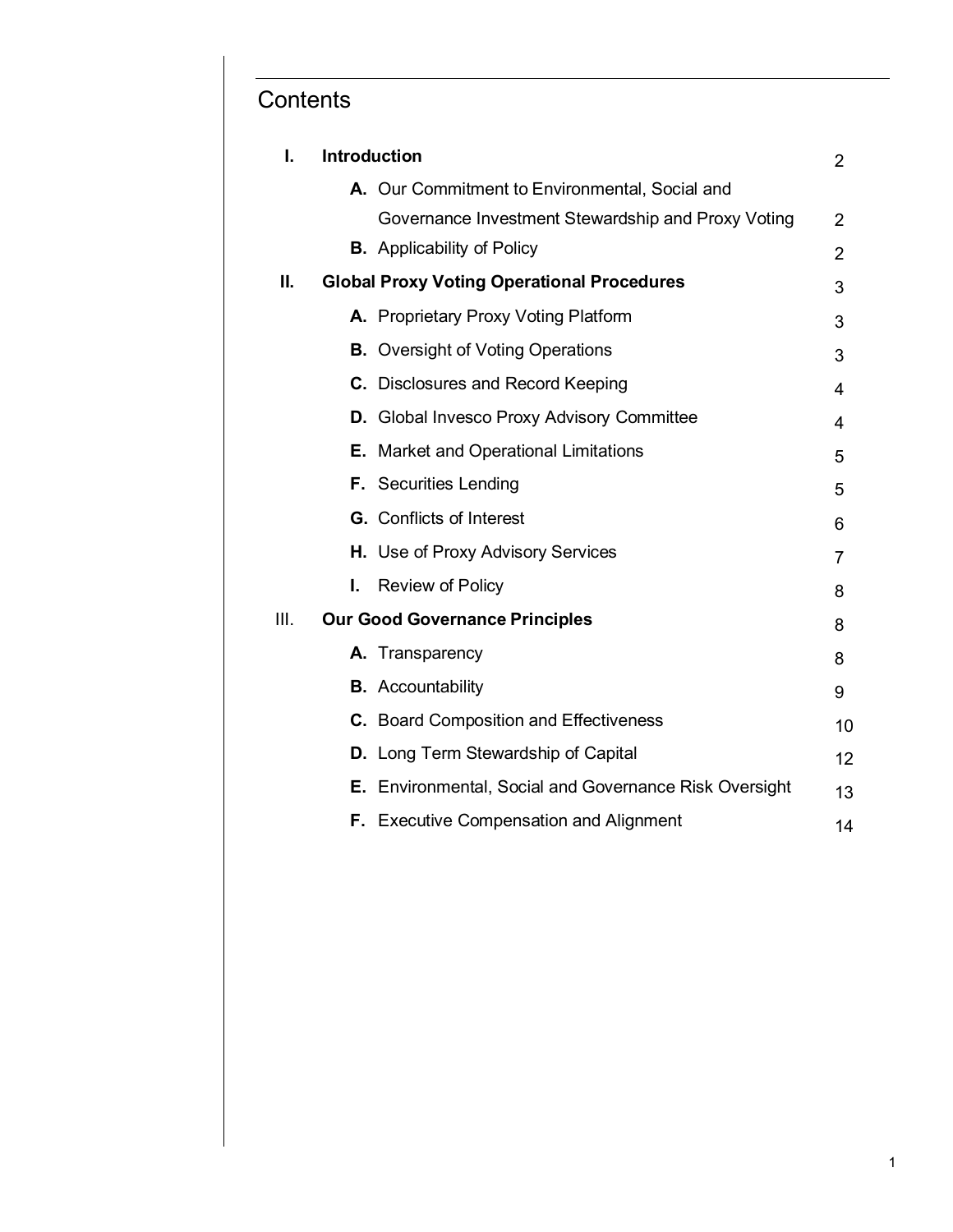# **I. Introduction**

Invesco Ltd. and its affiliated investment advisers (collectively, "Invesco", the "Company", "our" or "we") has adopted and implemented this Policy Statement on Global Corporate Governance and Proxy Voting ("Policy") which it believes describes policies and procedures reasonably designed to ensure that proxies are voted in the best interests of its clients. This Policy is intended to help Invesco's clients understand our commitment to responsible investing and proxy voting, as well as the good governance principles that inform our approach to engagement and voting at shareholder meetings.

# **A. Our Commitment to Environmental, Social and Governance Investment Stewardship and Proxy Voting**

Our commitment to environmental, social and governance (ESG) principles is a core element of our ambition to be the most client centric asset manager. We aspire to incorporate ESG considerations into all of our investment capabilities in the context of financial materiality and in the best interest of our clients. In our role as stewards of our clients' investments, we regard our stewardship activities, including engagement and the exercise of proxy voting rights as an essential component of our fiduciary duty to maximize long-term shareholder value. Our Global ESG team functions as a center of excellence, providing specialist insights on research, engagement, voting, integration, tools, and client and product solutions with investment teams implementing ESG approaches appropriate to asset class and investment style. Much of our work is rooted in fundamental research and frequent dialogue with companies during due diligence and monitoring of our investments.

Invesco views proxy voting as an integral part of its investment management responsibilities. The proxy voting process at Invesco focuses on protecting clients' rights and promoting governance structures and practices that reinforce the accountability of corporate management and boards of directors to shareholders. The voting decision lies with our portfolio managers and analysts with input and support from our Global ESG team and Proxy Operations functions. Our proprietary proxy voting platform ("PROXYintel") facilitates implementation of voting decisions and rationales across global investment teams. Our good governance principles, governance structure and processes are designed to ensure that proxy votes are cast in accordance with clients' best interests.

As a large active investor, Invesco is well placed to use our ESG expertise and beliefs to engage directly with portfolio companies or by collaborative means in ways which drive corporate change that we believe will enhance shareholder value. We take our responsibility as active owners very seriously and see engagement as an opportunity to encourage continual improvement and ensure that our clients' interests are represented and protected. Dialogue with portfolio companies is a core part of the investment process. Invesco may engage with investee companies to discuss environmental, social and governance issues throughout the year or on specific ballot items to be voted on.

Our passive strategies and certain other client accounts managed in accordance with fixed income, money market and index strategies (including exchange traded funds) will typically vote in line with the majority holder of the active-equity shares held by Invesco outside of those strategies. Invesco refers to this approach as "Majority Voting". This process of Majority Voting ensures that our passive strategies benefit from the engagement and deep dialogue of our active investors, which Invesco believes benefits shareholders in passively-managed accounts. In the absence of overlap between the active and passive holders, the passive holders vote in line with our internally developed voting guidelines (as defined below). Portfolio managers and analysts for accounts employing Majority Voting retain full discretion to override Majority Voting and to vote the shares as they determine to be in the best interest of those accounts, absent certain types of conflicts of interest, which are discussed elsewhere in this Policy.

# **B. Applicability of Policy**

Invesco may be granted by its clients the authority to vote the proxies of securities held in client portfolios. Invesco's investment teams vote proxies on behalf of Invesco-sponsored funds and both fund and non-fund advisory clients that have explicitly granted Invesco authority in writing to vote proxies on their behalf. In the case of institutional or sub-advised clients, Invesco will vote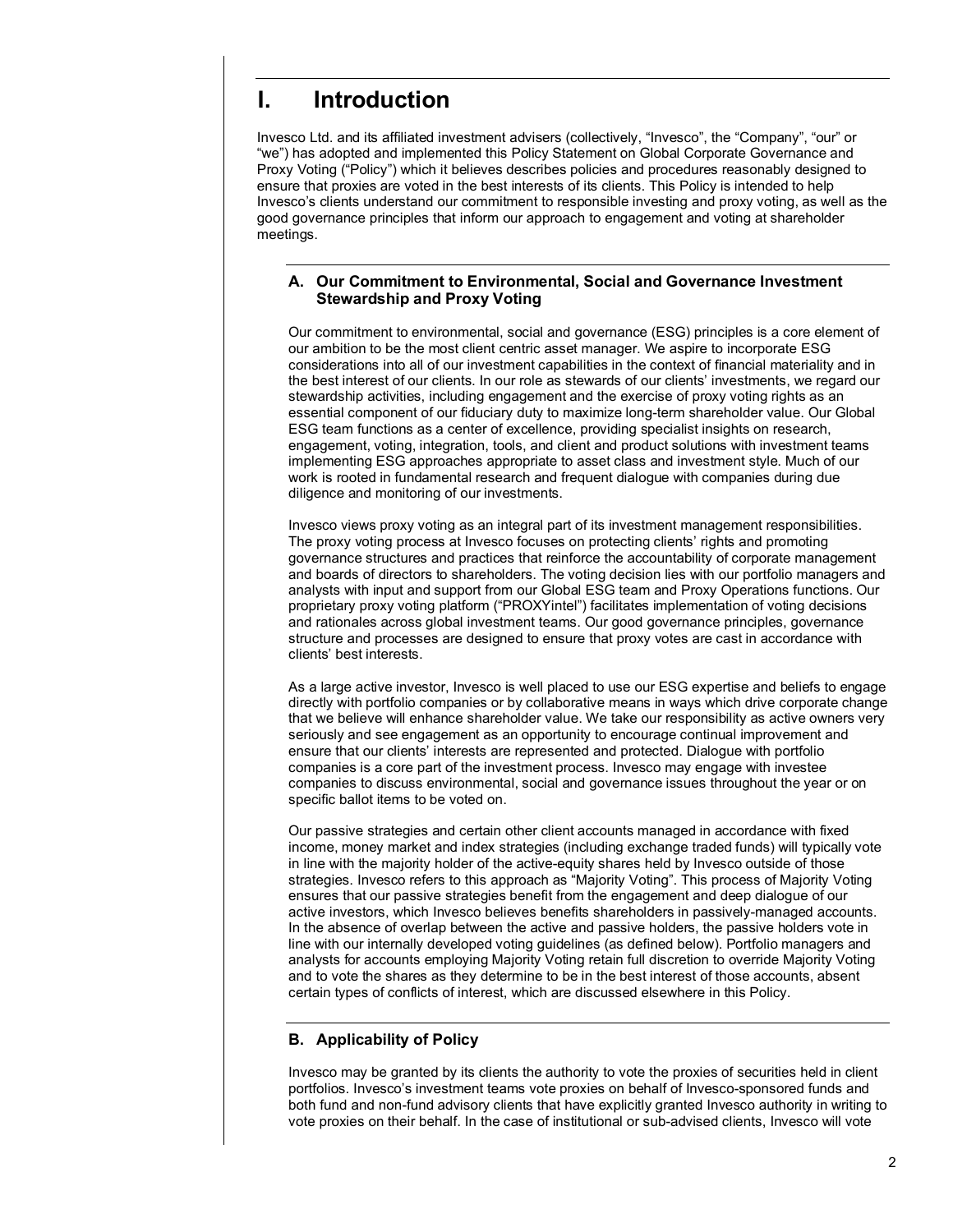the proxies in accordance with this Policy unless the client agreement specifies that the client retains the right to vote or has designated a named fiduciary to direct voting.

This Policy applies to all entities in Exhibit A. Due to regional or asset-class specific considerations, there may be certain entities that have local proxy voting guidelines or policies and procedures that differ from this Policy. In the event that local policies and the Global Policy differ, the local policy will apply. These entities are also listed in Exhibit A and include proxy voting guidelines specific to: Invesco Asset Management (Japan) Limited, Invesco Asset Management (India) Pvt. Ltd, Invesco Taiwan Ltd and Invesco Capital Markets, Inc. for Invesco Unit Investment Trusts. In Europe, we comply with the Shareholder Rights Directive and publish our disclosures and voting practices in this regard.

# **II. Global Proxy Voting Operational Procedures**

Invesco's global proxy voting operational procedures are in place to implement the provisions of this Policy (the "Procedures"). At Invesco, proxy voting is conducted by our investment teams through PROXYintel. Our investment teams globally are supported by Invesco's centralized team of ESG professionals and proxy voting specialists. Invesco's Global ESG team oversees the proxy policy, operational procedures, inputs to analysis and research and leads the Global Invesco Proxy Advisory Committee ("Global IPAC"). Invesco's global proxy services team is responsible for operational implementation, including vote execution oversight.

Invesco aims to vote all proxies where we have been granted voting authority in accordance with this Policy as implemented by the Procedures. Our portfolio managers and analysts review voting items based on their individual merits and retain full discretion on vote execution conducted through our proprietary proxy voting platform. Invesco may supplement its internal research with information from independent third-parties, such as proxy advisory firms.

# **A. Proprietary Proxy Voting Platform**

Invesco's proprietary proxy voting platform is supported by a dedicated team of internal proxy specialists. PROXYintel streamlines the proxy voting process by providing our investment teams globally with direct access to meeting information and proxies, external proxy research and ESG ratings, as well as related functions, such as management of conflicts of interest issues, significant votes, global reporting and record-keeping capabilities. Managing these processes internally, as opposed to relying on third parties, is designed to provide Invesco greater quality control, oversight and independence in the proxy administration process.

Historical proxy voting information is stored to build institutional knowledge across the Invesco complex with respect to individual companies and proxy issues. Certain investment teams also use PROXYintel to access third-party proxy research and ESG ratings.

Our proprietary systems facilitate internal control and oversight of the voting process. Invesco may choose to leverage this capability to automatically vote proxies based on its internally developed custom voting guidelines and in circumstances where Majority Voting applies.

# **B. Oversight of Voting Operations**

Invesco's Proxy Governance and Voting Manager provides oversight of the proxy voting verification processes facilitated by a dedicated global proxy services team which include: (i) the monthly global vote audit review of votes cast containing documented rationales of conflicts of interest votes, market and operational limitations; (ii) the quarterly sampling of proxy votes cast to determine that (a) Invesco is voting consistently with this Policy and (b) third-party proxy advisory firms' methodologies in formulating the vote recommendation are consistent with their publicly disclosed guidelines; and (iii) quarterly review of rationales with the Global IPAC of occasions where a portfolio manager may take a position that may not be in accordance with Invesco's good governance principles and our internally developed voting guidelines.

To the extent material errors are identified in the proxy voting process, such errors are reviewed and reported to, as appropriate, the Global Head of ESG, Global Proxy Governance and Voting Manager, legal and compliance, the Global IPAC and relevant boards and clients, where applicable. Invesco's Global Head of ESG and Proxy Governance and Voting Manager provide proxy voting updates and reporting to the Global IPAC, various boards and clients. Invesco's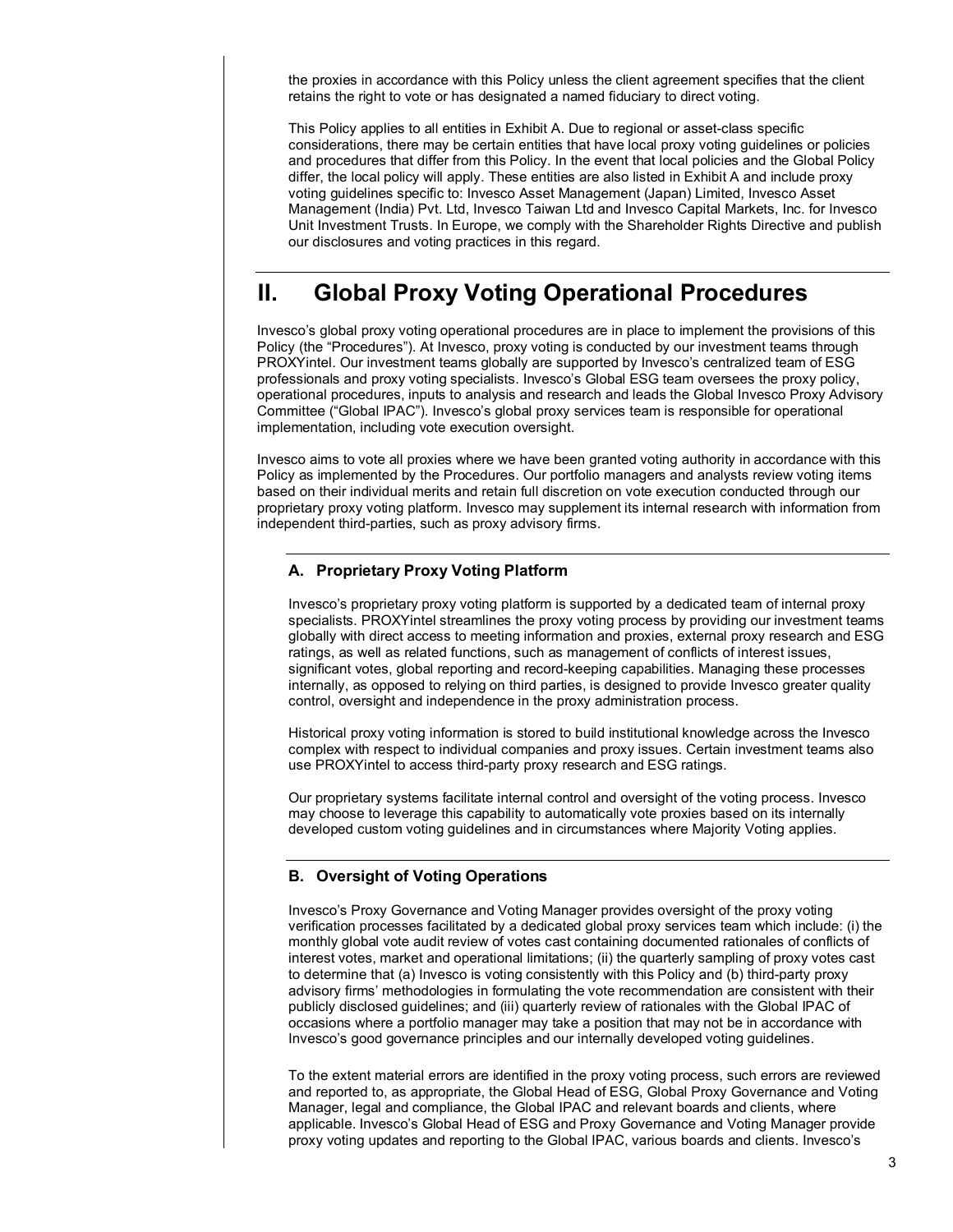proxy voting administration and operations are subject to periodic review by Internal Audit and Compliance groups.

# **C. Disclosures and Record Keeping**

Unless otherwise required by local or regional requirements, Invesco maintains voting records in either electronic format or hard copy for at least 6 years. Invesco makes available its proxy voting records publicly in compliance with regulatory requirements and industry best practices in the regions below:

- In accordance with the US Securities and Exchange Commission regulations, Invesco will file a record of all proxy voting activity for the prior 12 months ending June  $30<sup>th</sup>$  for each U.S. registered fund. That filing is made on or before August 31<sup>st</sup> of each year. Each year, the proxy voting records are made available on Invesco's websit[e here.](https://www.invesco.com/corporate/about-us/esg) Moreover, and to the extent applicable, the U.S. Employee Retirement Income Security Act of 1974, as amended ("ERISA"), including Department of Labor regulations and guidance thereunder, provide that the named fiduciary generally should be able to review not only the investment manager's voting procedure with respect to plan-owned stock, but also to review the actions taken in individual proxy voting situations. In the case of institutional and sub-advised Clients, Clients may contact their client service representative to request information about how Invesco voted proxies on their behalf. Absent specific contractual guidelines, such requests may be made on a semi-annual basis.
- In the UK and Europe, Invesco publicly discloses our proxy votes monthly in compliance with the UK Stewardship Code and for the European Shareholder Rights Directive annually [here.](https://vds.issgovernance.com/vds/#/Mzk3MA==/)
- In Canada, Invesco publicly discloses our annual proxy votes each year [here](https://vds.issgovernance.com/vds/#/MTg2Mg==/) by August  $31<sup>st</sup>$ , covering the 12-month period ending June  $30<sup>th</sup>$  in compliance with the National Instrument 81-106 Investment Fund Continuous Disclosure.
- In Japan, Invesco publicly discloses our proxy votes annually in compliance with the Japan Stewardship Code.
- In India, Invesco publicly discloses our proxy votes quarterly in compliance with The Securities and Exchange Board of India ("SEBI") Circular on stewardship code for all mutual funds and all categories of Alternative Investment Funds in relation to their investment in listed equities. SEBI has implemented principles on voting for Mutual Funds through circulars dated March 15, 2010 and March 24, 2014, which prescribed detailed mandatory requirements for Mutual Funds in India to disclose their voting policies and actual voting by Mutual Funds on different resolutions of investee companies.
- In Hong Kong, Invesco Hong Kong Limited will provide proxy voting records upon request in compliance with the Securities and Futures Commission ("SFC") Principles of Responsible Ownership.
- In Taiwan, Invesco publicly discloses our proxy voting policy and proxy votes annually in compliance with Taiwan's Stewardship Principles for Institutional Investors.
- In Australia, Invesco publicly discloses a summary of its proxy voting record annually [here.](https://www.invesco.com.au/home/dam/jcr:bf3a3268-b7d1-4521-9dea-e233b7be82f2/Invesco%20FSC%20Proxy%20Voting%20Record%20Reporting%20Jul)

# **D. Global Invesco Proxy Advisory Committee**

Guided by its philosophy that investment teams should manage proxy voting, Invesco has created the Global IPAC. The Global IPAC is an investments-driven committee comprised of representatives from various investment management teams globally, Invesco's Global Head of ESG and chaired by its Global Proxy Governance and Voting Manager. The Global IPAC provides a forum for investment teams to monitor, understand and discuss key proxy issues and voting trends within the Invesco complex, to assist Invesco in meeting regulatory obligations, to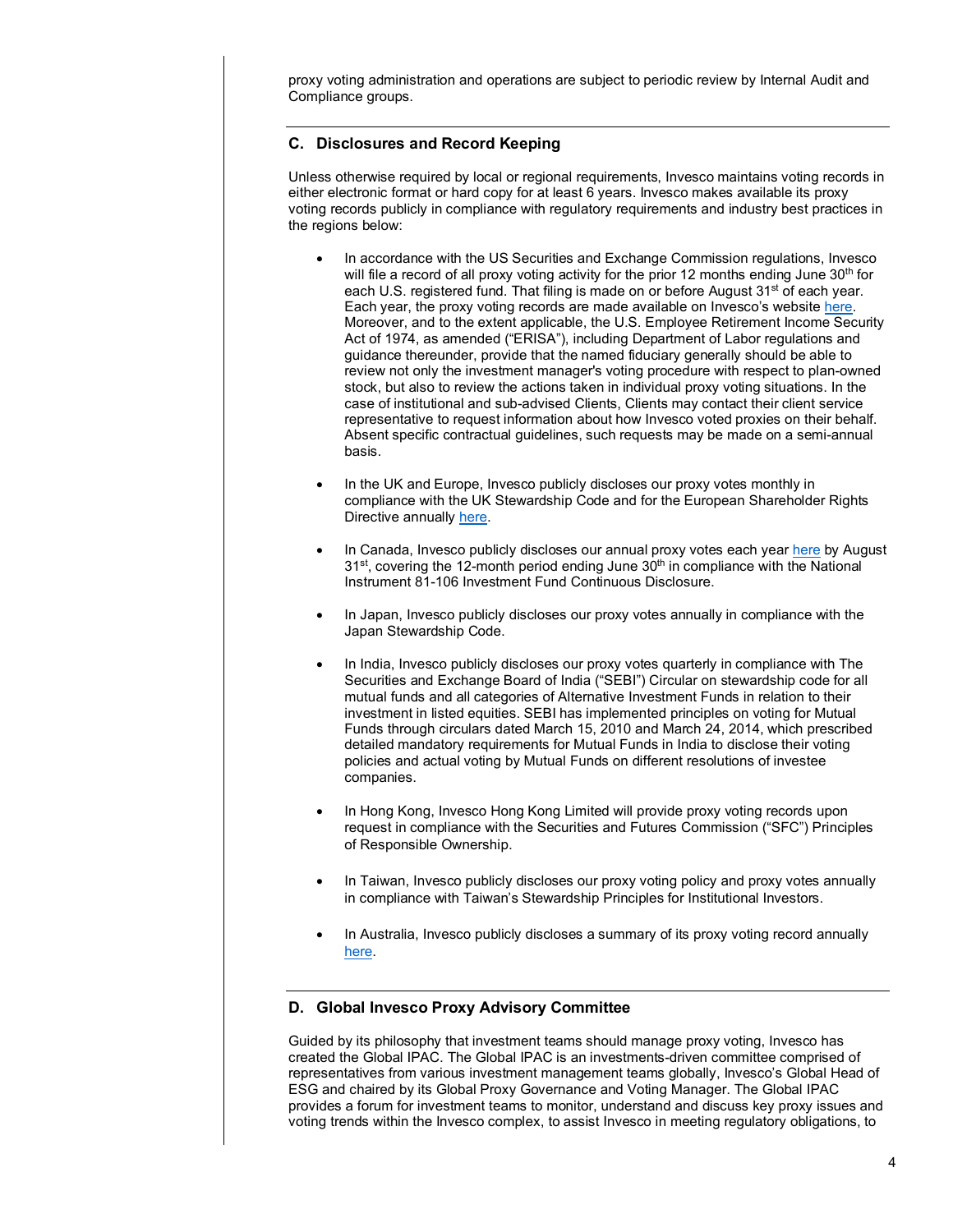review votes not aligned with our good governance principles and to consider conflicts of interest in the proxy voting process, all in accordance with this Policy.

In fulfilling its responsibilities, the Global IPAC meets as necessary, but no less than semiannually, and has the following responsibilities and functions: (i) acts as a key liaison between the Global ESG team and local proxy voting practices to ensure compliance with this Policy; (ii) provides insight on market trends as it relates to stewardship practices; (iii) monitors proxy votes that present potential conflicts of interest; (iv) the Conflict of Interest sub-committee will make voting decisions on submissions made by portfolio managers on conflict of interest issues to override the Policy; and (v) reviews and provides input, at least annually, on this Policy and related internal procedures and recommends any changes to the Policy based on, but not limited to, Invesco's experience, evolving industry practices, or developments in applicable laws or regulations.

In addition to the Global IPAC, for some clients, third parties (e.g., U.S. fund boards) provide oversight of the proxy voting process.

# **E. Market and Operational Limitations**

In the great majority of instances, Invesco will vote proxies. However, in certain circumstances, Invesco may refrain from voting where the economic or other opportunity costs of voting exceeds any benefit to clients. Moreover, ERISA fiduciaries, in voting proxies or exercising other shareholder rights, must not subordinate the economic interests of plan participants and beneficiaries to unrelated objectives. These matters are left to the discretion of the relevant portfolio manager. Such circumstances could include, for example:

- In some countries the exercise of voting rights imposes temporary transfer restrictions on the related securities ("share blocking"). Invesco generally refrains from voting proxies in share blocking countries unless Invesco determines that the benefit to the client(s) of voting a specific proxy outweighs the client's temporary inability to sell the security.
- Some companies require a representative to attend meetings in person to vote a proxy, additional documentation or the disclosure of beneficial owner details to vote. Invesco may determine that the costs of sending a representative, signing a power-of-attorney or submitting additional disclosures outweigh the benefit of voting a particular proxy.
- Invesco may not receive proxy materials from the relevant fund or client custodian with sufficient time and information to make an informed independent voting decision.
- Invesco held shares on the record date but has sold them prior to the meeting date.

In some non-U.S. jurisdictions, although Invesco uses reasonable efforts to vote a proxy, proxies may not be accepted or may be rejected due to changes in the agenda for a shareholder meeting for which Invesco does not have sufficient notice, due to a proxy voting service not being offered by the custodian in the local market or due to operational issues experienced by third-parties involved in the process or by the issuer or sub-custodian. In addition, despite the best efforts of Invesco and its proxy voting agent, there may be instances where our votes may not be received or properly tabulated by an issuer or the issuer's agent.

# **F. Securities Lending**

Invesco's funds may participate in a securities lending program. In circumstances where shares are on loan, the voting rights of those shares are transferred to the borrower. If the security in question is on loan as part of a securities lending program, Invesco may determine that the benefit to the client of voting a particular proxy outweighs the benefits of securities lending. In those instances, Invesco may determine to recall securities that are on loan prior to the meeting record date, so that we will be entitled to vote those shares. There may be instances where Invesco may be unable to recall shares or may choose not to recall shares. The relevant portfolio manager will make these determinations.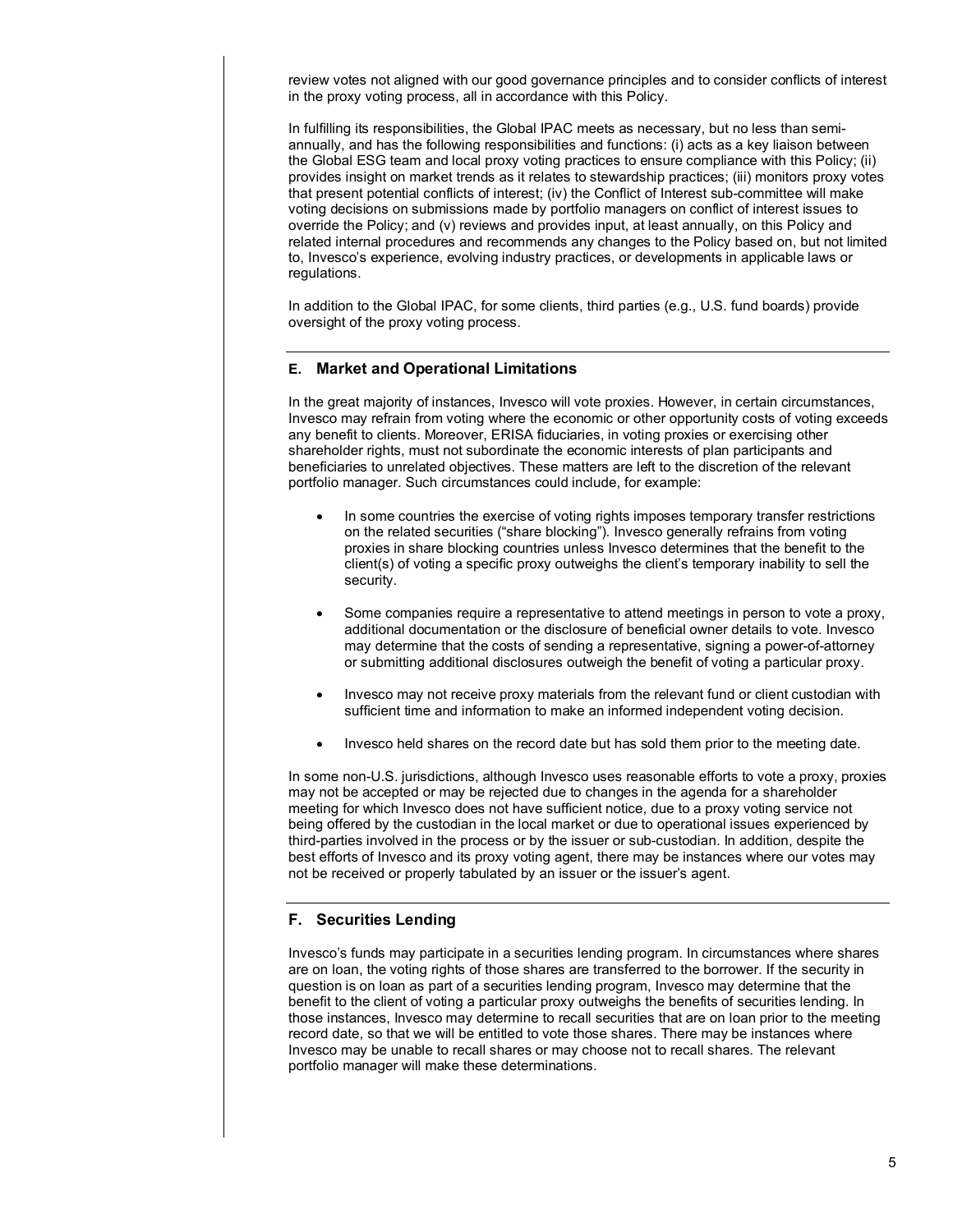# **G. Conflicts of Interest**

There may be occasions where voting proxies may present a perceived or actual conflict of interest between Invesco, as investment manager, and one or more of Invesco's clients or vendors.

### **Firm-Level Conflicts of Interest**

A conflict of interest may exist if Invesco has a material business relationship with either the company soliciting a proxy or a third party that has a material interest in the outcome of a proxy vote or that is actively lobbying for a particular outcome of a proxy vote. Such relationships may include, among others, a client relationship, serving as a vendor whose products / services are material or significant to Invesco, serving as a distributor of Invesco's products, a significant research provider or broker to Invesco.

Invesco identifies potential conflicts of interest based on a variety of factors, including but not limited to the materiality of the relationship between the issuer or its affiliates to Invesco.

Material firm-level conflicts of interests are identified by individuals and groups within Invesco globally based on criteria established by the global proxy services team. These criteria are monitored and updated periodically by the global proxy services team so as to seek to ensure an updated view is available when conducting conflicts checks. Operating procedures and associated governance are designed to seek to ensure conflicts of interest are appropriately considered ahead of voting proxies. The Global IPAC Conflict of Interest Sub-committee maintains oversight of the process. Companies identified as conflicted will be voted in line with the principles below as implemented by Invesco's internally developed voting guidelines. To the extent a portfolio manager disagrees with the Policy, our processes and procedures seek to ensure justification and rationales are fully documented and presented to the Global IPAC Conflict of Interest Sub-committee for approval by a majority vote.

As an additional safeguard, persons from Invesco's marketing, distribution and other customerfacing functions may not serve on the Global IPAC. For the avoidance of doubt, Invesco may not consider Invesco Ltd.'s pecuniary interest when voting proxies on behalf of clients. To avoid any appearance of a conflict of interest, Invesco will not vote proxies issued by Invesco Ltd. that may be held in client accounts.

### **Personal Conflicts of Interest**

A conflict also may exist where an Invesco employee has a known personal or business relationship with other proponents of proxy proposals, participants in proxy contests, corporate directors, or candidates for directorships. Under Invesco's Global Code of Conduct, Invesco entities and individuals must act in the best interests of clients and must avoid any situation that gives rise to an actual or perceived conflict of interest.

All Invesco personnel with proxy voting responsibilities are required to report any known personal or business conflicts of interest regarding proxy issues with which they are involved. In such instances, the individual(s) with the conflict will be excluded from the decision-making process relating to such issues.

#### **Voting Fund of Funds**

There may be conflicts that can arise from Invesco voting on matters when shares of Invescosponsored funds are held by other Invesco funds or entities. The scenarios below set out how Invesco votes in these instances.

- In the United States, as required by law, proportional voting applies.
	- o Shares of an Invesco-sponsored fund held by other Invesco funds will be voted in the same proportion as the votes of external shareholders of the underlying fund, where required by law.
	- o Shares of an unaffiliated registered fund held by one or more Invesco funds will be voted in the same proportion as the votes of external shareholders of the underlying fund where the thresholds are met as required by federal securities law or any exemption therefrom.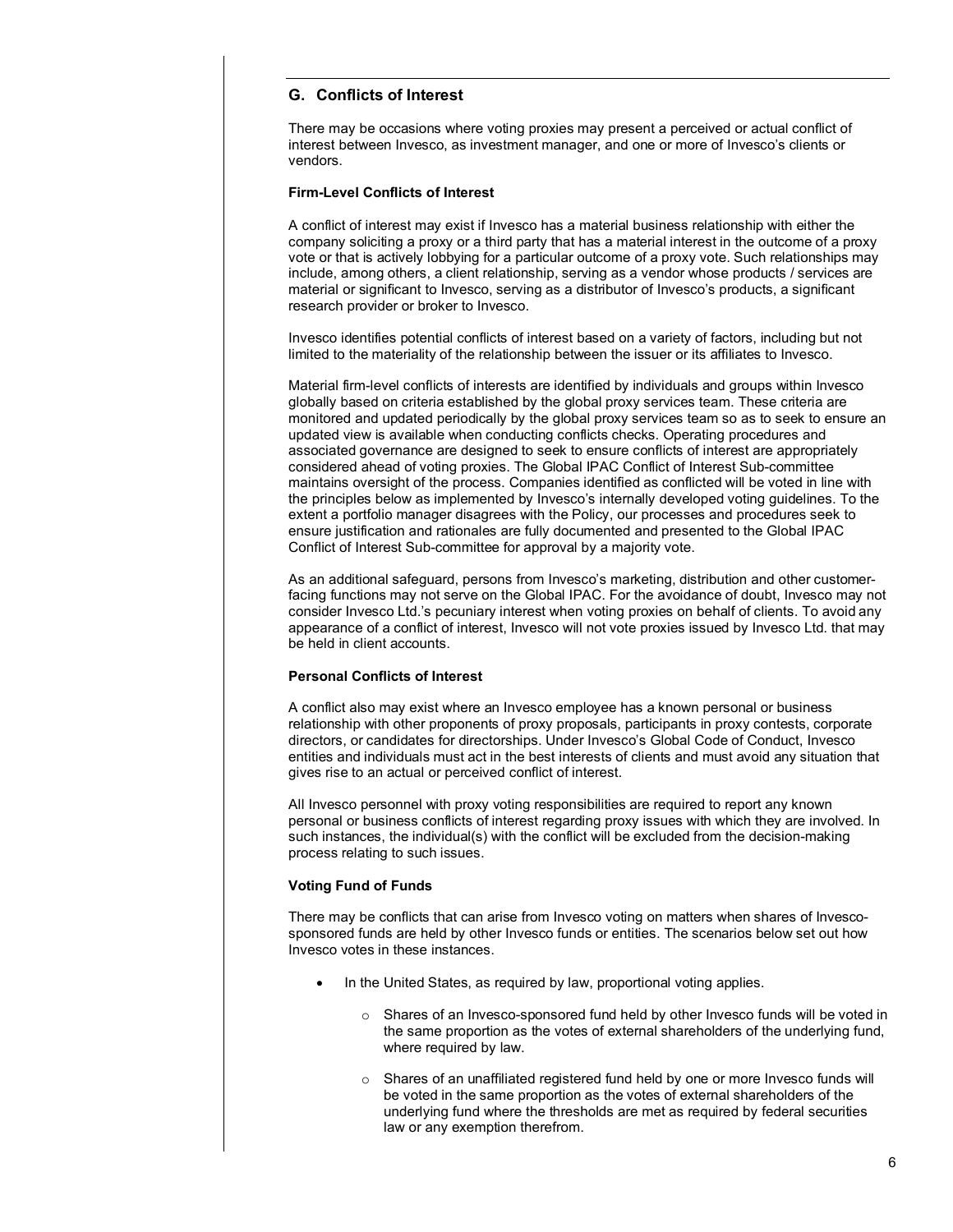- $\circ$  To the extent proportional voting is required by law but not operationally possible, Invesco will not vote the shares.
- For US fund of funds where proportional voting is not required by law, Invesco will still apply proportional voting. In the event this is not operationally possible, Invesco will vote in line with our internally developed voting guidelines (as defined below).
- For non-US fund of funds Invesco will vote in line with our above-mentioned firm-level conflicts of interest process unless local policies are in place as per Exhibit A.

# **H. Use of Proxy Advisory Services**

Invesco may supplement its internal research with information from independent third-parties, such as proxy advisory firms, to assist us in assessing the corporate governance of investee companies. Globally, Invesco leverages research from Institutional Shareholder Services Inc. ("ISS") and Glass Lewis ("GL"). Invesco generally retains full and independent discretion with respect to proxy voting decisions.

ISS and GL both provide research reports, including vote recommendations, to Invesco and its portfolio managers and analysts. Invesco retains ISS to provide written analysis and recommendations based on Invesco's internally developed custom voting guidelines. Updates to previously issued proxy research reports may be provided to incorporate newly available information or additional disclosure provided by the issuer regarding a matter to be voted on, or to correct factual errors that may result in the issuance of revised proxy vote recommendations. Invesco's global proxy services team may periodically monitor for these research alerts issued by ISS and GL that are shared with our investment teams. Invesco will generally endeavor to consider such information where such information is considered material provided it is delivered in a timely manner ahead of the vote deadline.

Invesco also retains ISS to assist in the implementation of certain proxy voting-related functions, including, but not limited to, operational and reporting services. These administrative services include receipt of proxy ballots, vote execution through PROXYintel and vote disclosure in Canada, the UK and Europe to meet regulatory reporting obligations.

As part of its fiduciary obligation to clients, Invesco performs extensive initial and ongoing due diligence on the proxy advisory firms it engages globally. This includes reviews of information regarding the capabilities of their research staff, methodologies for formulating voting recommendations, the adequacy and quality of personnel and technology, as applicable, and internal controls, policies and procedures, including those relating to possible conflicts of interest.

The proxy advisory firms Invesco engages globally complete an annual due diligence questionnaire submitted by Invesco, and Invesco conducts annual due diligence meetings in part to discuss their responses to the questionnaire. In addition, Invesco monitors and communicates with these firms and monitors their compliance with Invesco's performance and policy standards. ISS and GL disclose conflicts to Invesco through a review of their policies, procedures and practices regarding potential conflicts of interests (including inherent internal conflicts) as well as disclosure of the work ISS and GL perform for corporate issuers and the payments they receive from such issuers. As part of our annual policy development process, Invesco engages with external proxy and governance experts to understand market trends and developments and to weigh in on the development of these policies at these firms, where appropriate. These meetings provide Invesco with an opportunity to assess the firms' capabilities, conflicts of interest and service levels, as well as provide investment professionals with direct insight into the advisory firms' stances on key governance and proxy topics and their policy framework/methodologies.

Invesco completes a review of the System and Organizational Controls ("SOC") Reports for each proxy advisory firm to ensure the related controls operated effectively to provide reasonable assurance.

In addition to ISS and GL, Invesco may use regional third-party research providers to access regionally specific research.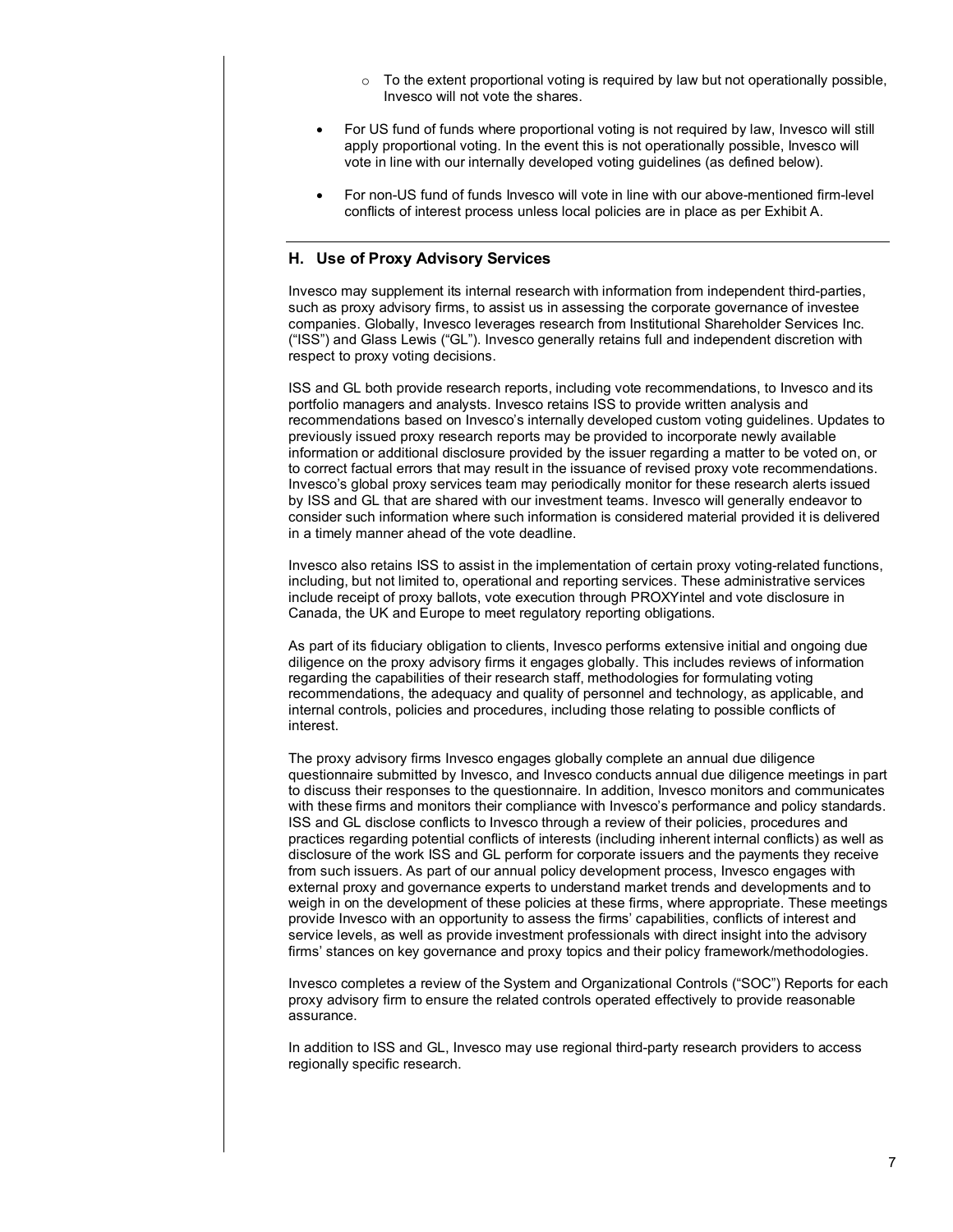# **I. Review of Policy**

The Global IPAC and Invesco's Global ESG team, global proxy services team, compliance and legal teams annually communicate and review this Policy and our internally developed custom voting guidelines to seek to ensure that they remain consistent with clients' best interests, regulatory requirements, investment team considerations, governance trends and industry best practices. At least annually, this Policy and our internally developed voting guidelines are reviewed by various groups within Invesco to ensure that they remain consistent with Invesco's views on best practice in corporate governance and long-term investment stewardship.

# **III. Our Good Governance Principles**

Invesco's good governance principles outline our views on best practice in corporate governance and long-term investment stewardship. These principles have been developed by our global investment teams in collaboration with the Global ESG team. The broad philosophy and guiding principles in this section inform our approach to long-term investment stewardship and proxy voting. These principles are not intended to be exhaustive or prescriptive.

Our portfolio managers and analysts retain full discretion on vote execution in the context of our good governance principles and internally developed custom voting guidelines, except where otherwise specified in this Policy. The final voting decisions may consider the unique circumstances affecting companies, regional best practices and any dialogue we have had with company management. As a result, different Portfolio Management Teams may vote differently on particular votes for the same company. To the extent a portfolio manager chooses to vote a proxy in a way that is not aligned with the principles below, such manager's rationales are fully documented.

The following guiding principles apply to operating companies. We apply a separate approach to open-end and closed-end investment companies and unit investment trusts. Where appropriate, these guidelines are supplemented by additional internal guidance that considers regional variations in best practices, disclosure and region-specific voting items.

Our good governance principles are divided into six key themes that Invesco endorses:

# **A. Transparency**

We expect companies to provide accurate, timely and complete information that enables investors to make informed investment decisions and effectively carry out their stewardship activities. Invesco supports the highest standards in corporate transparency and believes that these disclosures should be made available ahead of the voting deadlines for the Annual General Meeting or Extraordinary General Meeting to allow for timely decision-making.

*Financial reporting:* Company accounts and reporting must accurately reflect the underlying economic position of a company. Arrangements that may constitute an actual or perceived conflict with this objective should be avoided.

- We will generally support proposals to accept the annual financial statements, statutory accounts and similar proposals unless these reports are not presented in a timely manner or significant issues are identified regarding the integrity of these disclosures.
- We will generally vote against the incumbent audit committee chair, or nearest equivalent, where the non-audit fees paid to the independent auditor exceed audit fees for two consecutive years or other problematic accounting practices are identified such as fraud, misapplication of audit standards or persistent material weaknesses/deficiencies in internal controls over financial reporting.
- We will generally not support the ratification of the independent auditor and/or ratification of their fees payable if non-audit fees exceed audit and audit related fees or there are significant auditing controversies or questions regarding the independence of the external auditor. We will consider an auditor's length of service as a company's independent auditor in applying this policy.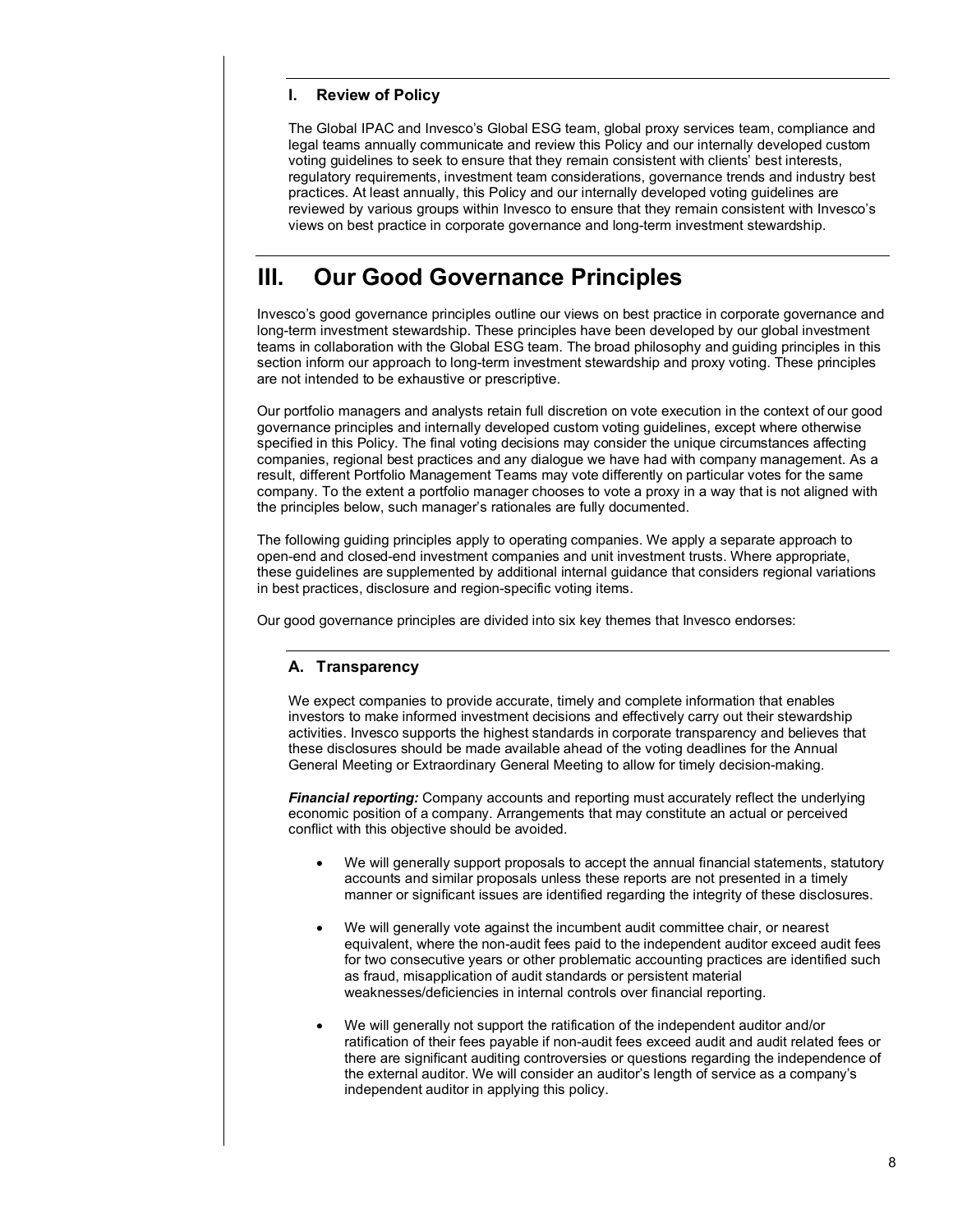# **B. Accountability**

Robust shareholder rights and strong board oversight help ensure that management adhere to the highest standards of ethical conduct, are held to account for poor performance and responsibly deliver value creation for stakeholders over the long-term. We therefore encourage companies to adopt governance features that ensure board and management accountability. In particular, we consider the following as key mechanisms for enhancing accountability to investors:

**One share one vote:** Voting rights are an important tool for investors to hold boards and management teams accountable. Unequal voting rights may limit the ability of investors to exercise their stewardship obligations.

- We generally do not support proposals that establish or perpetuate dual classes of voting shares, double voting rights or other means of differentiated voting or disproportionate board nomination rights.
- We generally support proposals to decommission differentiated voting rights.
- Where unequal voting rights are established, we expect these to be accompanied by reasonable safeguards to protect minority shareholders' interests.

*Anti-takeover devices:* Mechanisms designed to prevent or unduly delay takeover attempts may unduly limit the accountability of boards and management teams to shareholders.

- We generally will not support proposals to adopt antitakeover devices such as poison pills. Exceptions may be warranted at entities without significant operations and to preserve the value of net operating losses carried forward or where the applicability of the pill is limited in scope and duration.
- In addition, we will generally not support capital authorizations or amendments to corporate articles or bylaws at operating companies that may be utilized for antitakeover purposes, for example, the authorization of classes of shares of preferred stock with unspecified voting, dividend, conversion or other rights ("blank check" authorizations).

*Shareholder rights:* We support the rights of shareholders to hold boards and management teams accountable for company performance. We generally support best practice aligned proposals to enhance shareholder rights, including but not limited to the following:

- Adoption of proxy access rights
- Rights to call special meetings
- Rights to act by written consent
- Reduce supermajority vote requirements
- Remove antitakeover provisions
- Requirement that directors are elected by a majority vote

In addition, we oppose practices that limit shareholders' ability to express their views at a general meeting such as bundling unrelated proposals or several significant article or bylaw amendments into a single voting item. We will generally vote against these proposals unless we are satisfied that all the underlying components are aligned with our views on best practice.

**Director Indemnification:** Invesco recognizes that individuals may be reluctant to serve as corporate directors if they are personally liable for all related lawsuits and legal costs. As a result, reasonable limitations on directors' liability can benefit a company and its shareholders by helping to attract and retain qualified directors while preserving recourse for shareholders in the event of misconduct by directors. Accordingly, unless there is insufficient information to make a decision about the nature of the proposal, Invesco will generally support proposals to limit directors' liability and provide indemnification and/or exculpation, provided that the arrangements are reasonably limited in scope to directors acting in good faith and, in relation to criminal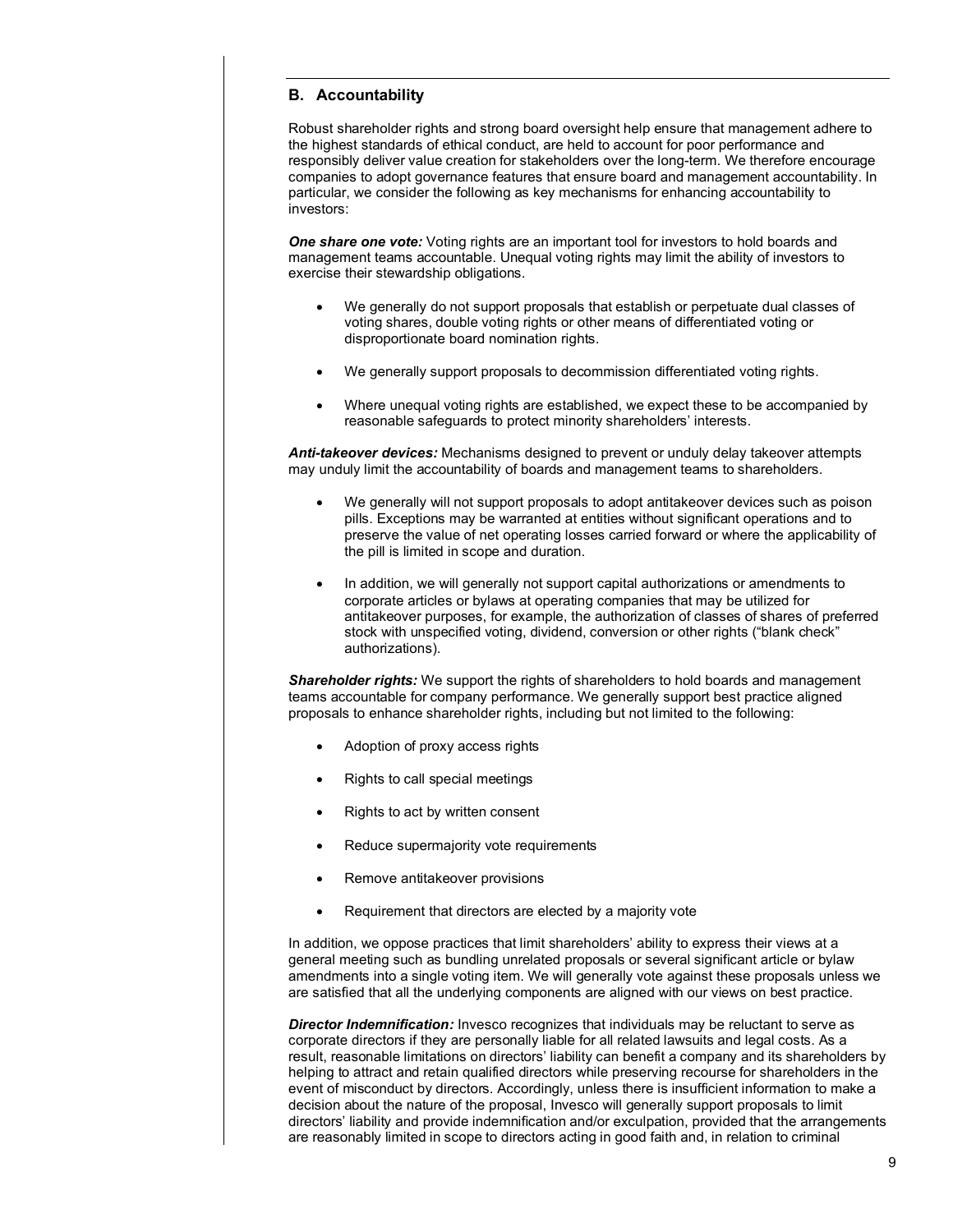matters, limited in scope to directors having reasonable grounds for believing the conduct was lawful.

*Responsiveness:* Boards should respond to investor concerns in a timely fashion, including reasonable requests to engage with company representatives regarding such concerns, and address matters that receive significant voting dissent at general meetings of shareholders.

- We will generally vote against the lead independent director and/or the incumbent chair of the governance committee, or nearest equivalent, in cases where the board has not adequately responded to items receiving significant voting opposition from shareholders at an annual or extraordinary general meeting.
- We will generally vote against the lead independent director and/or incumbent chair of the governance committee, or nearest equivalent, where the board has not adequately responded to a shareholder proposal which has received significant support from shareholders.
- We will generally vote against the incumbent chair of the compensation committee if there are significant ongoing concerns with a company's compensation practices that have not been addressed by the committee or egregious concerns with the company's compensation practices for two years consecutively.
- We will generally vote against the incumbent compensation committee chair where there are ongoing concerns with a company's compensation practices and there is no opportunity to express dissatisfaction by voting against an advisory vote on executive compensation, remuneration report (or policy) or nearest equivalent.
- Where a company has not adequately responded to engagement requests from Invesco or satisfactorily addressed issues of concern, we may oppose director nominations, including, but not limited to, nominations for the lead independent director and/or committee chairs.

# **C. Board Composition and Effectiveness**

*Director election process:* Board members should generally stand for election annually and individually.

- We will generally support proposals requesting that directors stand for election annually.
- We will generally vote against the incumbent governance committee chair or lead independent director if a company has a classified board structure that is not being phased out. We may make exceptions to this policy for non-operating companies (e.g., open-end and closed-end funds) or in regions where market practice is for directors to stand for election on a staggered basis.
- When a board is presented for election as a slate (e.g., shareholders are unable to vote against individual nominees and must vote for or against the entire nominated slate of directors) and this approach is not aligned with local market practice, we will generally vote against the slate in cases where we otherwise would vote against an individual nominee.
- Where market practice is to elect directors as a slate we will generally support the nominated slate unless there are governance concerns with several of the individuals included on the slate or we have broad concerns with the composition of the board such as a lack independence.

**Board size:** We will generally defer to the board with respect to determining the optimal number of board members given the size of the company and complexity of the business, provided that the proposed board size is sufficiently large to represent shareholder interests and sufficiently limited to remain effective.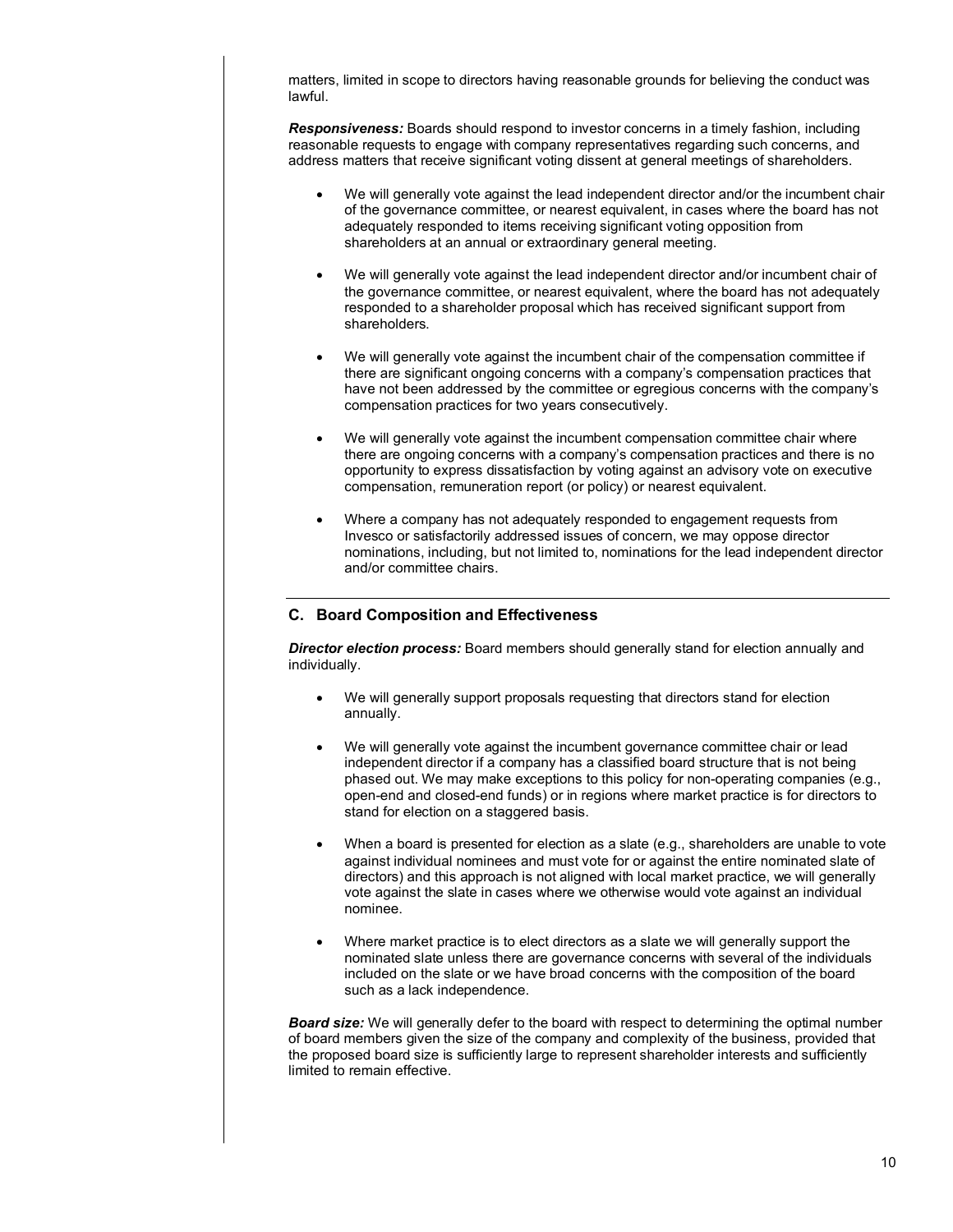*Board assessment and succession planning:* When evaluating board effectiveness, Invesco considers whether periodic performance reviews and skills assessments are conducted to ensure the board represents the interests of shareholders. In addition, boards should have a robust succession plan in place for key management and board personnel.

*Definition of independence:* Invesco considers local market definitions of director independence but applies a proprietary standard for assessing director independence considering a director's status as a current or former employee of the business, any commercial or consulting relationships with the company, the level of shares beneficially owned or represented and familial relationships, among others.

*Board and committee independence:* The board of directors, board committees and regional equivalents should be sufficiently independent from management, substantial shareholders and conflicts of interest. We consider local market practices in this regard and in general we look for a balance across the board of directors. Above all, we like to see signs of robust challenge and discussion in the boardroom.

- We will generally vote against one or more non-independent directors when a board is less than majority independent, but we will take into account local market practice with regards to board independence in limited circumstances where this standard is not appropriate.
- We will generally vote against non-independent directors serving on the audit committee.
- We will generally vote against non-independent directors serving on the compensation committee.
- We will generally vote against non-independent directors serving on the nominating committee.
- In relation to the board, compensation committee and nominating committee we will consider the appropriateness of significant shareholder representation in applying this policy. This exception will generally not apply to the audit committee.

*Separation of Chair and CEO roles:* We believe that independent board leadership generally enhances management accountability to investors. Companies deviating from this best practice should provide a strong justification and establish safeguards to ensure that there is independent oversight of a board's activities (e.g., by appointing a lead or senior independent director with clearly defined powers and responsibilities).

- We will generally vote against the incumbent nominating committee chair where the board chair is not independent unless a lead independent or senior director is appointed.
- We will generally support shareholder proposals requesting that the board chair be an independent director.
- We will generally not vote against a CEO or executive serving as board chair solely on the basis of this issue, however, we may do so in instances where we have significant concerns regarding a company's corporate governance, capital allocation decisions and/or compensation practices.

*Attendance and over boarding:* Director attendance at board and committee meetings is a fundamental part of their responsibilities and provides efficient oversight for the company and its investors. In addition, directors should not have excessive external board or managerial commitments that may interfere with their ability to execute the duties of a director.

- We will generally vote against directors who attend less than 75% of board and committee meetings held in the previous year unless an acceptable extenuating circumstance is disclosed, such as health matters or family emergencies.
- We will generally vote against directors who have more than four total mandates at public operating companies. We apply a lower threshold for directors with significant commitments such as executive positions and chairmanships.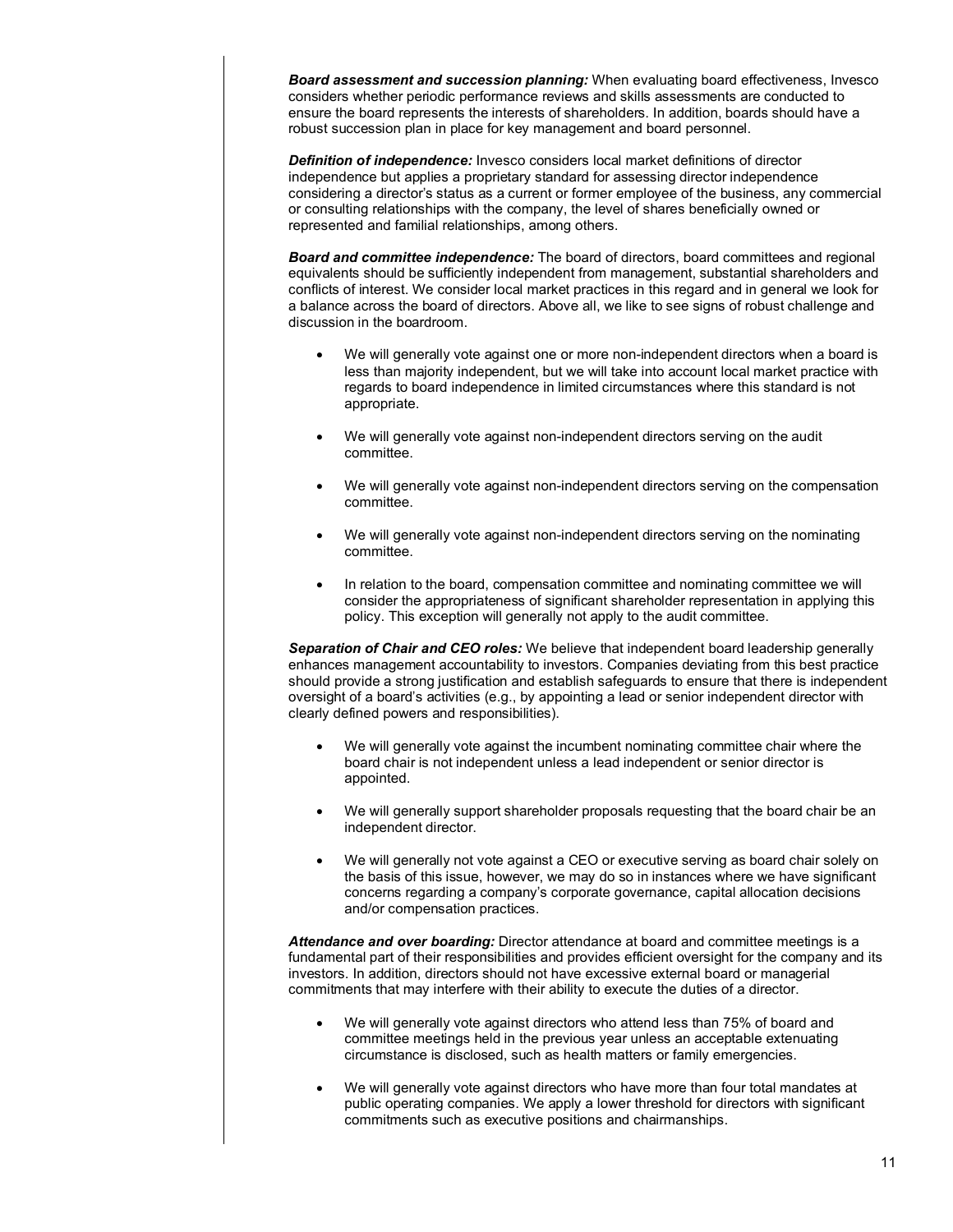**Diversity:** We encourage companies to continue to evolve diversity and inclusion practices. Boards should be comprised of directors with a variety of relevant skills and industry expertise together with a diverse profile of individuals of different genders, ethnicities, race, skills, tenures and backgrounds in order to provide robust challenge and debate. We consider diversity at the board level, within the executive management team and in the succession pipeline.

- We will generally vote against the incumbent nominating committee chair of a board where women constitute less than two board members or 25% of the board, whichever is lower, for two or more consecutive years, unless incremental improvements are being made to diversity practices.
- In addition, we will consider a company's performance on broader types of diversity which may include diversity of skills, non-executive director tenure, ethnicity, race or other factors where appropriate and reasonably determinable. We will generally vote against the incumbent nominating committee chair if there are multiple concerns on diversity issues.
- We generally believe that an individual board's nominating committee is best positioned to determine whether director term limits would be an appropriate measure to help achieve these goals and, if so, the nature of such limits. Invesco generally opposes proposals to limit the tenure of outside directors through mandatory retirement ages.

# **D. Long Term Stewardship of Capital**

*Capital allocation:* Invesco expects companies to responsibly raise and deploy capital towards the long-term, sustainable success of the business. In addition, we expect capital allocation authorizations and decisions to be made with due regard to shareholder dilution, rights of shareholders to ratify significant corporate actions and pre-emptive rights, where applicable.

*Share issuance and repurchase authorizations:* We generally support authorizations to issue shares up to 20% of a company's issued share capital for general corporate purposes. Shares should not be issued at a substantial discount to the market price or be repurchased at a substantial premium to the market price.

*Stock splits:* We generally support management proposals to implement a forward or reverse stock split, provided that a reverse stock split is not being used to take a company private. In addition, we will generally support requests to increase a company's common stock authorization if requested in order to facilitate a stock split.

*Increases in authorized share capital:* We will generally support proposals to increase a company's number of authorized common and/or preferred shares, provided we have not identified concerns regarding a company's historical share issuance activity or the potential to use these authorizations for antitakeover purposes. We will consider the amount of the request in relation to the company's current authorized share capital, any proposed corporate transactions contingent on approval of these requests and the cumulative impact on a company's authorized share capital, for example, if a reverse stock split is concurrently submitted for shareholder consideration.

*Mergers, acquisitions, proxy contests, disposals and other corporate transactions:*  Invesco's investment teams will review proposed corporate transactions including mergers, acquisitions, reorganizations, proxy contests, private placements, dissolutions and divestitures based on a proposal's individual investment merits. In addition, we broadly approach voting on other corporate transactions as follows:

- We will generally support proposals to approve different types of restructurings that provide the necessary financing to save the company from involuntary bankruptcy.
- We will generally support proposals to enact corporate name changes and other proposals related to corporate transactions that we believe are in shareholders' best interests.
- We will generally support reincorporation proposals, provided that management have provided a compelling rationale for the change in legal jurisdiction and provided further that the proposal will not significantly adversely impact shareholders' rights.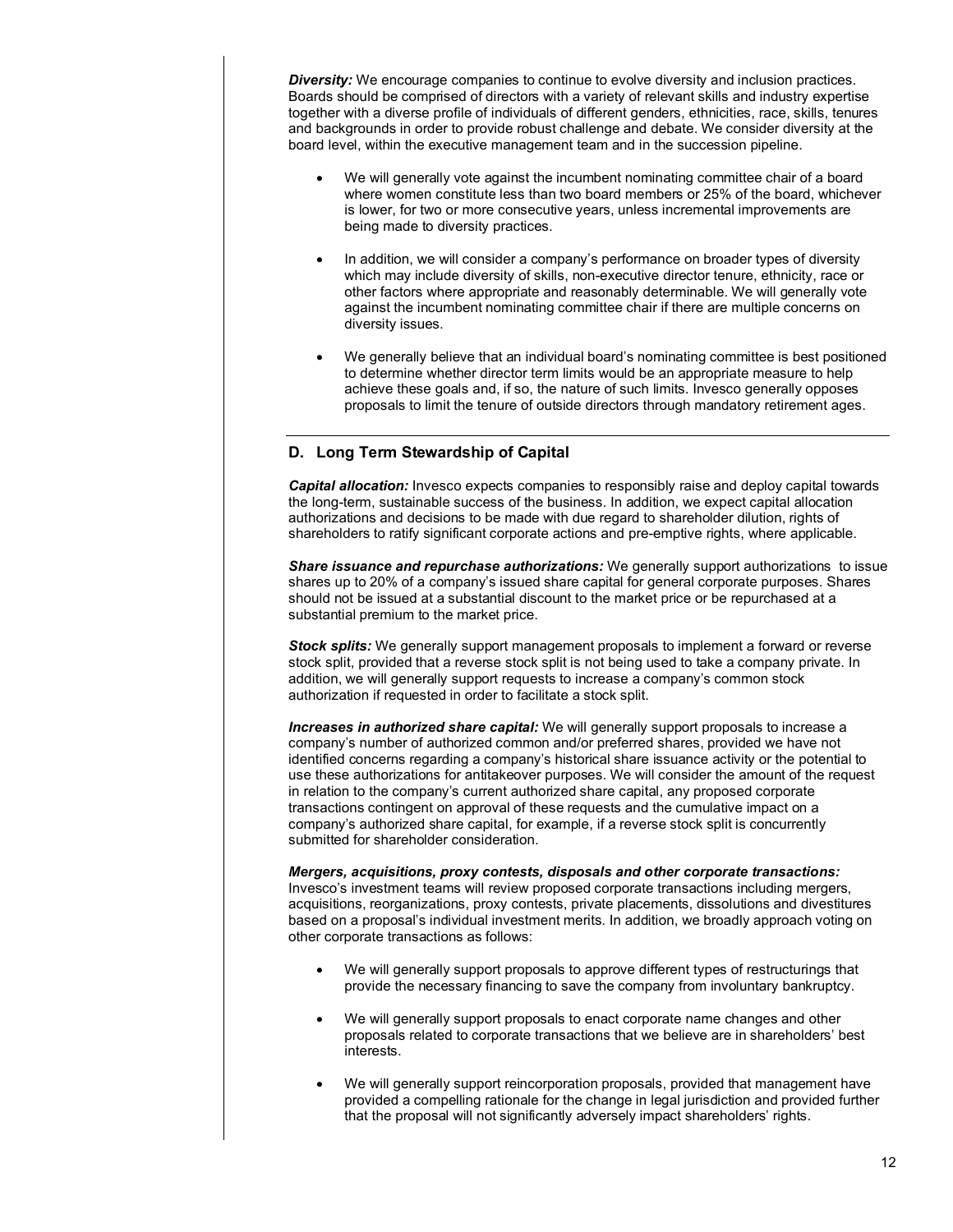• With respect to contested director elections, we consider the following factors, among others, when evaluating the merits of each list of nominees: the long term performance of the company relative to its industry, management's track record, any relevant background information related to the contest, the qualifications of the respective lists of director nominees, the strategic merits of the approaches proposed by both sides including the likelihood that the proposed goals can be met, positions of stock ownership in the company.

# **E. Environmental, Social and Governance Risk Oversight**

*Director responsibility for risk oversight:* The board of directors are ultimately responsible for overseeing management and ensuring that proper governance, oversight and control mechanisms are in place at the companies they oversee. Invesco may take voting action against director nominees in response to material governance or risk oversight failures that adversely affect shareholder value.

Invesco considers the adequacy of a company's response to material oversight failures when determining whether any voting action is warranted. In addition, Invesco will consider the responsibilities delegated to board subcommittees when determining if it is appropriate to hold certain director nominees accountable for these material failures.

Material governance or risk oversight failures at a company may include, without limitation:

- i. significant bribery, corruption or ethics violations;
- ii. events causing significant climate-related risks;
- iii. significant health and safety incidents; or
- iv. failure to ensure the protection of human rights.

*Reporting of financially material ESG information:* Companies should report on their environmental, social and governance opportunities and risks where material to their business operations.

• Where Invesco finds significant gaps in terms of management and disclosure of environmental, social and governance risk policies, we will generally vote against the annual reporting and accounts or an equivalent resolution.

**Shareholder proposals addressing environmental and social issues:** Invesco may support shareholder resolutions requesting that specific actions be taken to address environmental and social ("E&S") issues or mitigate exposure to material E&S risks, including reputational risk, related to these issues. When considering such proposals, we will consider a company's track record on E&S issues, the efficacy of the proposal's request, whether the requested action is unduly burdensome, and whether we consider the adoption of such a proposal would promote long-term shareholder value. We will also consider company responsiveness to the proposal and any engagement on the issue when casting votes.

- We generally do not support resolutions where insufficient information has been provided in advance of the vote or a lack of disclosure inhibits our ability to make fully informed voting decisions.
- We will generally support shareholder resolutions requiring additional disclosure on material environmental, social and governance risks facing their businesses, provided that such requests are not unduly burdensome or duplicative with a company's existing reporting. These may include, but are not limited to, reporting on the following: gender and racial diversity issues, political contributions and lobbying disclosure, information on data security, privacy, and internet practices, human capital and labor issues and the use of natural capital, and reporting on climate change-related risks.

*Ratification of board and/or management acts:* We will generally support proposals to ratify the actions of the board of directors, supervisory board and/or executive decision-making bodies, provided there are no material oversight failures as described above. When such oversight concerns are identified, we will consider a company's response to any issues raised and may vote against ratification proposals instead of, or in addition to, director nominees.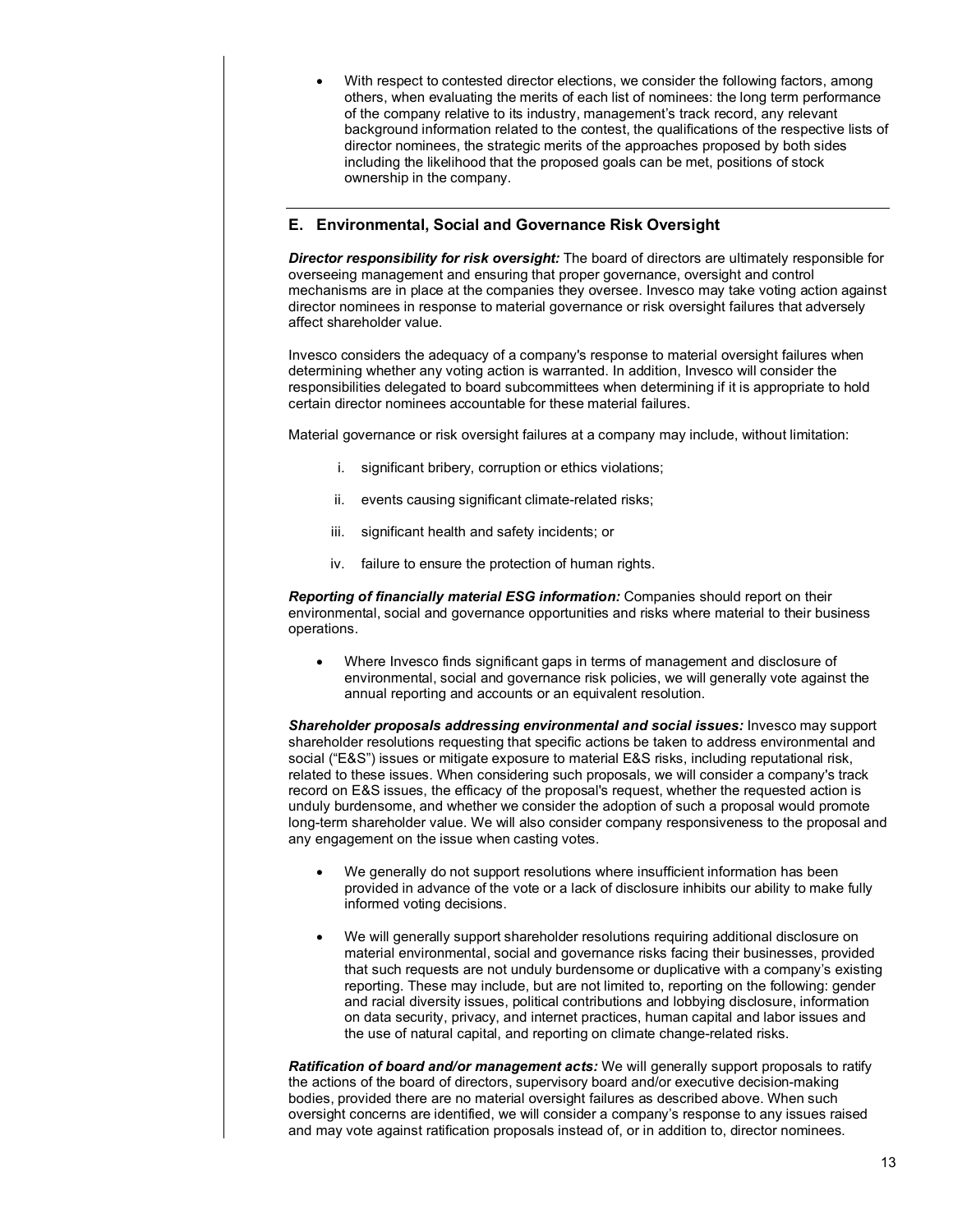# **F. Executive Compensation and Alignment**

Invesco supports compensation polices and equity incentive plans that promote alignment between management incentives and shareholders' long-term interests. We pay close attention to local market practice and may apply stricter or modified criteria where appropriate.

*Advisory votes on executive compensation, remuneration policy and remuneration reports:* We will generally not support compensation related proposals where more than one of the following is present:

- i. there is an unmitigated misalignment between executive pay and company performance for at least two consecutive years;
- ii. there are problematic compensation practices which may include among others incentivizing excessive risk taking or circumventing alignment between management and shareholders' interests via repricing of underwater options;
- iii. vesting periods for long term incentive awards are less than three years;
- iv. the company "front loads" equity awards;
- v. there are inadequate risk mitigating features in the program such as clawback provisions;
- vi. excessive, discretionary one-time equity grants are awarded to executives;
- vii. less than half of variable pay is linked to performance targets, except where prohibited by law.

Invesco will consider company reporting on pay ratios as part of our evaluation of compensation proposals, where relevant.

*Equity plans:* Invesco generally supports equity compensation plans that promote the proper alignment of incentives with shareholders' long-term interests, and generally votes against plans that are overly dilutive to existing shareholders, plans that contain objectionable structural features which may include provisions to reprice options without shareholder approval, plans that include evergreen provisions or plans that provide for automatic accelerated vesting upon a change in control.

*Employee stock purchase plans:* We generally support employee stock purchase plans that are reasonably designed to provide proper incentives to a broad base of employees, provided that the price at which employees may acquire stock represents a reasonable discount from the market price.

*Severance Arrangements*: Invesco considers proposed severance arrangements (sometimes known as "golden parachute" arrangements) on a case-by-case basis due to the wide variety among their terms. Invesco acknowledges that in some cases such arrangements, if reasonable, may be in shareholders' best interests as a method of attracting and retaining high-quality executive talent. We generally vote in favor of proposals requiring shareholder ratification of senior executives' severance agreements where the proposed terms and disclosure align with good market practice.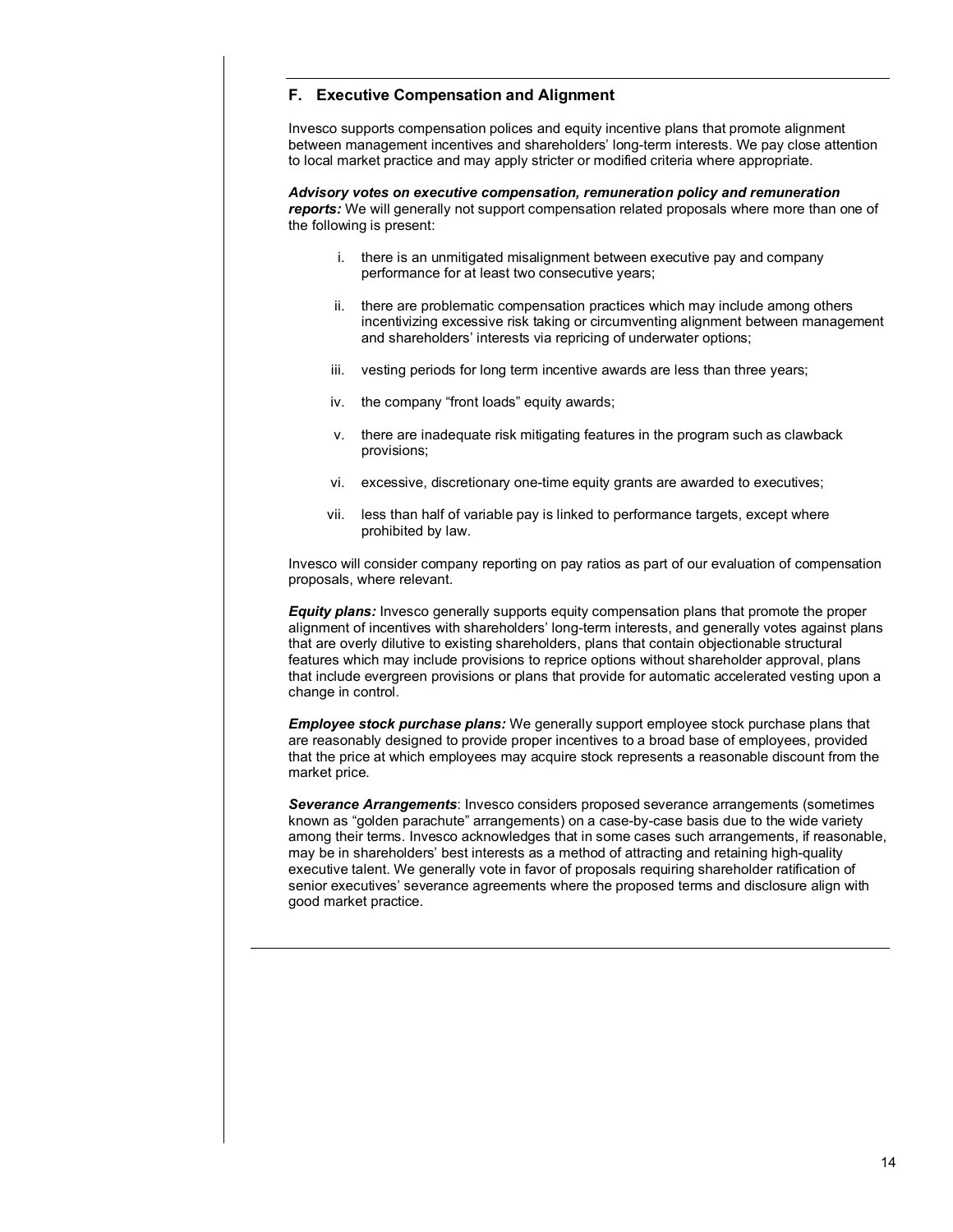# Exhibit A

Harbourview Asset Management Corporation Invesco Advisers, Inc. Invesco Asset Management (India) Pvt. Ltd\*1 Invesco Asset Management (Japan) Limited\*1 Invesco Asset Management (Schweiz) AG Invesco Asset Management Deutschland GmbH Invesco Asset Management Limited1 Invesco Asset Management Singapore Ltd Invesco Asset Management Spain Invesco Australia Ltd Invesco European RR L.P Invesco Canada Ltd.1 Invesco Capital Management LLC Invesco Capital Markets, Inc.\*1 Invesco Hong Kong Limited Invesco Investment Advisers LLC Invesco Investment Management (Shanghai) Limited Invesco Investment Management Limited Invesco Loan Manager, LLC Invesco Managed Accounts, LLC Invesco Management S.A Invesco Overseas Investment Fund Management (Shanghai) Limited Invesco Pensions Limited Invesco Private Capital, Inc. Invesco Real Estate Management S.a.r.I<sup>1</sup> Invesco RR Fund L.P. Invesco Senior Secured Management, Inc. Invesco Taiwan Ltd\*1 Invesco Trust Company Oppenheimer Funds, Inc. WL Ross & Co. LLC

\* Invesco entities with specific proxy voting guidelines <sup>1</sup> Invesco entities with specific conflicts of interest policies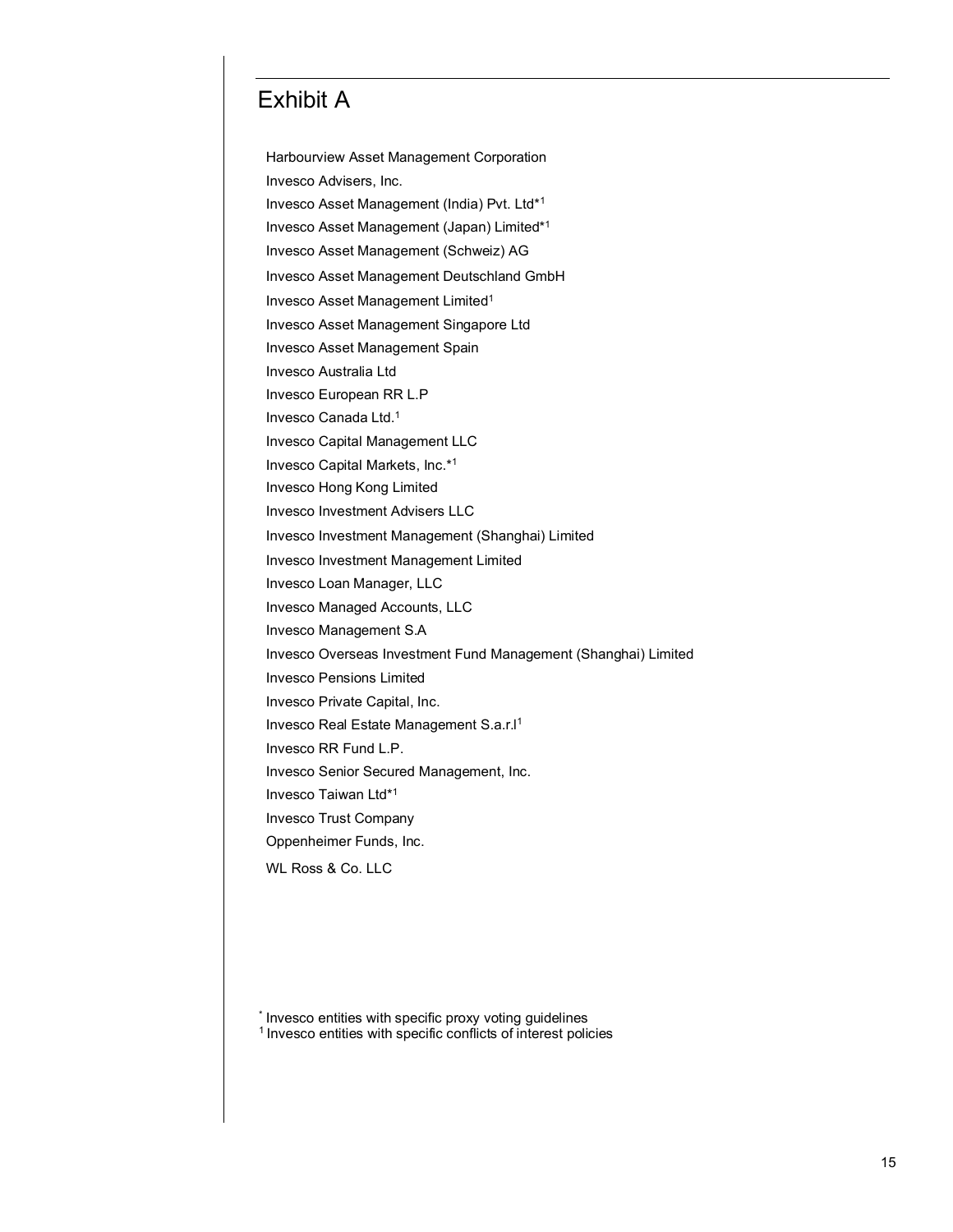

# Invesco Managed Accounts, LLC

2001 6<sup>th</sup> Avenue, Suite 2310 Seattle, Washington 98121

1-866-769-2773

March 31, 2022

# Form ADV Part 2B Brochure Supplement

This brochure supplement provides information about the supervised persons of Invesco Managed Accounts, LLC. which supplements Part 2A Firm Brochure of Form ADV. You should have received a copy of that brochure. Please contact Invesco Managed Accounts, LLC's Client Service Team at (866) 769-2773 if you did not receive Invesco Managed Accounts, LLC.'s brochure or if you have any questions about the contents of this supplement.

The information in this brochure has not been approved or verified by the United States Securities and Exchange Commission, or by any state securities authority. Additional information about Invesco Managed Accounts, LLC.'s is available on the SEC's website at [www.adviserinfo.sec.gov](http://www.adviserinfo.sec.gov/)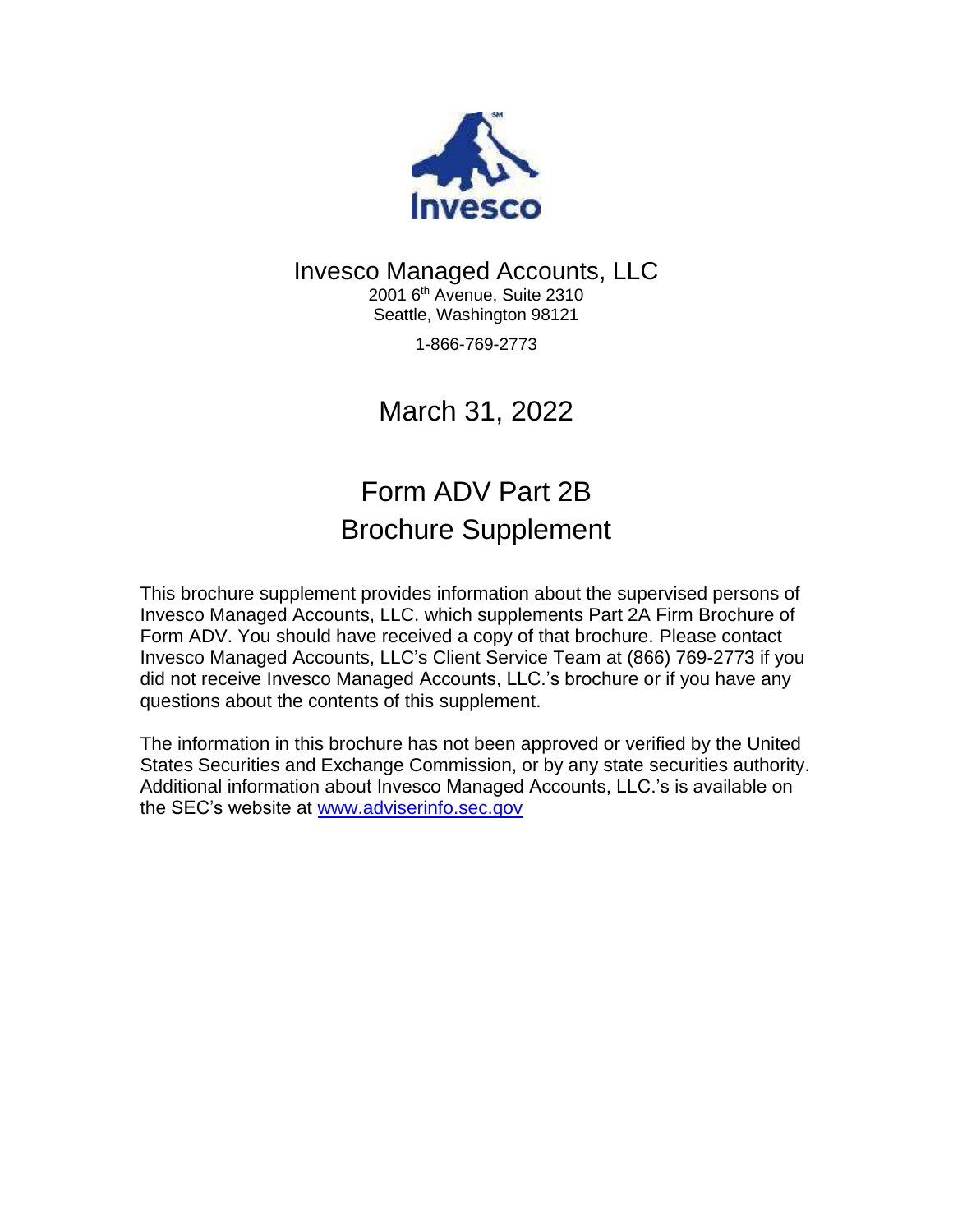# **Professional Certifications**

Some Invesco Managed Accounts, LLC. employees have earned certifications and credentials that are required to be explained in further detail.

# **Chartered Financial Analyst**

Chartered Financial Analyst (CFA) charter is a globally respected, graduate-level investment credential established in 1962 and awarded by CFA Institute – the largest global association of investment professionals.

To earn the CFA charter, candidates must: 1) pass three sequential, six-hour examinations; 2) have at least four years of qualified professional investment experience; 3) join CFA institute as members; and 4) commit to abide by, and annually reaffirm, their adherence to the CFA Institute Code of Ethics and Standards of Professional Conduct.

# High Ethical Standards

The CFA Institute Code of Ethics and Standards of Professional Conduct, enforced through an active professional conduct program, require CFA charterholders to:

- Place their clients' interest ahead of their own
- Maintain independence and objectivity
- Act with integrity
- Maintain and improve their professional competence
- Disclose conflicts of interest and legal matters

Additionally, regulatory bodies in 19 countries recognize the CFA charter as a proxy for meeting certain licensing requirements, and more than 125 colleges and universities around the world have incorporated a majority of the CFA Program curriculum into their own finance courses.

# Comprehensive and Current Knowledge

The CFA Program curriculum provides a comprehensive framework of knowledge for investment decision making and is firmly grounded in the knowledge and skills used every day in the investment profession. The three levels of the CFA Program test a proficiency with a wide range of fundamental and advanced investment topics, including ethical and professional standards, fixed-income and equity analysis, alternative and derivative instruments, economics, financial reporting standards, portfolio management, and wealth planning.

The CFA Program curriculum is updated every year by experts from around the world to ensure that candidates learn the most relevant and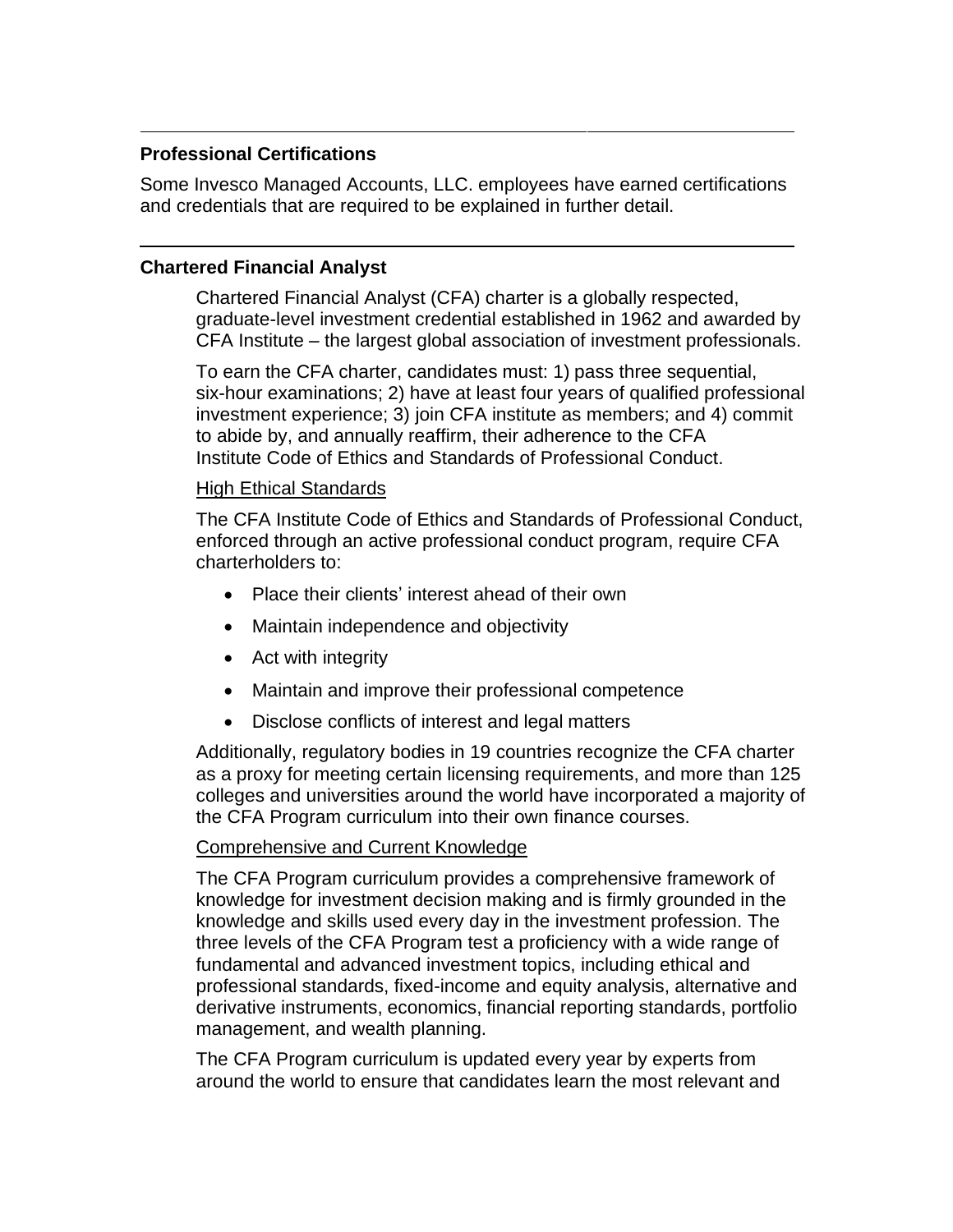practical new tools, ideas, and investment and wealth management skills to reflect the dynamic and complex nature of the profession.

To learn more about the CFA charter, visit [www.cfainstitue.org](http://www.cfainstitue.org/)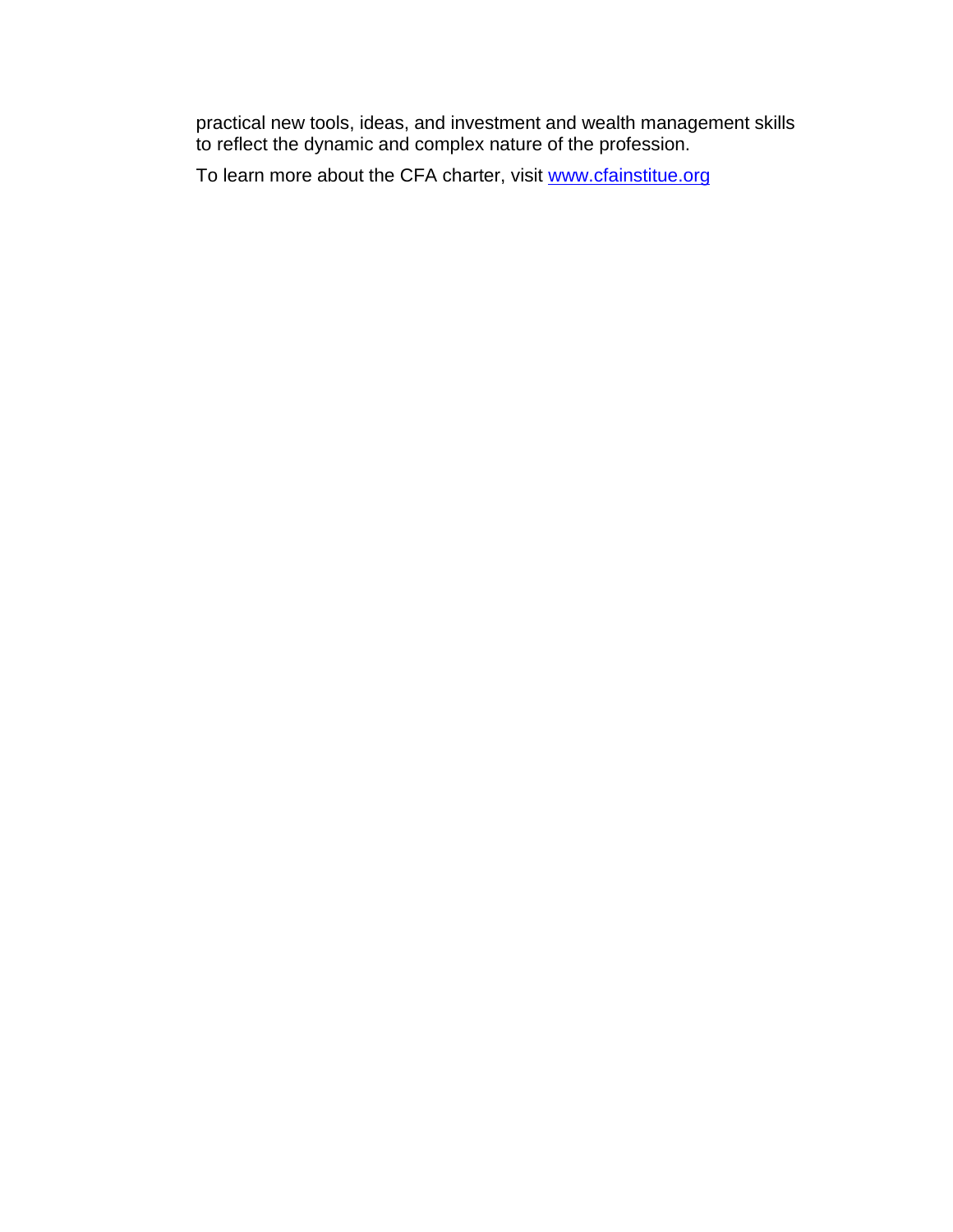# **Mark E. Paris**

# **Educational Background and Business Experience:**

- Year of Birth: 1967
- BBA, Finance and Investments Baruch College CUNY, 1989
- Mr. Paris joined Invesco in 2002 and currently serves as Chief Investment Officer and Head of Municipals for the Invesco Fixed Income team.

# **Disciplinary Information:**

• None

# **Other Business Activities:**

• A registered representative of Invesco Distributors, Inc., an Invesco affiliated broker-dealer registered with FINRA.

# **Additional Compensation:**

• None

- The respective Chief Investment Officers, or equivalent roles, are responsible for the investment professionals' adherence to their mandates. The objective of their oversight role is to understand the investment philosophy and process; confirm consistency of investment decisions with investment philosophy and process; and understand performance in light of current market conditions. They are supported in this role by the Invesco Investment Risk group and/or local risk teams which provide oversight reports on the funds advised by Invesco on a quarterly basis. Investment professionals typically spend a minimal amount of time servicing clients. Clients typically interact with Sales professionals and Client Portfolio Managers. Additionally, presentations and other client materials are subject to oversight by the Invesco Compliance Communication department.
- Mr. Paris is supervised by Tony Wong, Head of Fixed Income Investments for Invesco. Mr. Wong may be reached at (404) 439- 4825 or via email at [tony.wong@invesco.com.](mailto:tony.wong@invesco.com)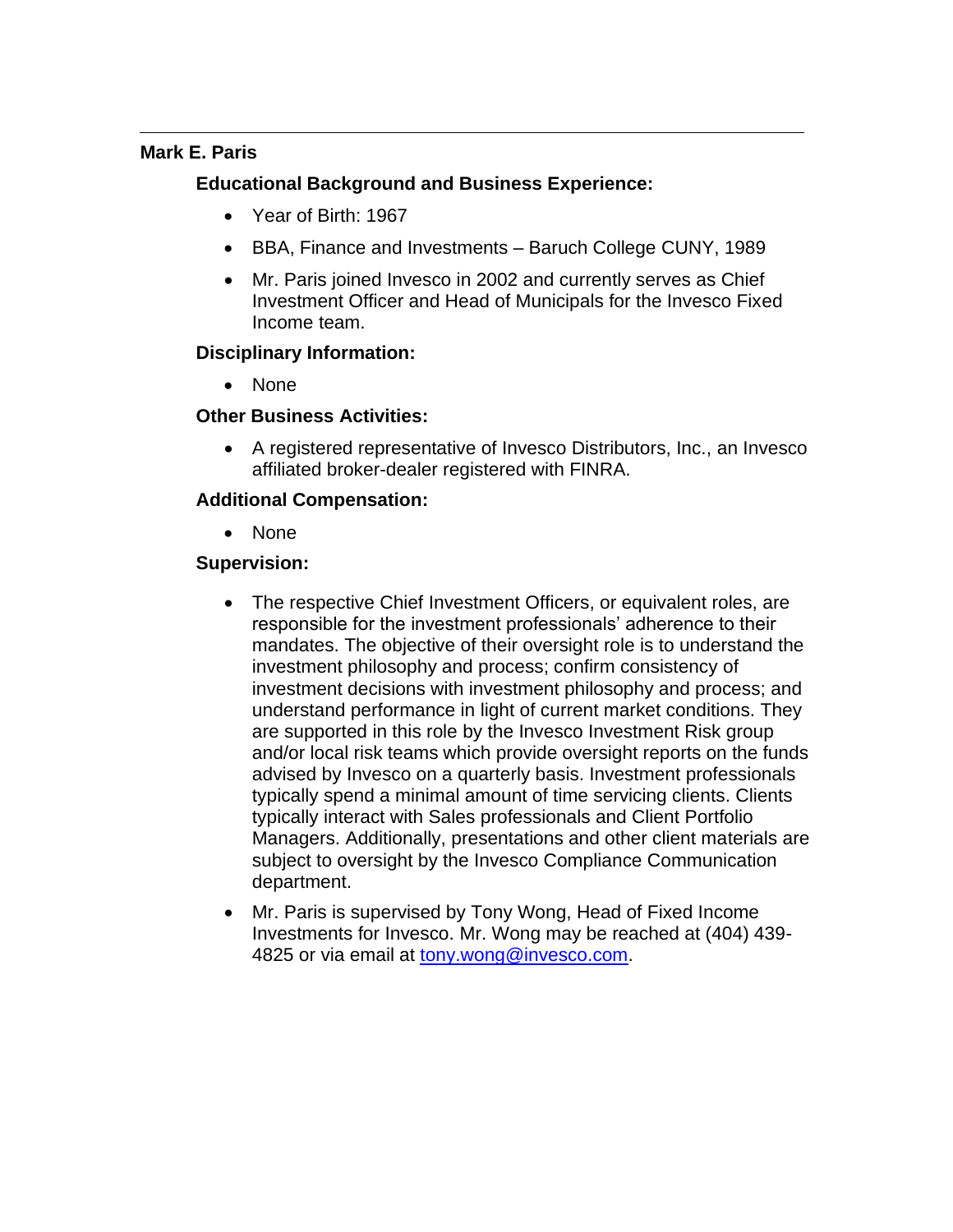# **Edward Bernhardt**

# **Educational Background and Business Experience:**

- Year of Birth: 1976
- BA, History & American Studies University of California at Santa Cruz, 1999

Chartered Financial Analyst

• Mr. Bernhardt joined Invesco in 2019 when the firm combined with OppenheirmerFunds and is currently serving as the Head of Managed Accounts for the Invesco Fixed Income team. Prior to joining Invesco, Mr. Bernhardt served as a Portfolio Manager for NW Corporate Credit Union, a trader for Wells Fargo Securities as well as constructed high-net-worth fixed income portfolios for Wells Fargo's Private Client Services Group.

# **Disciplinary Information:**

• None

# **Other Business Activities:**

• None

# **Additional Compensation:**

• None

- The respective Chief Investment Officers, or equivalent roles, are responsible for the investment professionals' adherence to their mandates. The objective of their oversight role is to understand the investment philosophy and process; confirm consistency of investment decisions with investment philosophy and process; and understand performance in light of current market conditions. They are supported in this role by the Invesco Risk group and/or local risk teams which provide oversight reports on the funds advised by Invesco on a quarterly basis. Investment professionals typically spend a minimal amount of time servicing clients. Clients typically interact with Sales professionals and Client Portfolio Managers. Additionally, presentations and other client materials are subject to oversight by the Invesco Compliance Communication department.
- Mr. Bernhardt is supervised by Mark E. Paris, Chief Investment Officer and Head of Municipals for the Invesco Fixed Income team. Mr. Paris may be reached at (212) 652-4290 or via email at [mark.paris@invesco.com.](mailto:mark.paris@invesco.com)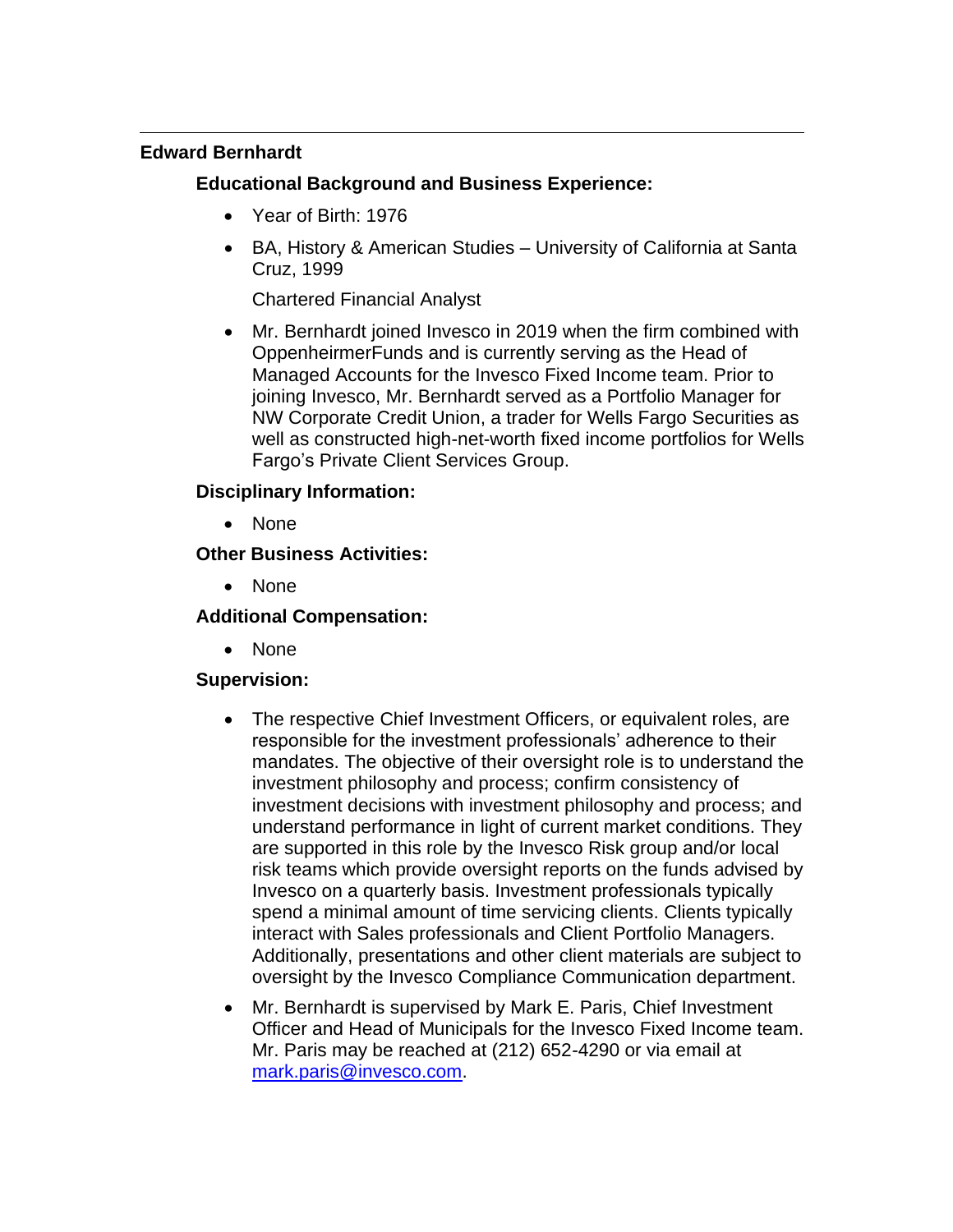# **Timothy Benzel**

# **Educational Background and Business Experience:**

- Year of Birth: 1983
- BS, Finance and Economics Linfield College, 2006 Chartered Financial Analyst
- Mr. Benzel joined Invesco in 2019 when the firm combined with OppenheirmerFunds and is currently serving as Head of Invesco Managed Accounts for the Invesco Fixed Income team. Prior to joining Invesco, Mr. Benzel served as an associate for Neuberger Berman.

# **Disciplinary Information:**

• None

# **Other Business Activities:**

• None

# **Additional Compensation:**

• None

- The respective Chief Investment Officers, or equivalent roles, are responsible for the investment professionals' adherence to their mandates. The objective of their oversight role is to understand the investment philosophy and process; confirm consistency of investment decisions with investment philosophy and process; and understand performance in light of current market conditions. They are supported in this role by the Invesco Risk group and/or local risk teams which provide oversight reports on the funds advised by Invesco on a quarterly basis. Investment professionals typically spend a minimal amount of time servicing clients. Clients typically interact with Sales professionals and Client Portfolio Managers. Additionally, presentations and other client materials are subject to oversight by the Invesco Compliance Communication department.
- Mr. Benzel is supervised by Edward Bernhardt, Head of Managed Accounts for the Invesco Fixed Income team. Mr. Bernhardt may be reached at (503) 444-3677 or via email at [Eddie.Bernhardt@invesco.com.](mailto:Eddie.Bernhardt@invesco.com)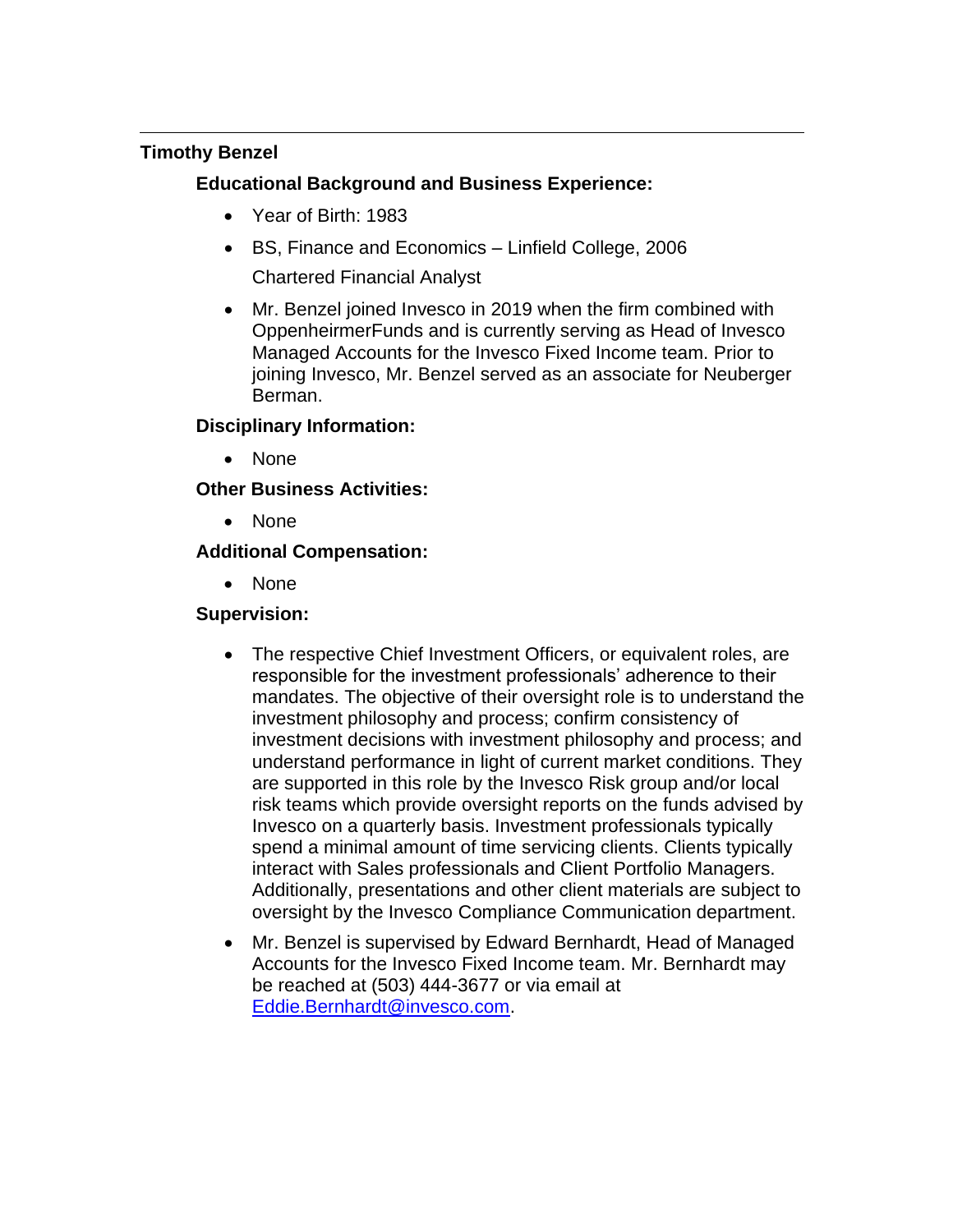# **Galen True**

# **Educational Background and Business Experience:**

- Year of Birth: 1985
- BSM, Finance and Accounting Tulane University, A.B. Freeman School of Business, 2008

Chartered Financial Analyst

Mr. True joined Invesco in 2019 when the firm combined with OppenheirmerFunds and is currently serving as a Portfolio Manager for the Invesco Fixed Income team.

# **Disciplinary Information:**

• None

# **Other Business Activities:**

• None

# **Additional Compensation:**

• None

- The respective Chief Investment Officers, or equivalent roles, are responsible for the investment professionals' adherence to their mandates. The objective of their oversight role is to understand the investment philosophy and process; confirm consistency of investment decisions with investment philosophy and process; and understand performance in light of current market conditions. They are supported in this role by the Invesco Risk group and/or local risk teams which provide oversight reports on the funds advised by Invesco on a quarterly basis. Investment professionals typically spend a minimal amount of time servicing clients. Clients typically interact with Sales professionals and Client Portfolio Managers. Additionally, presentations and other client materials are subject to oversight by the Invesco Compliance Communication department.
- Mr. True is supervised by Timothy Benzel, Head of Invesco Managed Accounts for the Invesco Fixed Income team. Mr. Benzel may be reached at (206) 689-2733 or via email at [Tim.Benzel@invesco.com.](mailto:Tim.Benzel@invesco.com)